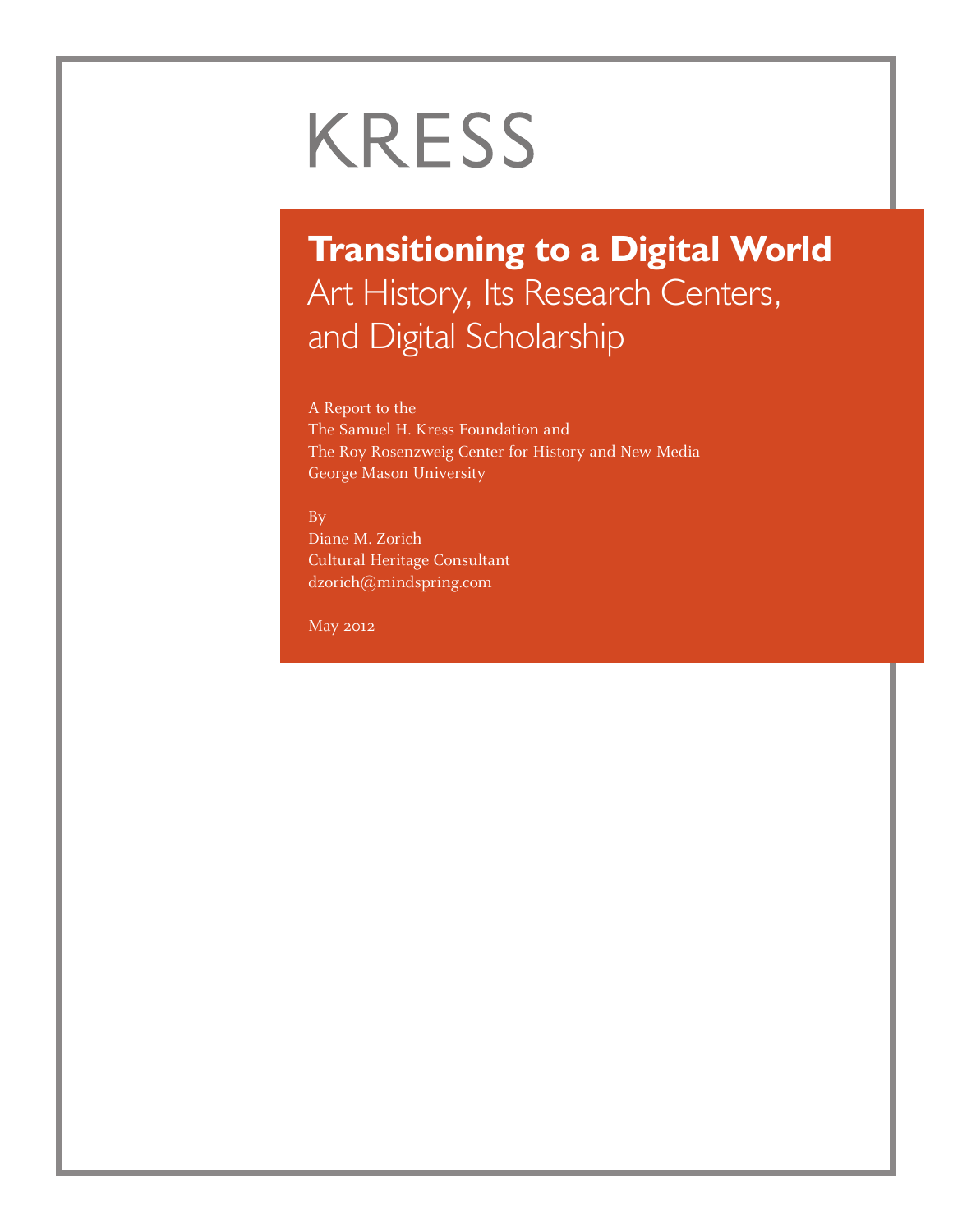#### **Copyright Information:**

This work is licensed under a Creative Commons Attribution 3.0 Unported License. Copyright is retained by the Author(s). http://creativecommons.org/licenses/by/3.0/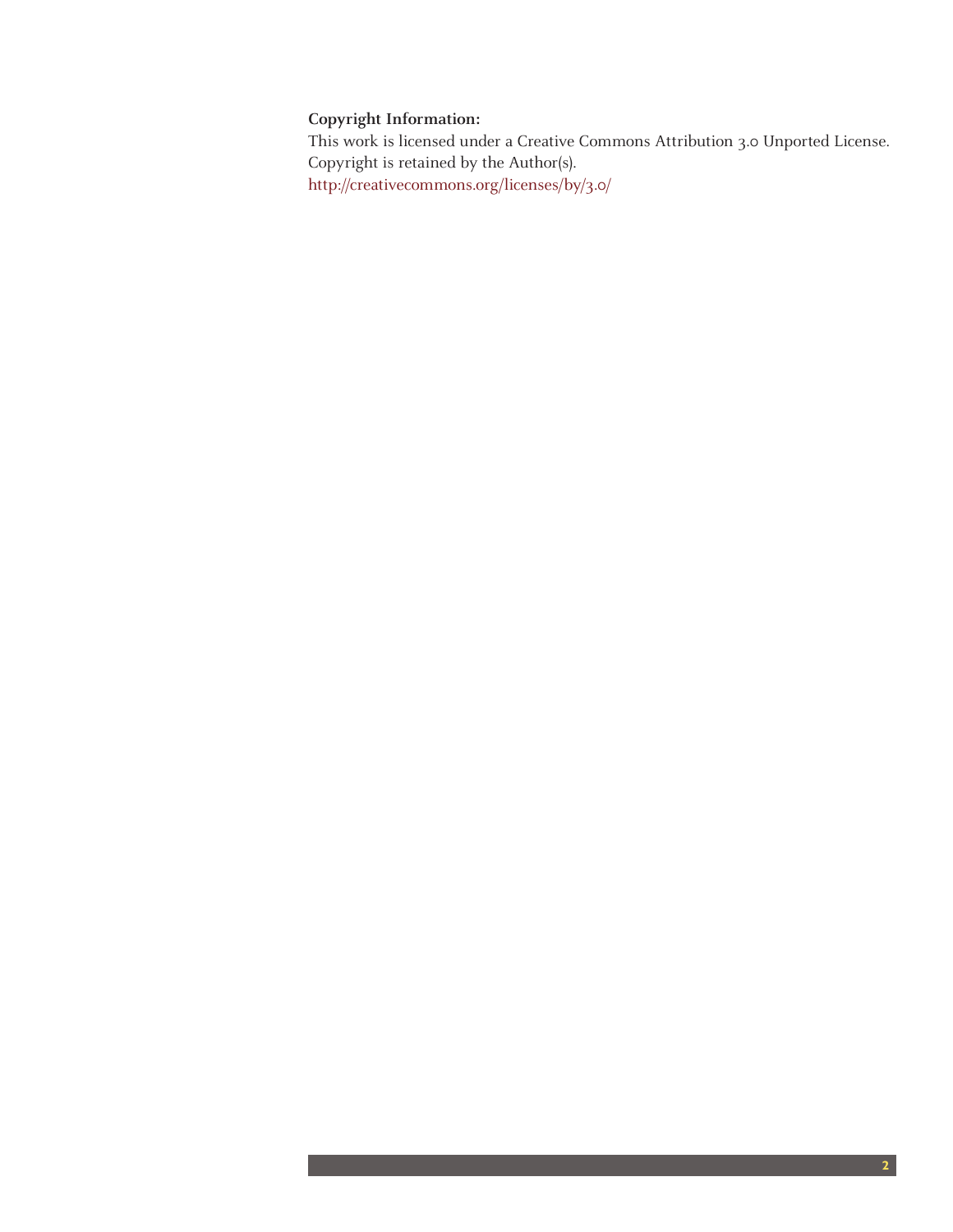

# **Table of Contents**

| <b>Acknowledgements</b>                                                                                                                                                                                                                                                                                                                                                                                                                                                                                                                                                                                                                                                                                                                                                                                                                                                            | 5                                                                                                                                      |
|------------------------------------------------------------------------------------------------------------------------------------------------------------------------------------------------------------------------------------------------------------------------------------------------------------------------------------------------------------------------------------------------------------------------------------------------------------------------------------------------------------------------------------------------------------------------------------------------------------------------------------------------------------------------------------------------------------------------------------------------------------------------------------------------------------------------------------------------------------------------------------|----------------------------------------------------------------------------------------------------------------------------------------|
| <b>Executive Summary</b>                                                                                                                                                                                                                                                                                                                                                                                                                                                                                                                                                                                                                                                                                                                                                                                                                                                           | 6                                                                                                                                      |
| <b>I.</b> Introduction<br>A. Background<br>B. The Present Study                                                                                                                                                                                                                                                                                                                                                                                                                                                                                                                                                                                                                                                                                                                                                                                                                    | 8<br>8<br>9                                                                                                                            |
| II. Methodology<br>A. Participants<br><b>B.</b> Interview Topics<br>C. Information Gathering                                                                                                                                                                                                                                                                                                                                                                                                                                                                                                                                                                                                                                                                                                                                                                                       | П<br>$\begin{array}{c} \hline \end{array}$<br>$\begin{array}{c} \hline \end{array}$<br> 2                                              |
| <b>III. Findings</b><br>A. Access to Digital Technologies, Services, and Resources<br>B. Art History Research Centers and Digital Scholarship and Teaching<br>a. Digitization of Resources<br>b. Provision of Digital Services and Infrastructure<br>c. Fostering Digital Scholarship and Teaching<br>C. Challenges for Art History in the Digital Realm<br>a. Behavioral Barriers<br>b. Political and Structural Barriers<br>c. Overcoming Barriers<br>D. Digital Pedagogy<br>E. Digital Publishing and Related Policy Issues<br>a. New Modes of Publishing<br>b. Policy Issues<br>F. Affiliations and Partnerships<br>a. Parent Affiliations<br>b. Other Partners<br>c. Digital Humanities Centers (DHCs) as Potential Partners<br>G. Fostering Innovation<br>H. Foundation Sector Roles<br>a. Broad Funding Strategies<br>b. Specific Funding Initiatives<br>c. Funder Mandates | 13<br>13<br>17<br>17<br> 8<br> 8<br> 9<br> 9<br>25<br>27<br>29<br>31<br>31<br>32<br>35<br>35<br>36<br>36<br>38<br>39<br>39<br>39<br>42 |
| IV. Issues, Assessments, and Trends<br>A. The Art History Research Center and Digital Art History<br>B. Reconnecting Digital Humanities and Traditional Humanities Centers:<br>A Pathway for Digital Art History and Art History Research Centers?<br>C. Pro-active Approaches to Image Access<br>D. What is a Digital Publication?<br>E. Evaluating and Apportioning Credit in Digital Projects<br>F. Social Media<br>G. Addressing Ambivalence<br>H. Increasing the Visibility and Usage of Digital Art History Projects                                                                                                                                                                                                                                                                                                                                                         | 43<br>43<br>44<br>45<br>46<br>47<br>47<br>49<br>49                                                                                     |
|                                                                                                                                                                                                                                                                                                                                                                                                                                                                                                                                                                                                                                                                                                                                                                                                                                                                                    |                                                                                                                                        |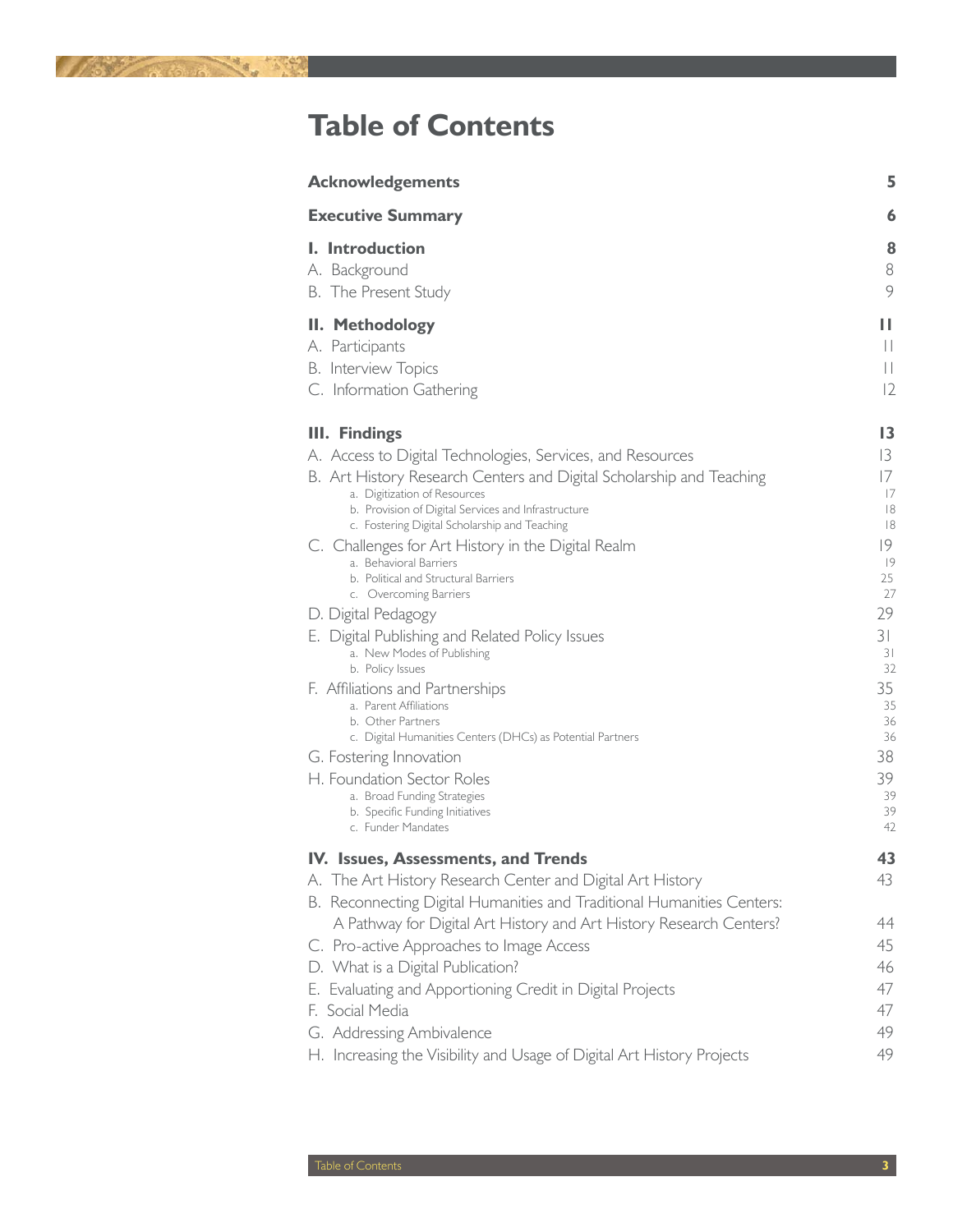| <b>V. Recommendations for Future Work</b>               | 51 |
|---------------------------------------------------------|----|
| A. Digital Humanities Training                          | 51 |
| B. New Roles for the Art Library and for Art Librarians | 51 |
| C. Examining Digital Art History Further Afield         | 52 |
| D. Studies of Art Historians at Work                    | 52 |
| E. Evaluating Digital Scholarship                       | 52 |
| <b>Bibliography</b>                                     | 54 |
| <b>Appendices</b>                                       | 60 |
| A. List of Participants                                 | 60 |
| B. Discussion Topics and Questions                      | 65 |
| C. Digital Art History Projects                         | 67 |
|                                                         |    |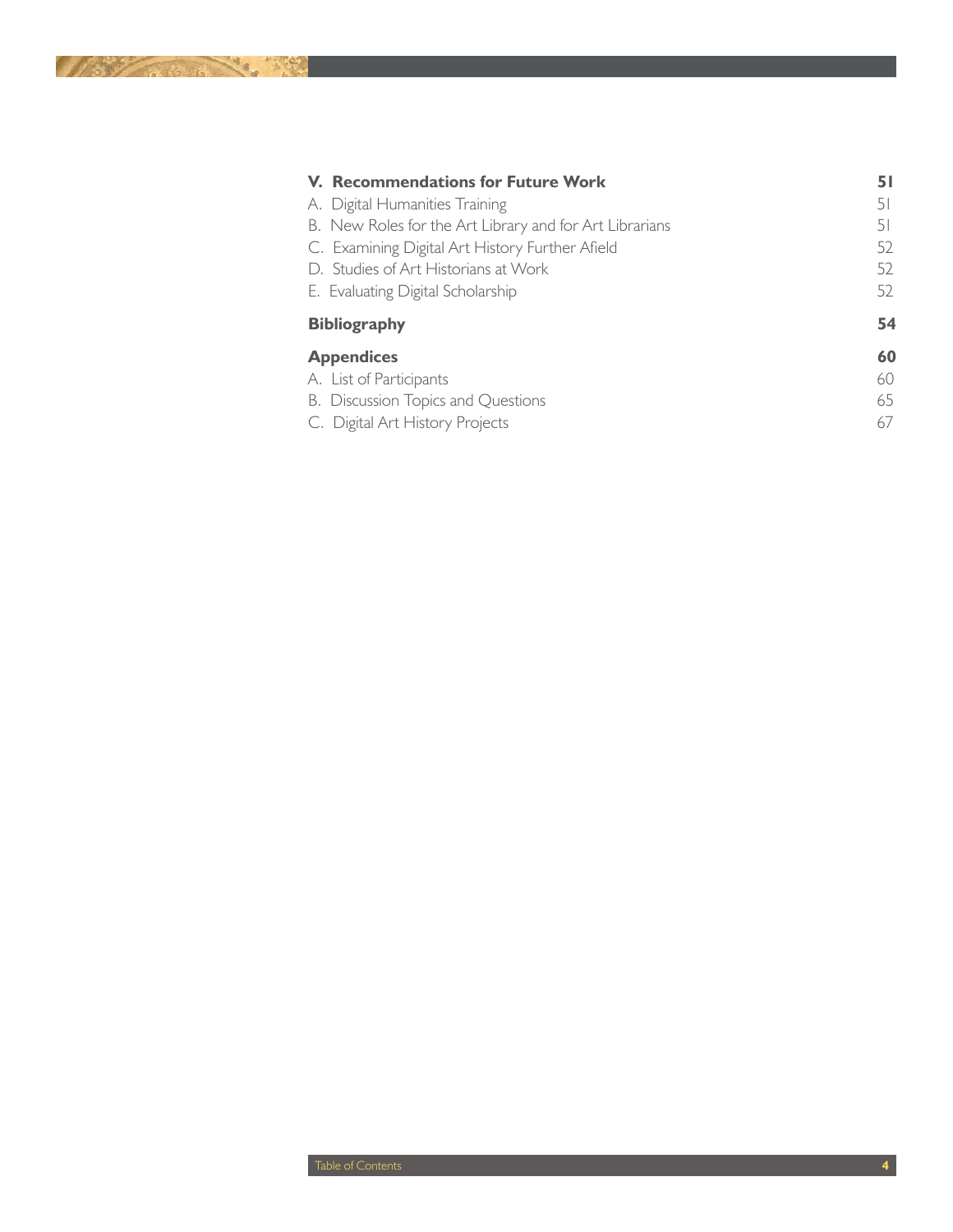# **Acknowledgements**

The author extends her gratitude to the many scholars and professionals who shared information, opinions, and insights that serve as the basis for this report. Their devotion to scholarship is inspiring, and their time and candor was most generous. Thanks also are due to the staff of the various art history research centers who helped plan visits, meetings, and tours. (A full list of the individuals and the centers that participated in this study can be found at the end of this report.)

Josh Greenberg (The Alfred P. Sloan Foundation) provided keen insights before the project was fully formed, and Nuria Rodríguez Ortega (Department of Art History, University of Málaga) shared her experiences teaching digital art history during a serendipitous meeting at the Getty Center. Lisa Schermerhorn and Andy Privee, stalwarts of the Samuel H. Kress Foundation and the Roy Rosenzweig Center for History and New Media respectively, helped with administrative obligations.

The Samuel H. Kress Foundation sponsored this study in conjunction with the Roy Rosenzweig Center for History and New Media at George Mason University. I am grateful to Max Marmor (Kress) and Dan Cohen (RRCHNM) for their support in all phases of the project, and for their assistance in making the report available through multiple distribution channels. I am particularly grateful to Max for the opportunity to work on this project, and for his guidance throughout the process.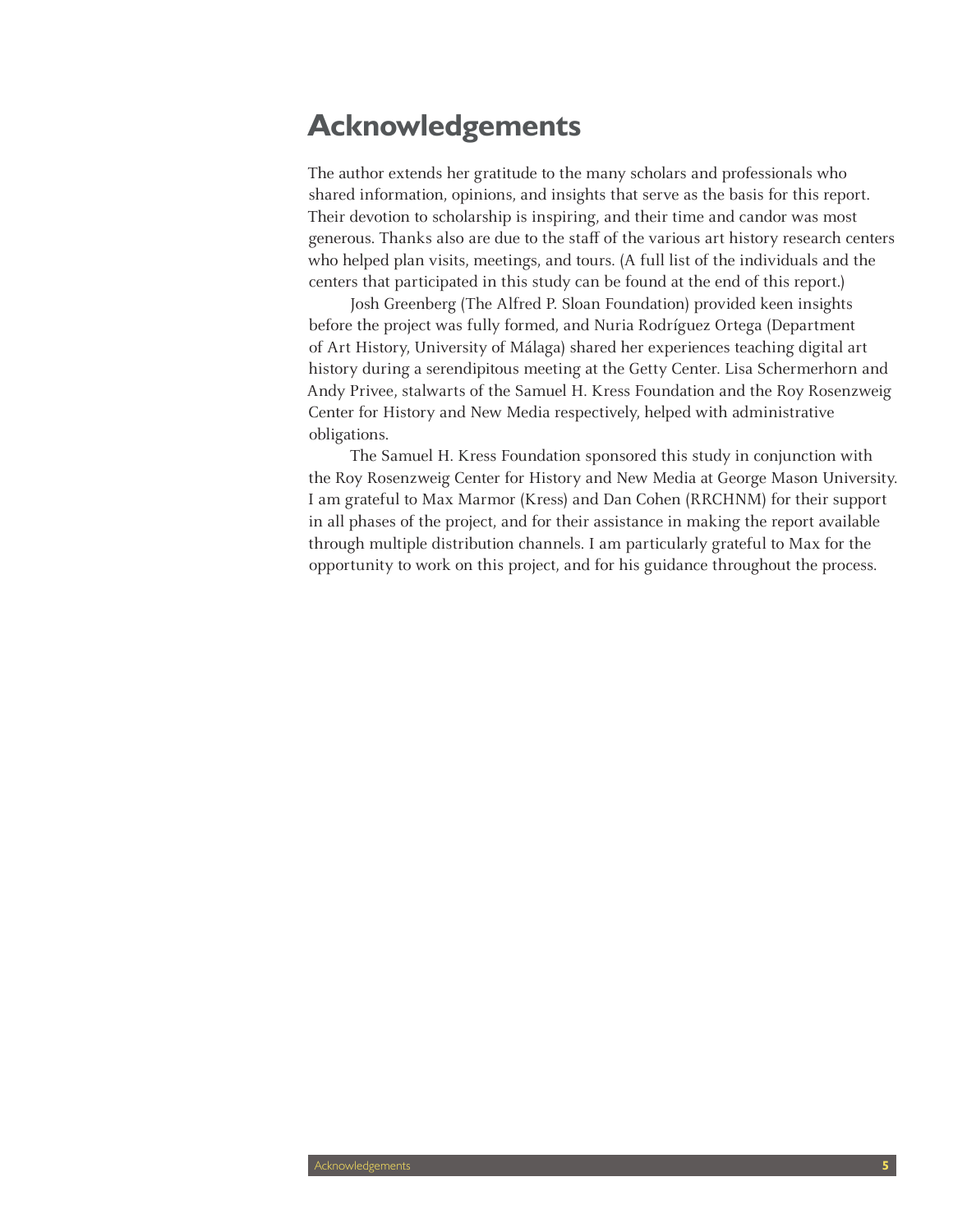# **Executive Summary**

In 2011, the Samuel H. Kress Foundation, in conjunction with the Roy Rosenzweig Center for History and New Media at George Mason University, sponsored the first ever survey of the art history community to clarify its perceptions on the role of digital scholarship and its future impact on the discipline. Through a combination of interviews and research center site visits, the following topics were explored:

- The role of art history research centers in supporting digital art history
- Challenges in art history teaching, research, and scholarship in the digital realm
- • Access to digital tools, services, and resources needed by the discipline
- Digital pedagogy in art history
- The role of digital publishing in the discipline
- • Current and potential partnerships
- Sources of innovation in the field
- The role of funding agencies in supporting digital art history.

The findings reveal disagreements in the art history community about the value of digital research, teaching, and scholarship. Those who believe in the potential of digital art history feel it will open up new avenues of inquiry and scholarship, allow greater access to art historical information, provide broader dissemination of scholarly research, and enhance undergraduate and graduate teaching. Those who are skeptical doubt that new forms of art historical scholarship will emerge from the digital environment. They remain unconvinced that digital art history will offer new research opportunities or that it will allow them to conduct their research in new and different ways.

The community's ambivalence about digital art history also carries into its perception of art history research centers and their role in fostering digital scholarship. These research centers are highly valued, and many professionals feel they should use their respected position in the community to actively promote and support digital art history. However, no one believes these centers have the capacity or desire to transform into purely digital art history research centers, nor do they want them to do so. This raises a number of issues about who can provide the supportive environments needed to create and maintain digital art history projects and what effect will this have on promoting digital scholarship within the discipline.

Many factors account for the current marginal status of digital art history. Among the most important are perceived threats to existing research paradigms and behaviors, outmoded reward structures for professional advancement and tenure, insufficient capacity and technology infrastructure, the absence of digital art history training and funding opportunities, problems with digital publishing, and the need for multidisciplinary partnerships to develop and sustain digital art history projects. Also contributing to this marginalization is an absence of dialogue among the community's leadership – its professional organizations, funders, thought leaders, and research centers – about what art history will be in the 21st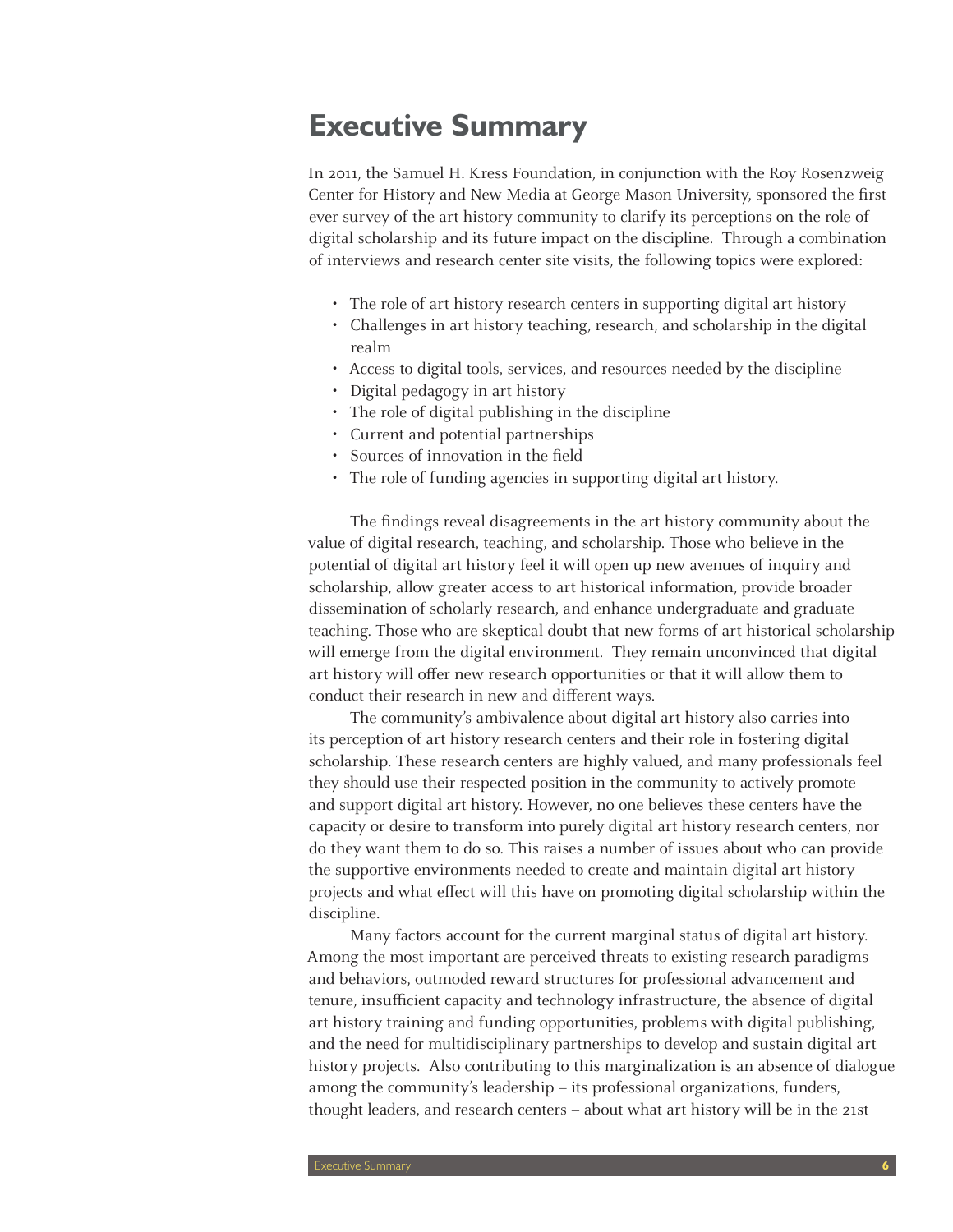century, and the role digital art history plays in that scenario.

These factors are examined in the context of trends, issues, and research from other sectors. The evolving relationship between digital humanities and traditional humanities centers is explored for the changes it may portend for art history and its research centers. New efforts that promote open approaches to images collections are considered for the role they might play in easing roadblocks in image research and online publication. The changing notions of publication in the online world, and the impact of new social media platforms, are considered for the opportunities they offer in expanding and transforming scholarly research online.

Finally, recommendations are made for future work that can clarify the status of digital scholarship in the discipline and its research centers, and chart a course for advancing it further in the field. More research is needed on digital humanities training for art historians, the evolving role of art libraries and art librarians, comparative studies of digital art history outside the US and UK, art historians' changing work habits, and the evaluative criteria for digital scholarship that are emerging in other communities.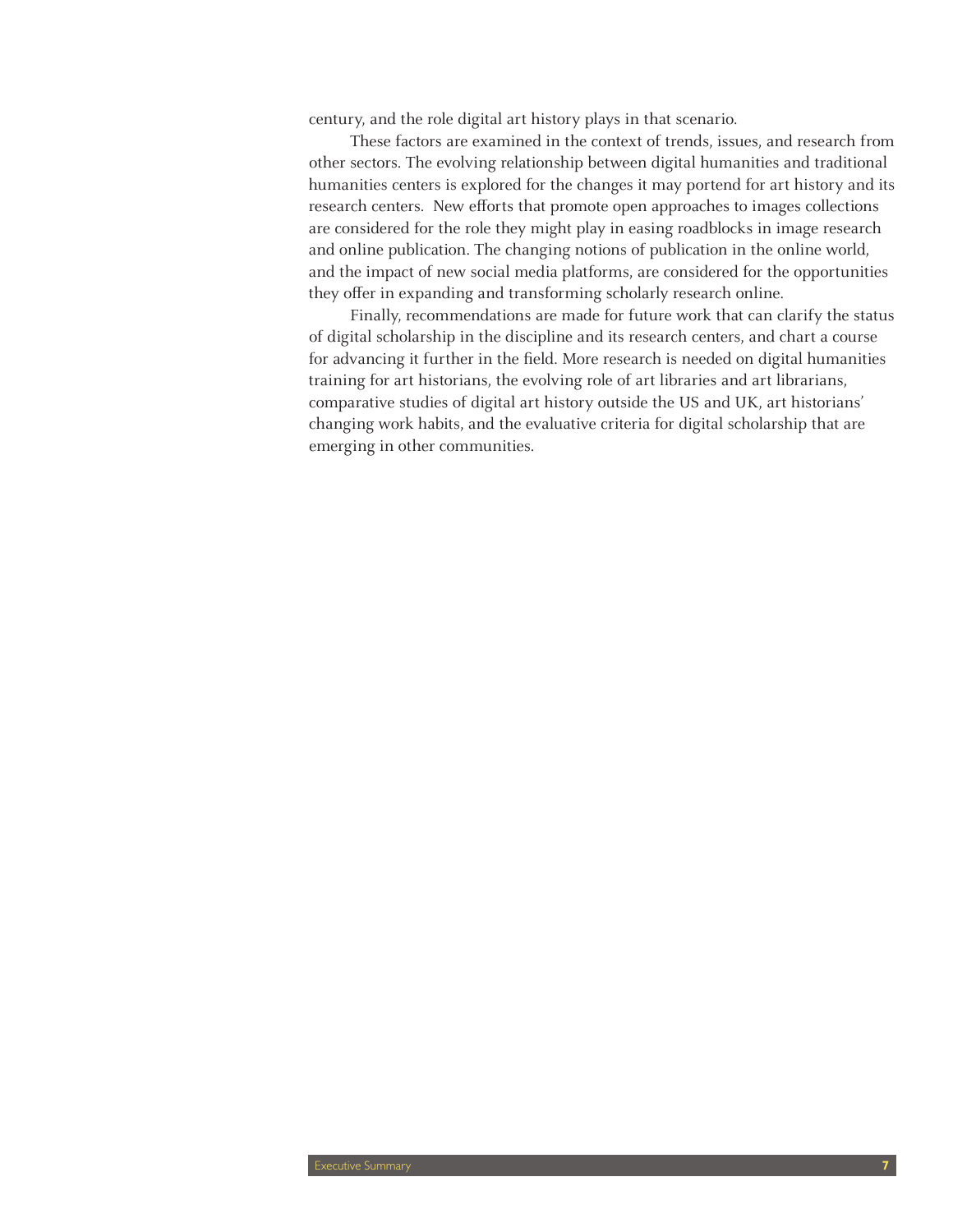# **I. Introduction**

The increasing use of digital technologies in research, publication and teaching has spurred change in many disciplines. In the field of art history, the transition from teaching with slides to teaching with digital images is often cited as the "tipping point" that moved the field into the digital world. Using digital images for research and teaching requires an understanding of digitization, online searching, and use of presentation software for displaying and manipulating digital images. These activities opened up new opportunities for the field. As art historians Hilary Ballon and Mariët Westermann note:

Digital teaching … has stimulated the development and application of tools to simulate and enhance the experience of viewing art and architecture in new ways…. These tools make it possible to unfurl scrolls, move through buildings, zoom-in on details, overlay different states of an etching, track the build-up of a painting, animate structural forces, navigate 3-D reconstruction of ruins, model an unbuilt design, and map archaeological sites. ...These tools are yielding new perspectives on the objects of study...<sup>1</sup>

A question that emerges from the new opportunities afforded by digital teaching and research is the role art history research centers play in this process. Are these centers broadening research traditions to include digitally-based research agendas? Are they serving as incubators of digital projects, tools, and scholarship? If not, where are the frontiers of digital scholarship in art history?

Another factor to be considered is the perspective of art historians. What do practitioners in the discipline feel is the way forward for both the field and for its research centers? How do they think digital engagement will affect methodologies and theoretical inquiries in the field? How will it alter classroom teaching and the training of future art historians? Who will develop the tools, services and infrastructure to support art history as its efforts and byproducts increasingly become digital?

### A. Background

The discipline of art history is supported by an infrastructure of universities, libraries, archives, museums, publishers, funding agencies, professional associations, and research centers. Among these entities, the art history research center plays a particularly important role. Despite differences in organizational structure, institutional affiliation, and core mission and programs, nearly all art history research centers:

• Create specialized library and manuscript collections serving art historical scholarship

<sup>1.</sup> Ballon, Hilary and Mariët Westermann. 2006. Art History and Its Publications in the Electronic Age. Rice University Press, pp. 57-58. (Also available online at http://cnx.org/content/col10376/latest/.)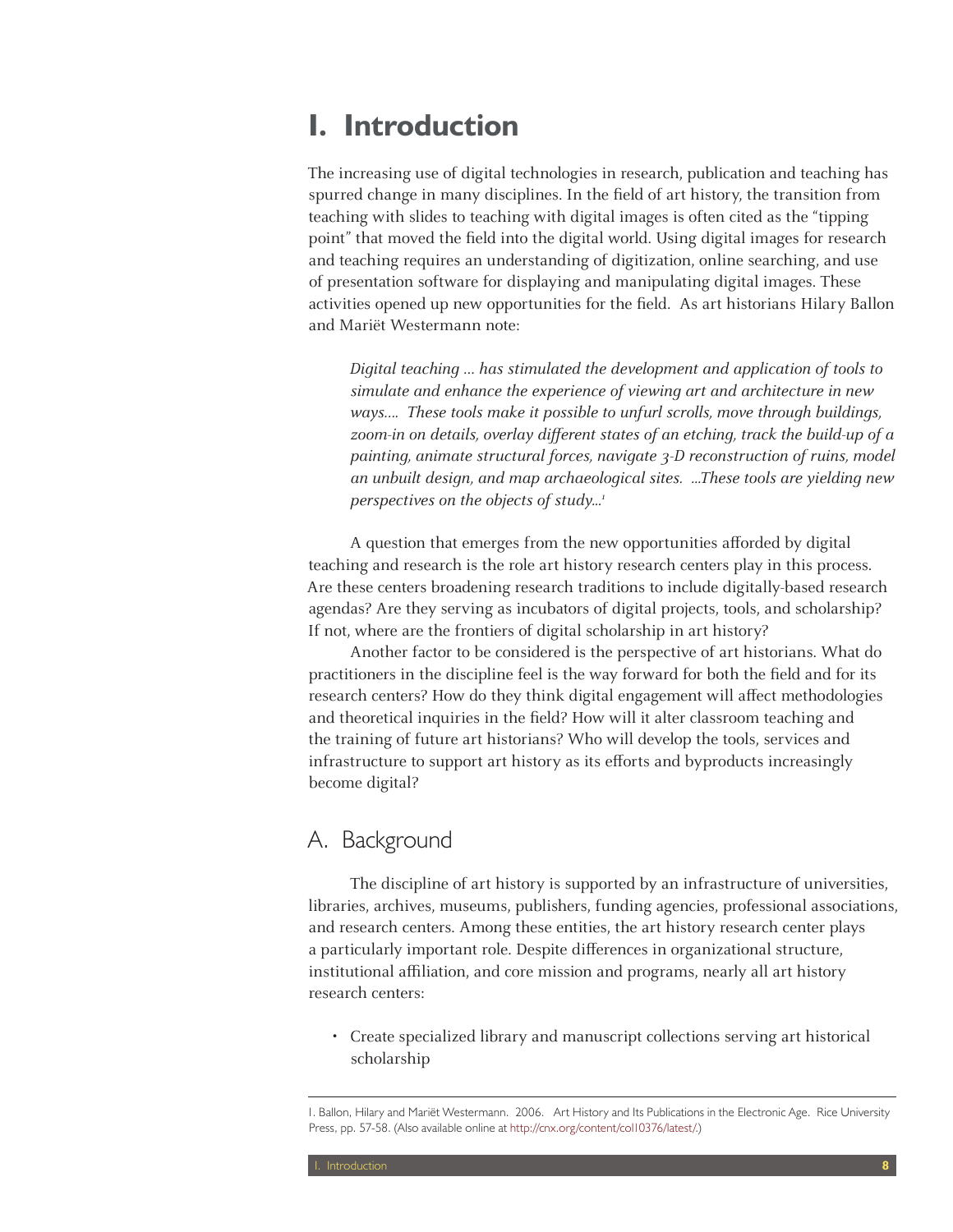- Develop specialized visual resource collections that document the objects of art historical study
- Offer fellowships that bring scholars in various stages of their careers to the center to use its resources in the pursuit of new and innovative research in the field
- Foster an international community of scholars and a scholarly communications network that draws art historians together to share research interests through conferences, symposia, and publication programs.

This unique array of services creates an environment where scholars can pursue their research unencumbered by other professional obligations, yet supported by superb facilities, world class information resources, and wellrespected colleagues. In providing this environment, art history research centers advance the field by supporting the research efforts of its practitioners.

Because of the unique role that art history research centers play in the life of the discipline, they seem likely sources of innovation in the emerging area of digital art history.<sup>2</sup> However, preliminary inquiries suggest that this is not the case. In the spring of 2010, the Samuel H. Kress Foundation sponsored a Web-based survey of art history research centers in the United States and Europe. The survey revealed that digital projects and activities undertaken in art history research centers are impressive in their scope and execution, but are relatively uncommon. When they do occur, they tend to be the singular interest of an art historian based at the center, not the focus of a center's mission or research agenda. Instead it appears that an increasing amount of digital innovation in art history is taking place outside art history research centers, in university academic departments, in museums, or as independent efforts led by individual scholars.

If true, this situation parallels circumstances found throughout the humanities, where digital humanities research proliferates outside of traditional humanities centers. Why is digital scholarship concentrated in nontraditional centers? Is this a desirable state of affairs? What is gained by this separation? What is lost?

### B. The Present Study

Because the 2010 survey provided only a cursory review of digitization in art history research centers, the Kress Foundation expressed interest in a more indepth exploration of this arena. In collaboration with the Roy Rosenzweig Center for History and New Media at George Mason University, the Kress Foundation commissioned a follow-up project to determine the appropriateness and readiness of art history research centers to engage in digital art history, and to ascertain whether the discipline and its allied communities believe this engagement will

<sup>2.</sup> The phrase "digital art history" is used throughout this report to represent art historical research, scholarship and/or teaching using new media technologies.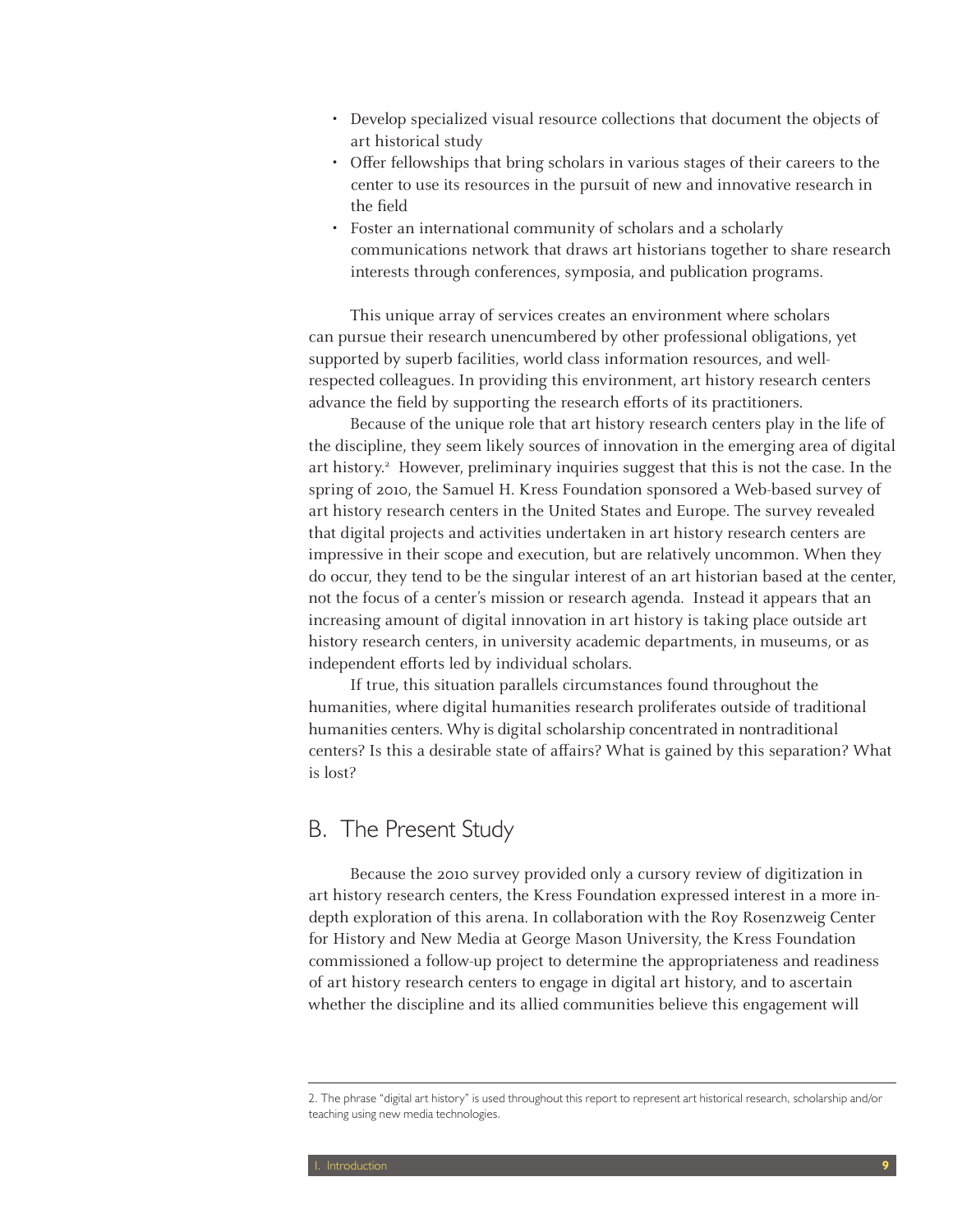transform these centers into digital art history research centers.3 While art history's research centers are at the core of this study, their status mirrors perspectives on the role that digital art history plays in the discipline at large. Consequently the study crosses into the broader realm of art history as it moves toward more digitally-based pursuits, and explores the impact of this move on one of the discipline's most important institutions – its research centers.

The goals of this study are threefold:

- 1. To determine the role digital art history plays in the discipline of art history.
	- What digital technologies are used in art historical research, teaching and publication?
	- • What are the social, political, and economic issues that come in to play with the use of these technologies by the discipline?
	- Are there barriers for those who pursue digital art history?
- 2. To derive a clearer understanding of whether art history research centers have the potential to become a type of digital humanities center that focuses on the development and use of technologies for the advancement of art historical research (i.e., digital art history research centers).
	- Do centers wish to move in this direction?
	- Do they have the capacity to do so?
	- If they have the aspiration but not the ability, what is needed to make the transition?
- 3. To examine the art history community's views about digital art history research centers.
	- Does the community feel that digital art history research centers are needed?
	- Should (or could) the community do more to encourage art history research centers to be centers of digital innovation for the discipline?
	- Should (or could) funders take a more active role?

<sup>3.</sup> A digital art history research center is defined here as a type of digital humanities center, i.e., an entity where new media and technologies are used for art historical research, teaching, and intellectual engagement and experimentation. (Zorich, Diane. 2008. A Survey of Digital Humanities Centers in the United States. CLIR Rept. 143. Council on Library and Information Resources, Washington, DC, p. 4. Also available online at: http://www.clir.org/pubs/reports/ pub143/pub143.pdf)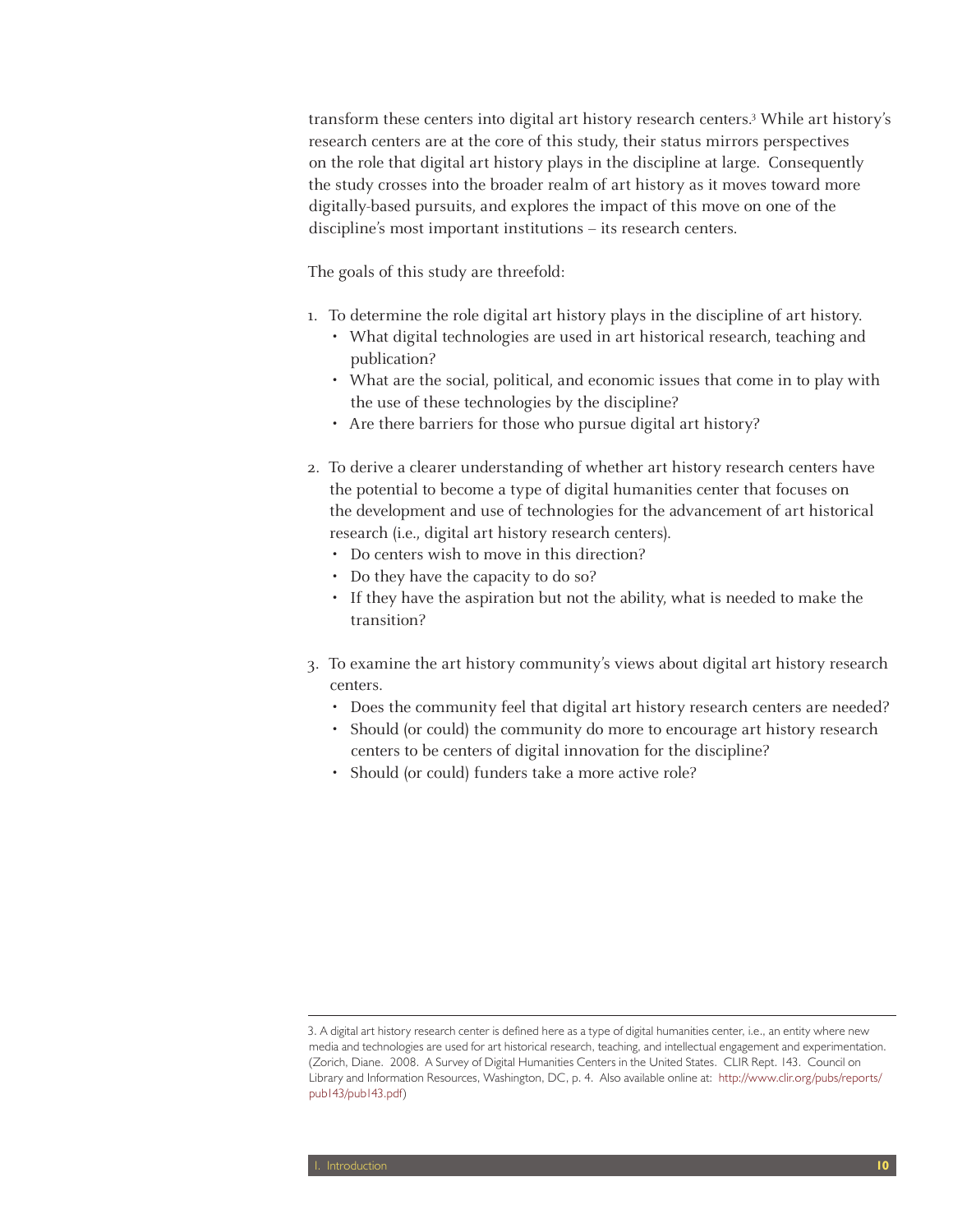# **II. Methodology**

The information conveyed in this report is derived from interviews with key individuals in the field of art history and digital humanities, as well as funders in both these domains. To complement these interviews, a series of site visits were undertaken to various art history research centers in the United States and the United Kingdom. These visits provided a clearer understanding of how digitization plays out in the "life" of a center, particularly the role and influence of specific digital art history projects that are housed or "birthed" within a center. Further context and perspectives were brought to bear from papers and publications that examine the genesis and implementation of digital art history projects, or that address key digitization issues from other humanities arenas that are relevant to digital scholarship and teaching in art history.

# A. Participants

The selection of interviewees was the result of an iterative, evolving process. The initial list drew from directors of art history research centers and digital humanities centers, and from individuals known for their work in digital scholarship and teaching in art history. This list was supplemented with individuals from affiliate communities that support art history research centers (e.g., librarians, archivists, information technologists), representatives of professional associations in art history, and individuals from funding agencies or foundations that support digital scholarship in the humanities. The exigencies of academic life (e.g., travel, sabbaticals, scheduling conflicts, etc.) resulted in some substitutions, and several people were added to the list late in the process based on strong recommendations from various interviewees.

In the end, a total of 54 interviews and eight site visits were conducted over a 10-month period (between March 2011 through January 2012). Thirty-one of these interviews were conducted in person (often during site visits); the remaining 24 interviews were conducted by phone. Interviews ranged from 20 minutes to more than two hours in duration. The interviewees were based in art history research centers (33), academic art history departments (8), foundations and funding agencies  $(5)$ , digital humanities centers  $(5)$  and museums  $(3)$ . Their occupations included art historians, librarians, educators, funding agency program officers, curators, conservators, information technology and new media professionals, and directors of art history research centers and digital humanities centers. Time and expenses limited the scope of the effort to centers and individuals based in the United States and the United Kingdom. (A full list of interviewees is provided in Appendix A).

# B. Interview Topics

Interviewees were asked about the following topical areas: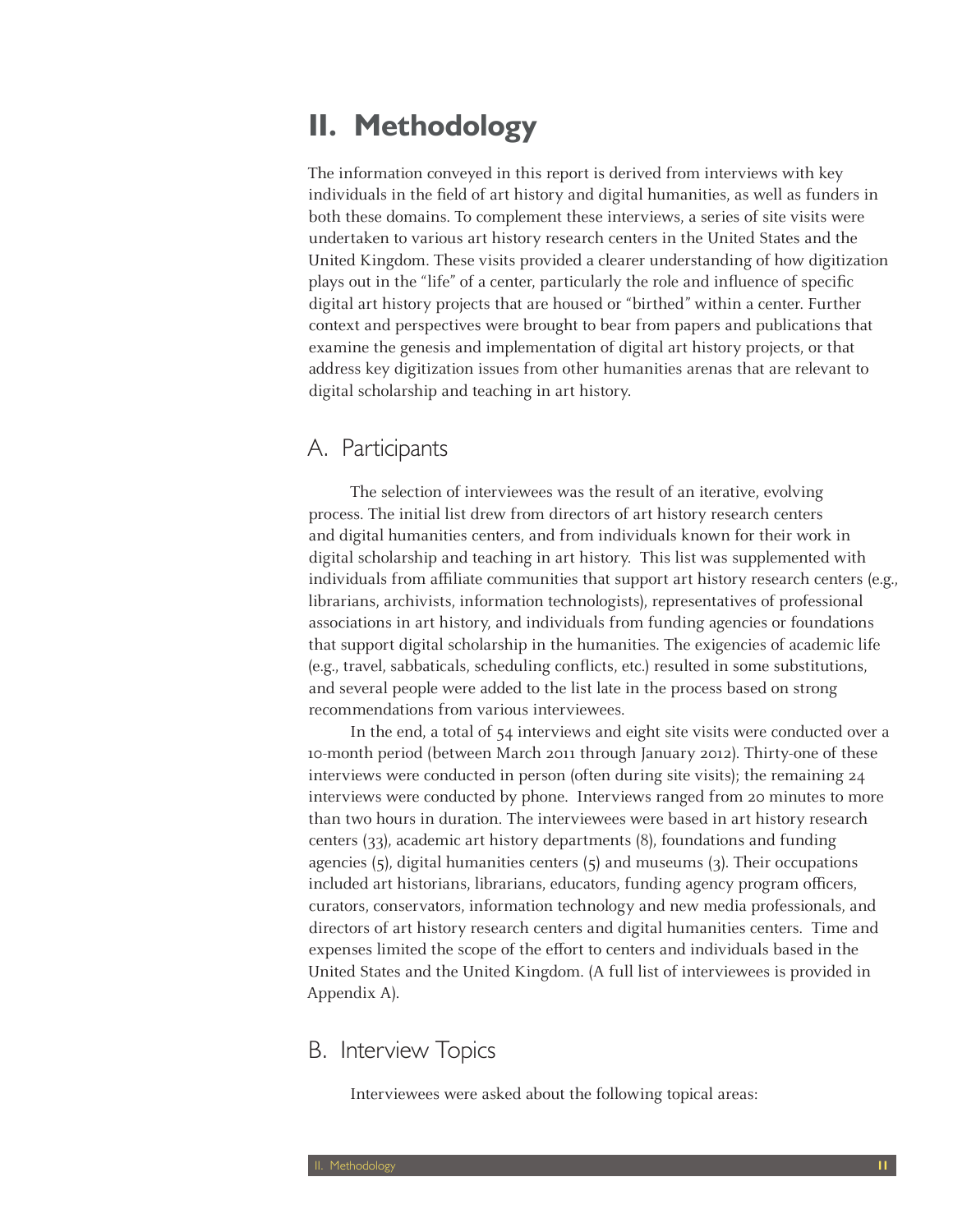- • Access to digital technologies, services and resources in the profession
- Challenges to engaging in art history teaching, research, scholarship and publication in the digital realm
- The role of art history research centers in advancing digital scholarship and teaching
- The extent of digital pedagogy in art history research centers and the profession at large
- Digital publishing efforts in the discipline
- Partnerships
- Sources of innovation in the field
- The role of funding agencies in advancing digital art history.

Because the project participants worked in diverse environments (e.g., research centers, foundations museums, libraries, etc.), the questions used to prompt discussions on these topics were often tailored to an interviewee's particular background. (A list of general questions by topical area can be found in Appendix B.)

### C. Information Gathering

Nearly all interviews were recorded, with permission, to allow conversations to proceed without note-taking encumbrances and to assist with the interviewer's later recall. In instances where recording was not feasible (for example, during tours of facilities), notes were made by the interviewer soon after the event while the discussion was still clear and recall was likely to be good. Recorded conversations were transcribed, notated and tagged by topical area. Similarly tagged items were grouped together to analyze patterns, common elements, unique insights and frequently emerging themes. These groupings were further synthesized and they form the core of the findings outlined in this report.

The information reported in this study is qualitative in nature, which allows for a deep understanding of issues that are both complex and sensitive. To encourage open and forthright discussion, interviewees were promised confidentiality. Comments drawn from these discussions are therefore presented anonymously. All recorded conversations were deleted immediately after notes were taken.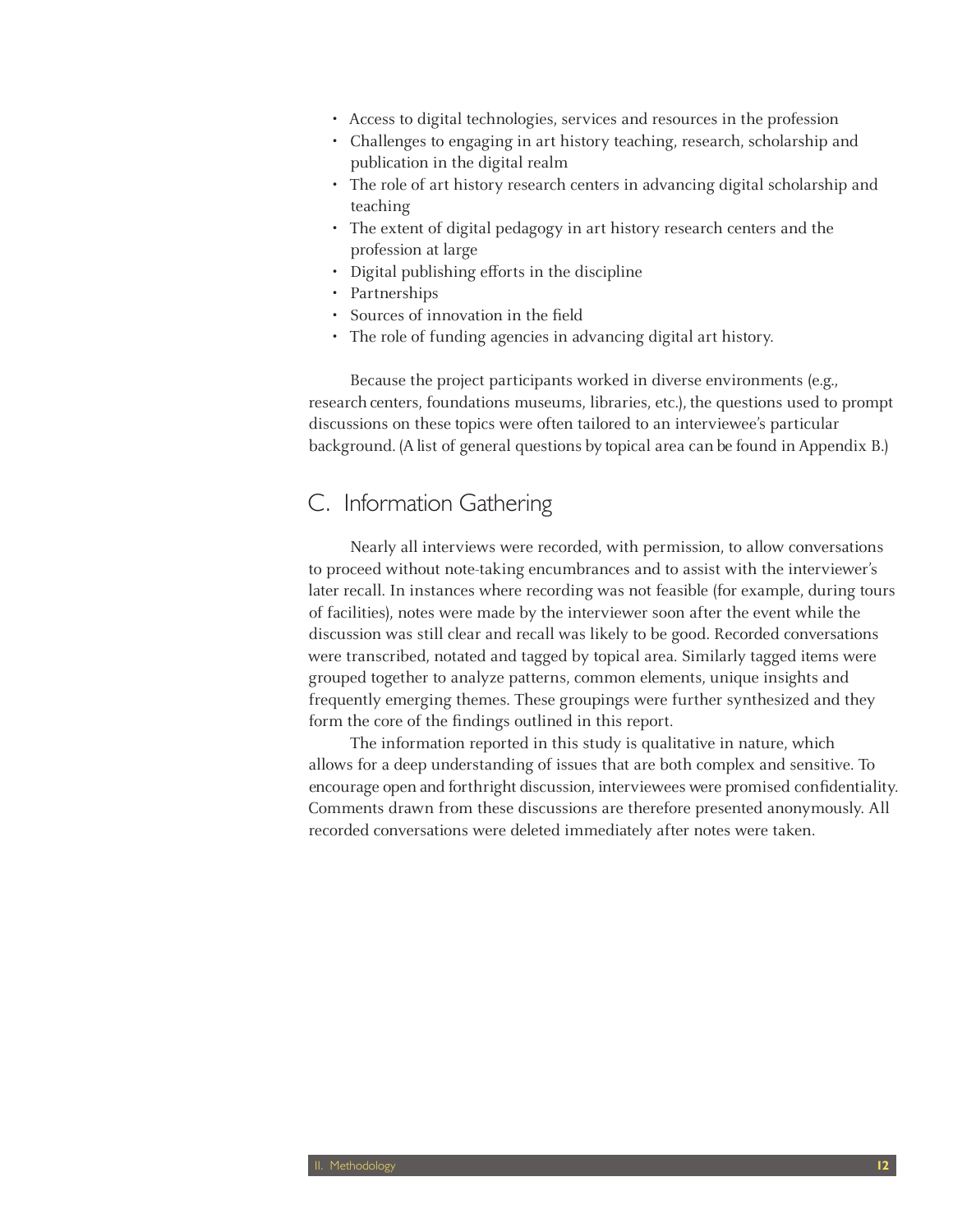# **III. Findings**

The following sections summarize the comments and sentiments expressed by participants in this study. Each section is preceded by the primary question or questions that were used to elicit discussion on a particular topic.

# A. Access to Digital Technologies, Services, and Resources

#### How are art history research centers using new technologies?

The research centers use new technologies primarily for resource discovery, the process of searching and retrieving relevant art historical information online via the open Web or through subscription to electronic resources. While several online resources are considered critical to the field (e.g., Gallica, ARTstor),<sup>4</sup> the range of resources accessed online is quite broad, reflecting the far-ranging research interests of art historians.

Research and presentations are most often managed using desktop tools such as word processing, spreadsheet and bibliographic software. The use of research management tools such as Mendeley<sup>5</sup> and Zotero<sup>6</sup> was not reported. Presentation tools such as Powerpoint and ARTstor's Offline Image Viewer (OIV)7 are widely used, and many centers have adopted podcasting or videocasting for public lectures and presentations.

Centers with large research collections use image capture technology (scanners, digital video or still cameras) to create digital surrogates of these materials for use online or in a local collections management system. Some centers report that researchers who use their collections increasingly bring their own digital cameras to digitally capture a resource for personal research use.

Email is the ubiquitous communication tool, but video capabilities and Skype have appeared on the scene, particularly in centers that are affiliated with universities. Centers that have a teaching arm (either independently or through a university affiliation) will use learning management systems for course management. The use of social media tools for communication or collaboration (e.g., blogs, wikis, online forums) is rare and tends to be used in centers that have a more public aspect to their mission (e.g., museums). For most art historians, online discussions tend to take place through listservs, where the conversations are restricted to list subscribers.

Technologies that allow for in depth analysis and interpretive research (such as GIS, rendering, or text analysis tools) are not typically used by those working in art history research centers. When they are used, it is most often in conjunction with projects that have a large archaeology, architecture or classics component, or

<sup>4.</sup> Gallica Digital Library, n.d. http://gallica.bnf.fr/ and ARTstor, n.d., http://www.artstor.org/index.shtml.

<sup>5.</sup> Mendeley, n.d. http://www.mendeley.com/#research

<sup>6.</sup> Zotero, n.d. http://www.zotero.org/

<sup>7. &</sup>quot;Presenting Images | ARTstor", n.d. http://www.artstor.org/using-artstor/u-html/presentation-tool.shtml.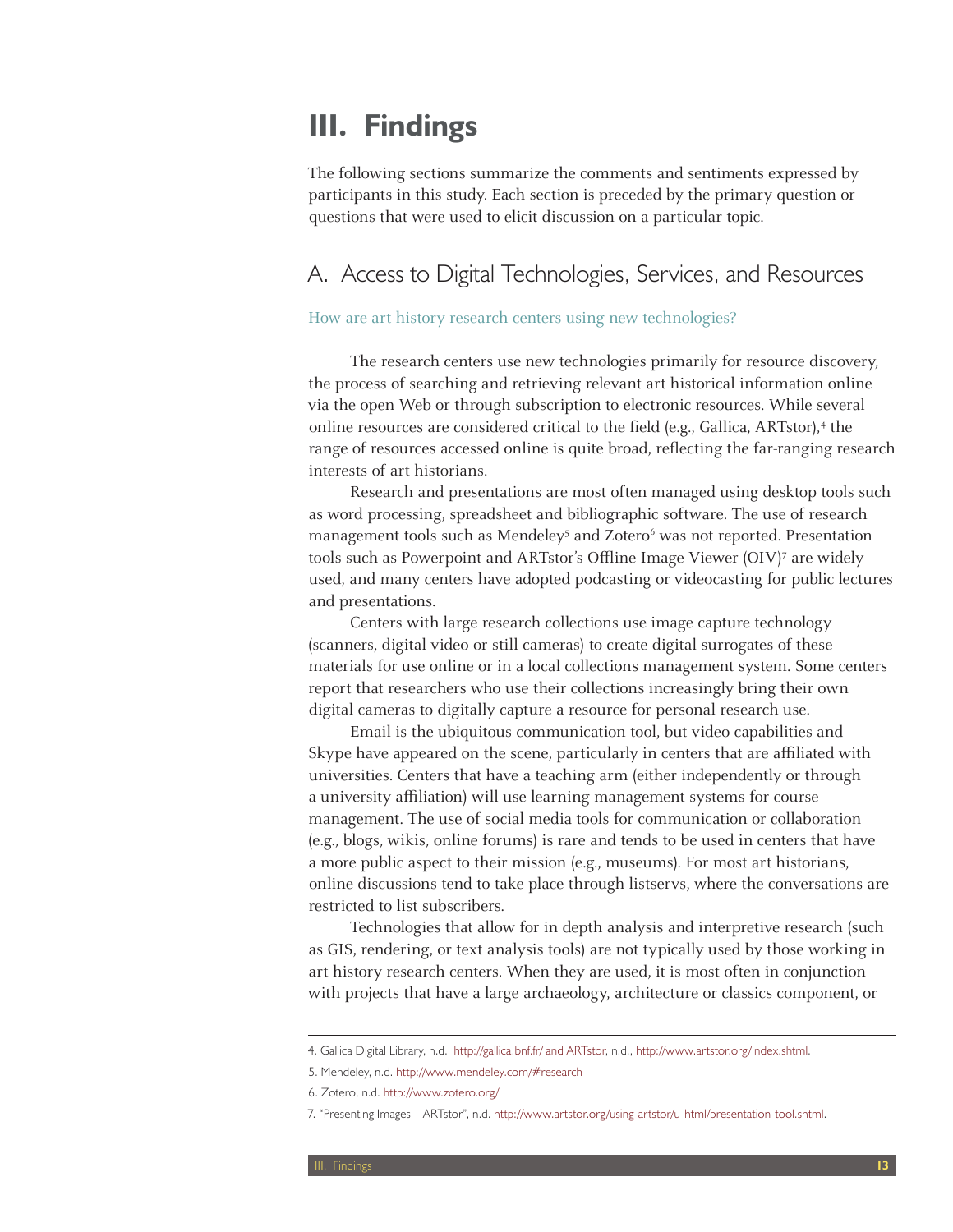that focus on archival materials rather than art images.

The use of technologies for digital publication is also rare. Monographs, articles and other traditional formats for the presentation of research results are still wedded to the print world. However, modest changes are taking place in this arena. Several online art history journals are now available, including a journal developed through a partnership of art history research centers,<sup>8</sup> and new projects are underway to explore aspects of digital publishing in the profession (see III.E Digital Publishing).

Given that visual imagery is so critical to art historians, it is not surprising to find that image manipulation tools (such as light boxes, zooming capabilities, and 3-D rotation) are important and heavily used throughout the discipline. However, there is a purported dearth of image analysis tools. Art historians attribute this void to complexities inherent in image analysis that make it a difficult process to replicate via technological means.

Interviewees who keep abreast of research and development efforts in the technology sector believe this situation is quickly changing. They characterize image analysis as the "holy grail" of research and development (R&D) efforts in many industries. Google Goggles, one of the first image recognition tools to reach the mass market, already has been adapted for use with museum collections.9 Research also is proceeding apace in the visualization field, $10^{\circ}$  and the security and defense industries are on the forefront of explorations in area of pattern recognition. However, interviewees who are aware of these developments note that few art history research centers are tracking them, and even fewer in the discipline are participating in efforts to help create tools that can aid in image analysis.<sup>11</sup>

In general, the uptake of technology among art history research centers and throughout the discipline is thought to be low compared to other humanities disciplines. Interviewees are aware of this and attribute it to a lack of awareness about the latest technological developments and tools. They feel they "just don't know what is out there" and express frustration at being unable to easily determine if tools developed by other disciplines might be relevant for their own work.

10. See Manovich, Lev. Software Studies Initiative. Mondrian vs Rothko: footprints and evolution in style space. Software Studies Initiative; http://lab.softwarestudies.com/2011/06/mondrian-vs-rothko-footprints-and.html and Software Studies Initiative. ImagePlot visualization software: explore patterns in large image collections. http://lab.softwarestudies.com/p/ imageplot.html#features1

<sup>8. &</sup>quot;RIHA Journal, n.d. (The Journal of the International Association of Research Institutes in the History of Art)", http:// www.riha-journal.org/.

<sup>9.</sup> Google Googles http://www.google.com/mobile/goggles/#text http://en.wikipedia.org/wiki/Google\_Goggles; Gilbert, Maria. "Connect with Art Using Google Goggles and Our New Mobile Collection Pages," The Iris: Views from the Getty. June 27, 2011; Metropolitan Museum Enhances Online Access to Its Collections with Google Goggles. (Press release) December 16, 2011. http://www.metmuseum.org/about-the-museum/press-room/news/2011/google-goggles. Also, Google recently announced it had added 30,000 images from its Google Art Projects to Google Goggle. See "Google+ - We've Just Updated Google Goggles….", Adding More Than 30,000…", April 13, 2012, https://plus.google. com/u/1/116899029375914044550/posts/LgU5tHH1ntH.

<sup>11.</sup> While writing of this report, the University of California, Riverside received funding for a project to test facial recognition technology on subjects of Renaissance portraiture. See "NEH Grant Details: FACES: Faces, Art, and Computerized Evaluation Systems", Professor Conrad Rudolph, Project Director, https://securegrants.neh.gov/ publicquery/main.aspx?f=1&gn=HD-51625-12 and Miller, Bettye. "Scholars to Apply Facial Recognition Software to Unidentified Portrait Subjects." UCR Today, April 25, 2012, http://ucrtoday.ucr.edu/5453.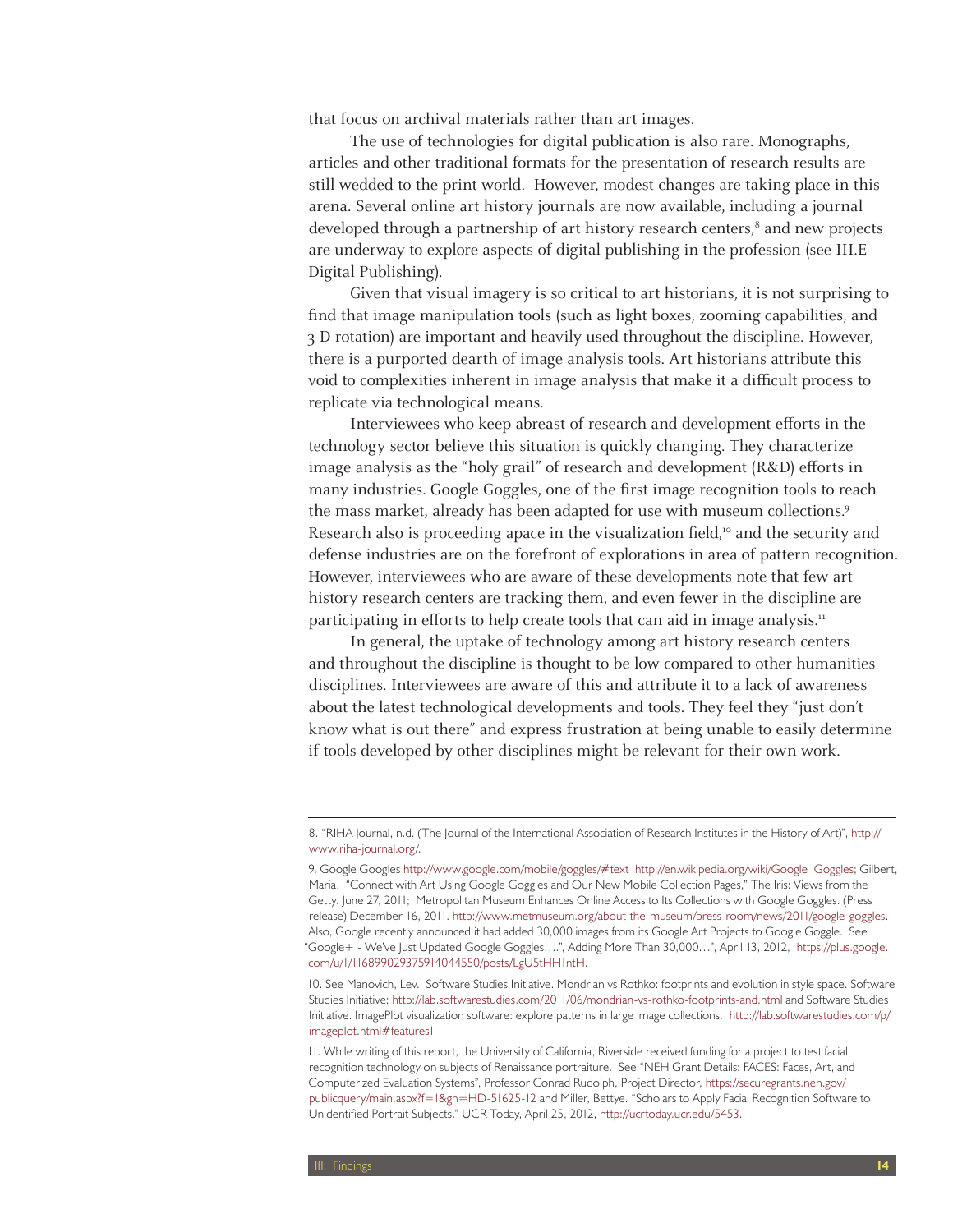#### What new tools are needed to facilitate art research, scholarship and teaching?

Technologies that facilitate image analysis top the list of tools most desired among those in the profession. Specific mention was made of tools that:

- • Facilitate search across disparate image sets
- Allow search on image metadata and on visual patterns
- • Enable robust image annotation, including embedding video, text, and drawings, and allowing links (via URLs) for citation within an image and within specific areas (i.e., details) of an image;
- Display and register images for side-by-side comparisons and analyses of works of art
- Rectify maps, landscape drawings, plans, elevations and other schematic representations of location
- Allow bulk downloading of images.

Technologies that enable digital publication also are in demand. In addition to robust authoring tools, $12$  interviewees want to retain many features common to print publications (e.g. citations, bibliographies, etc.), while taking advantage of the greater interactivity that is possible within the digital environment. They would value publishing toolkits that allow them to:

- • Annotate digital publications
- Cite particular sections within a Web site or other digital publication
- • Cite particular images and details of images within a digital publication.

For many art historians, the constant maneuvering between analog and digital environments is perceived as cumbersome and time consuming. These individuals would welcome new virtual environments that enable all stages of the research process (from discovery of materials through publication) to take place online. Similarly, robust online collaborative research environments are desired, so that colleagues located in far-flung places can work on joint projects without spending time and resources on travel. The commercial market currently offers a number of such work environments, but none were thought robust enough to suit the special needs of art history research projects.

A key concern of scholars participating in this study is the authenticity of online resources. To this end, tools that establish the trustworthiness of digital resources - and of heterogeneous resources like collections and their metadata - are seen as vitally important. So too is the development of a model for establishing persistent URLs for both Web sites and for digital images on those sites, so

<sup>12.</sup> The Getty Foundation recently announced that the Online Scholarly Catalogue Initiative (OSCI) Consortium, working with IMA Labs (the media and technology arm of the Indianapolis Museum of Art) is developing an open source publications toolkit. The toolkit will include an "authoring" tool that allows curators to combine their written texts with information and images extracted from their museum databases, and a "reading" tool that allows the online catalogue to be read on different computing devices and browsers. See Getty Foundation. "Moving Museum Catalogues Online: An Interim Report from the Getty Foundation", 2012. http://www.getty.edu/foundation/funding/access/current/osci\_ report.html, pg. 27 and "OSCI Toolkit", http://www.oscitoolkit.org/.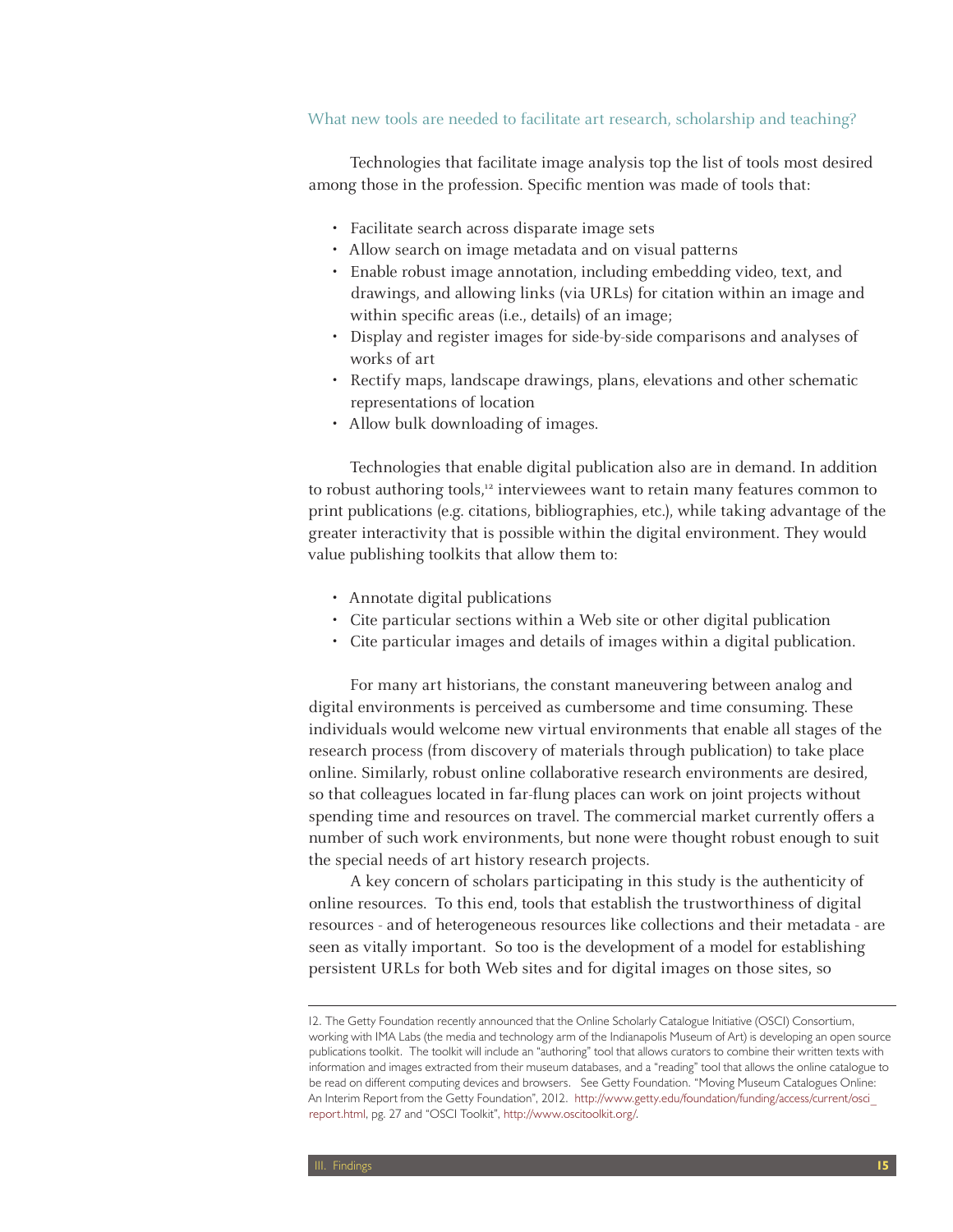that these resources can be found regardless of changes in underlying digital infrastructure.

Many interviewees are dissatisfied with the current state of Web searching and want better discoverability tools that use semantic mapping, faceted browsing, tagging and other "new school" schemas to identify resources. Those involved with digitization of art historical resources want better data capture methods, including toolkits for mass digitization of archival and image materials to bring more of these "hidden resources" online. The growing interest in non-western art history and research makes robust cross-language search and translation tools desirable. And researchers working on conservation analyses of artworks and technical art history would welcome better integration of extant diagnostic and conservation tools.

The discussion about new tools also brought forth ideas about services needed to facilitate art research and teaching. Key among these is a registry of projects in digital art history to help the field become more informed about work in this area. Support for a current effort to create a portal of art historical texts $13$  was cited as an important service as well, since it will make these texts widely available and encourage collaborative rather than duplicative digitization efforts in the field. There might also be a need for an art history service bureau that would digitize important materials located in small, poorly resourced repositories.

Those most familiar with the technology arena think that many of the research tools desired by art historians already exist in some capacity and could be modified appropriately to suit their needs. Rather than search for a "generalizable tool" or propose a task-specific tool, they argue that art historians need to identify use cases that outline a particular research problem so an appropriate suite of digital tools can be identified and tailored (or if need be, created) to address that problem.

In the course of conversations with various study participants, several scenarios were discussed that might form the foundation for such use cases. The examples listed below, while not comprehensive, give a sense of the type of research art historians might undertake with the aid of digital technologies:

- Visualizing a work of art in its place over time, e.g., viewing a painting, sculpture, or building in relationship to the environment around it and the changes to that environment over time.
- Tracking and visually displaying changes in the nature of an object over time, such as a sculpture that was originally polychrome but over the ages lost its color, became damaged, was repaired, etc.
- • Visually mapping/tracking works of art as they moved across space and time, from the workshop where they were created to the locations where they were bought, sold, exhibited, stolen, repatriated, etc.
- Using art history's iconic databases as large-scale datasets (rather than just searchable resources) to reveal patterns, trends and insights that put forth new research questions.
- Mining collections of oral history audio and/or transcripts as datasets to explore patterns and address specific research questions about artists, genres, schools, etc.

<sup>13. &</sup>quot;Getty Research PortalTM (Getty Research Institute)", n.d. http://www.getty.edu/research/exhibitions\_events/events/ portal/index.html and now http://portal.getty.edu.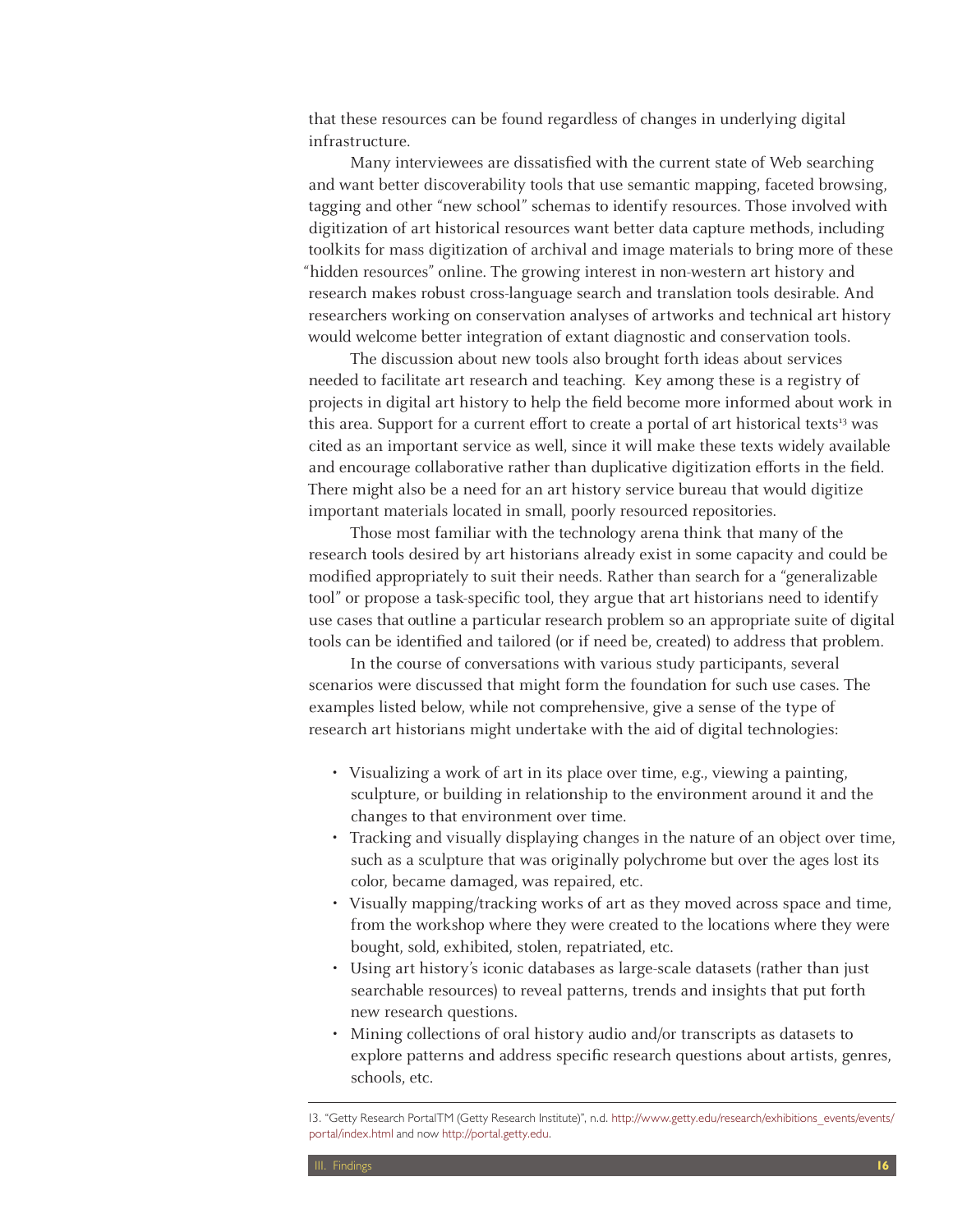B. Art History Research Centers and Digital Scholarship and **Teaching** 

#### **a. Digitization of Resources**

To what extent do art history research centers currently produce and offer access to digital resources comparable to their traditional research libraries, photographic archives etc.?

Collections are vitally important to the discipline, with one scholar describing them as the "engine of research" in art history. They are also the bedrock on which digital scholarship and teaching is built. Because art history research centers are principal repositories of research collections, the burden falls on them to make these holdings digitally available. To what extent are they doing so, and what are some of the problems they encounter along the way?

Centers with rich holdings of library, photographic, and archival materials do feel obliged to digitize these resources and make them more widely available, but they face significant hurdles in doing so. One such hurdle is tied to an established tradition in the field whereby reputational value is associated with serendipitous discovery and first rights of publication. It is not unusual for a scholar looking through the holdings of a center to find a piece of long-lost correspondence, a previously unknown work by a renowned artist, or equivalent items that are revelatory to the discipline. Such a discovery confers reputational value to the scholar who first brings it to light, and the item is embargoed until the scholar can publish his or her discovery. When entire collections are placed online, this type of serendipitous discovery, and the value associated with it in the profession, might be lost.

Many interviewees feel that centers ambivalent about digitizing their resources because of this tradition are doing a disservice to the profession. They argue that the value of making materials available online far outweigh the loss of this tradition, which they view as antiquated and limiting. In their defense, art history research centers note they are responding to common expectations in the discipline. It is the scholars, who "value the value" associated with such discoveries, not the centers. And it is the scholars who insist on embargoing their discoveries until they have published them.

Another hurdle is the cost of digitizing the large quantity and variety of materials that exist in many centers. It is not unusual for these collections to number in the millions, and to consist of mixed materials (books, photographs, fragile archival items like papers and manuscripts, etc.) that make "rapid capture" digitization efforts difficult if not impossible. Adding to the cost is the need to create rich metadata on these materials, which is critical for enabling access but is extremely resource-intensive. Since 2008, budgetary cuts imposed by parent institutions have made the process even more difficult, as everyone struggles to maintain financial stability in a recessionary economy and "do more with less."

Given these circumstances, there are questions about the best strategy for digitization at any particular center. Some collections, such as duplicate materials, low use items, or materials digitally available elsewhere, are usually ruled out as candidates for digitization. But for those collections that do need to be digitized,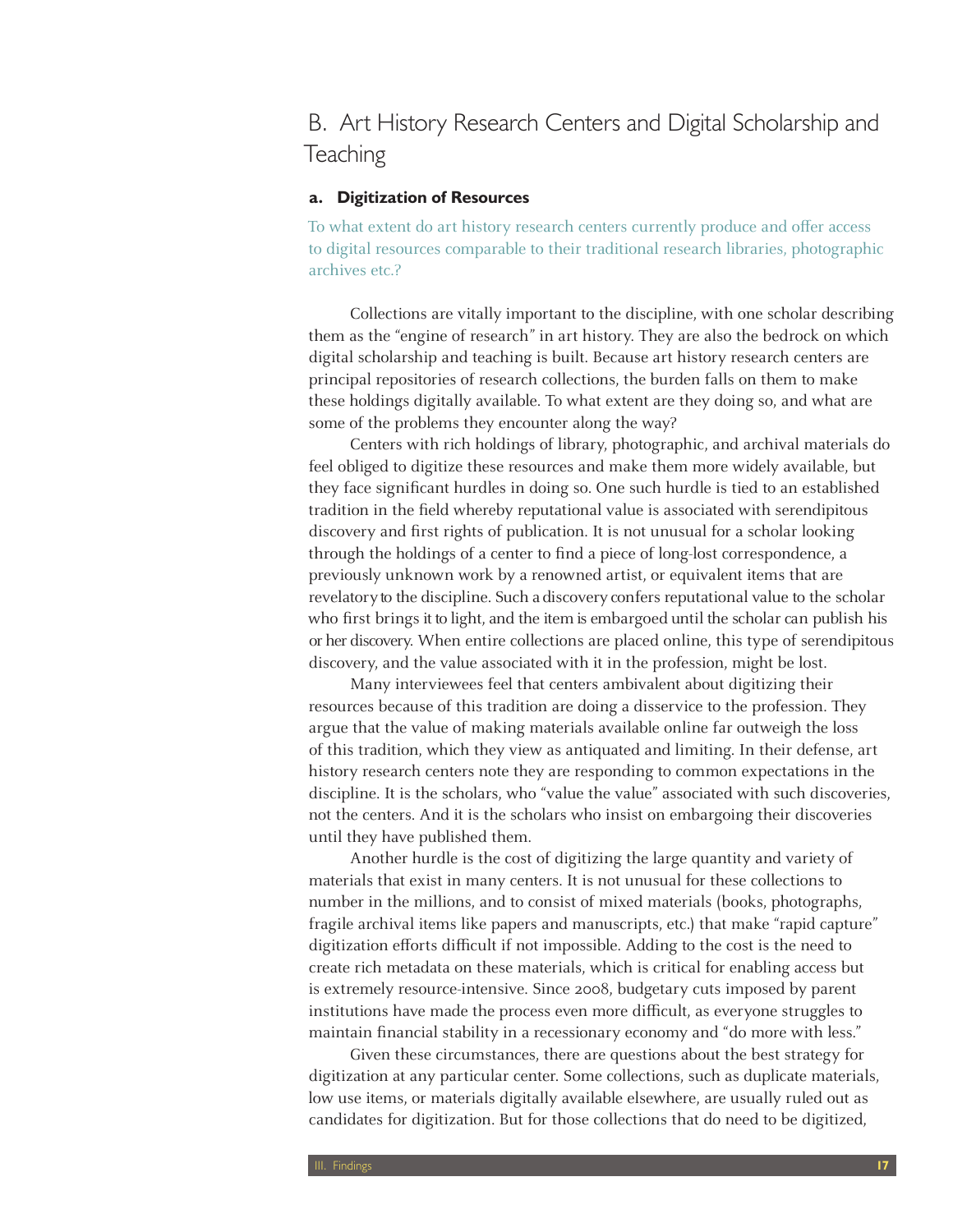what strategy yields the greatest output with the least investment of resources? Are targeted digitization efforts (based on most requested, most timely, or easiest to digitize) better than a comprehensive approach that systematically digitizes an entire collection? How does one balance the center's goal of building extensive, sustainable resources against the demands of individual scholars, who often want the center to digitize materials specific to their own short-term, one-off projects? Decisions about what and how to digitize research center collections are rarely straightforward.

#### **b. Provision of Digital Services and Infrastructure**

Do art history research centers provide services and support for use of their digital resources? More broadly, can they provide the discipline with the infrastructure to enable digital scholarship?

Few centers offer value-added services in support of their digital resources. Most can do no more than make the resources available and sustain the technological infrastructure (servers, broadband network access) that enables access either on-site or via the open Web. Tutorials for particular digital resources have dwindled due to finances, but also in response to lessened demand for such training.

There is near unanimous agreement among those interviewed that art history research centers currently cannot develop or offer the digital tools, services or infrastructure needed for art historians to pursue digital scholarship. Some centers, emphasizing their research mission, believe it is not their role to be digital service providers of any sort. Others feel the "piece" they can best contribute to a digital infrastructure for art historical research is to provide their information resources online. But even those who might wish to provide more services to support digital art history note it is now more cost-effective to integrate with existing infrastructure and services (for example, using the HathiTrust<sup>14</sup> for repository services, or working with a digital humanities program to leverage digital tools and skills) rather than create these structures on their own.

#### **c. Fostering Digital Scholarship and Teaching**

Is there a role for art history research centers in fostering digital scholarship and teaching in the profession? What is that role?

Interviewees believe that art history research centers have an obligation to support scholars who are more digitally engaged in their research and teaching, but they disagree on how the centers should do so. Opinions fall into two camps: those who believe the art history research center can accommodate digital scholarship within its current role and mission, and those who feel these centers must take a more pro-active stance to advance digital scholarship in the discipline.

Proponents of the former position believe that the foremost role of art history research centers is to bring scholars into their facilities to produce scholarship. They agree that the health of the field depends on digital competencies, but they do not

<sup>14. &</sup>quot;HathiTrust", n.d. http://www.hathitrust.org/about.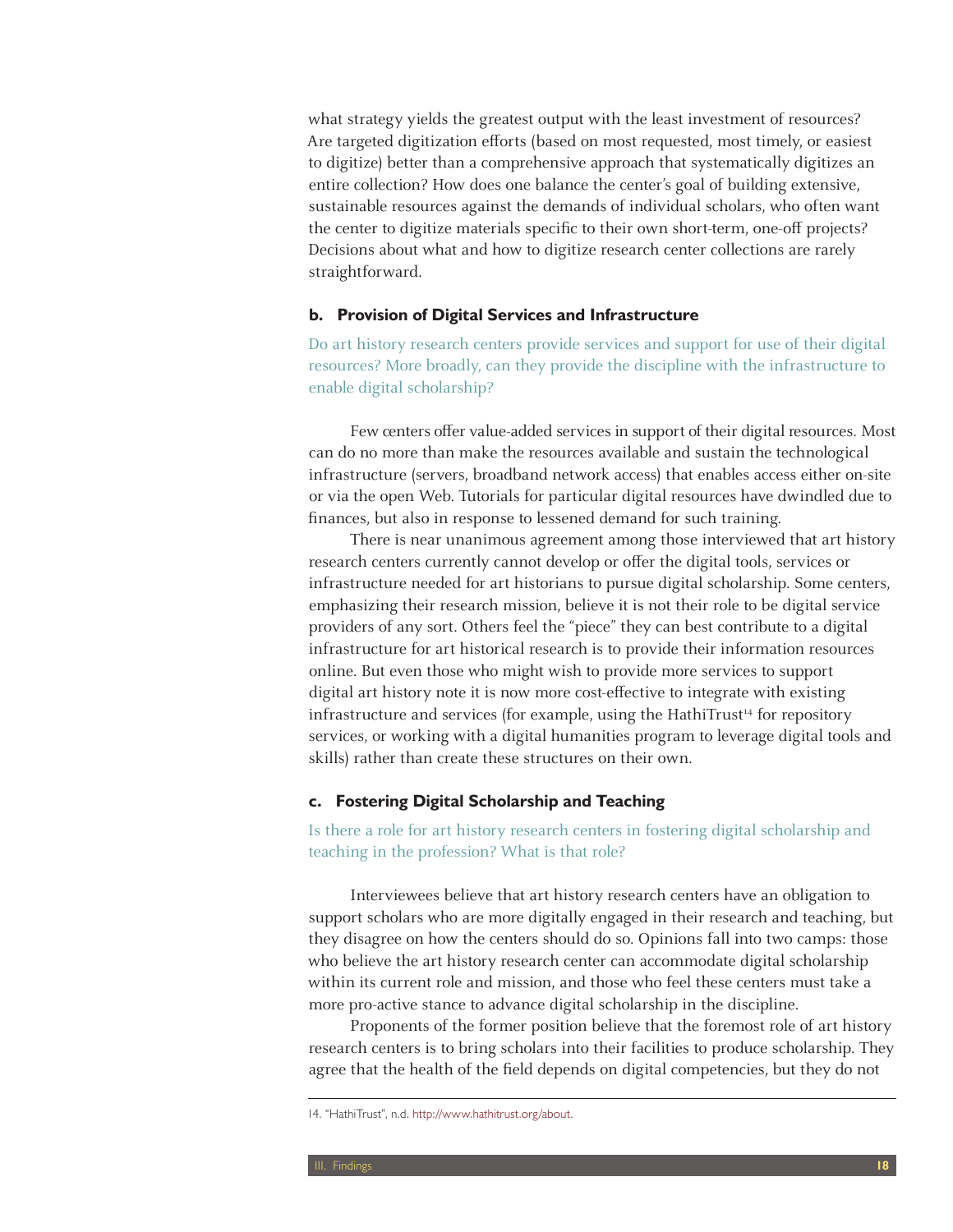believe it is the role of centers to provide those competencies, nor require them of scholars who conduct research at a center. So while they welcome scholars who pursue digital scholarship, they feel their primary role is to foster a supportive research environment without promulgating any specific research methodology or agenda.

The alternative view is rooted in a belief that the world is becoming ever more digital and centers cannot remain passive in the face of this fact. Supporters of this more pro-active stance note that the demise of slides forced the discipline into the digital world nearly a decade ago, but little progress has been made since. The discipline's engagement with the digital world remains limited to the use of digital images and to searching the Web as "if it were one big research library." Few art historians are asking how their research might benefit from deeper levels of digital engagement or are considering how digital scholarship might open up new areas of inquiry. Art history research centers are needed as "change agents" who can promote digital scholarship and teaching, mentor those who wish to move into areas of digital scholarship, and provide the digital resources that make such work possible.

Those who espouse this more pro-active view are aware that wishing will not make it so. They cite three major barriers that limit a center's ability to take a leadership role in this area: lack of funding, inadequate technical infrastructures, and an absence of staff with the necessary skills to develop and support digital projects. In the absence of these resources, art historians who wish to develop digital art history projects are more likely to be attracted to other places, such as digital humanities centers, to pursue their interests.

To date, no art history research center has made the full-scale commitment to supporting digital scholarship in a manner akin to a digital humanities center, although several art history research centers are developing in-house digitally-based projects. However, the individuals working on these projects note a tentativeness or hesitancy in moving forward too fast. They speak of their efforts as experimental, trying to prove the scholarship value of these projects to those in leadership positions in their own institutions and to the discipline at large.

### C. Challenges for Art History in the Digital Realm

#### **a. Behavioral Barriers**

Interviewees were most vociferous about the many "behavioral barriers" that permeate the field at large. The discipline, its practitioners, and its research centers were criticized in language that ranged from diplomatic to disparaging for numerous traditions, sentiments and modes of behavior that are believed to stymie digital scholarship and account for the low level of digital engagement in the field.

#### **i. Entrenched Behaviors**

#### Art history is a solitary endeavor

Art historians tend to work alone. Collaborative research, teaching, and publication are rare. In part, this is due to the training and reward systems of the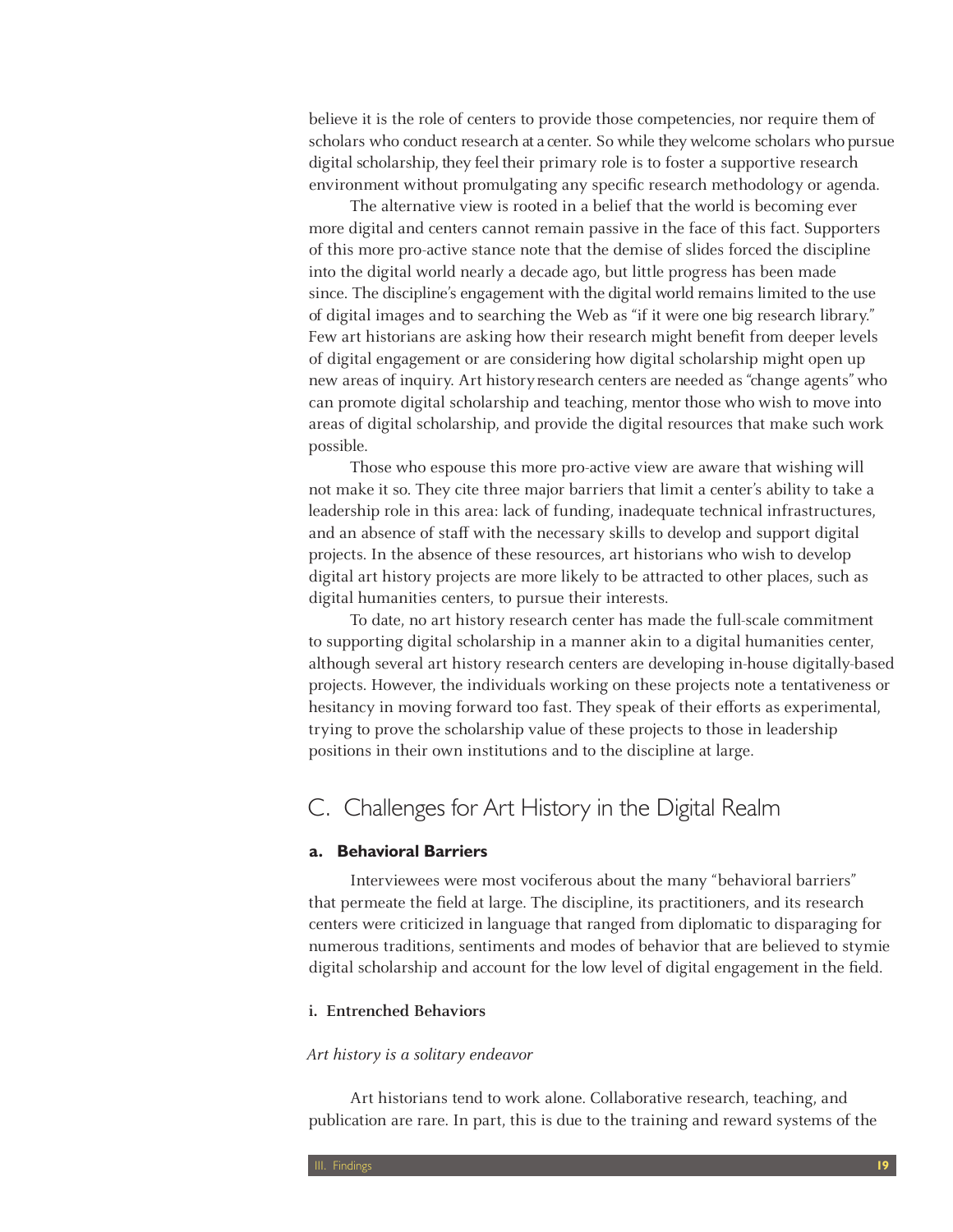discipline: beginning in graduate school and extending throughout one's career, there is little exposure to working in teams and no rewards for doing so. However, there is more at play than a lack of collaborative opportunities and rewards. As one interviewee bluntly noted, art historians do not want to work in groups. They are drawn to the solitary, contemplative nature of their research and do not feel the same need as other disciplines to crossover into other disciplinary frameworks.<sup>15</sup>

This disciplinary introversion poses a huge barrier if art history research centers are to support digital scholarship in the field. Digital art history is by nature a collaborative endeavor that can require teams of people from other disciplines and professions. Convincing art historians that such an effort can benefit their research, and teaching them how to work in a collaborative environment, are challenges that need to be addressed broadly throughout the discipline.

#### Art history is a conservative discipline

Art historical practice follows a predictable scholarly model (individual research and teaching, presentation of research results at conferences/symposia, print publication) that has changed little over the last century. The discipline is perceived as highly risk-averse, which makes attempts to alter the status quo exceedingly rare. In this context, the emergence of digital art history is perceived as threatening to art history's operational paradigm because it requires new types of training, new methods of research, and new modes for communicating and distributing research results.

The discipline's conservative stance is attributed to fears that underlie various beliefs and actions. A fear of being "scooped" on one's research leads to a sense of territoriality that pervades the discipline. A fear that the public will misuse art historical content leads to a sense of guardianship that translates into a proprietary attitude about releasing images, research, and other work into a digital environment. A general fear of technology by some art historians leads to disparagement of others who wish to use technology to conduct, interpret, and publish their work. There is a pervasive sense that the discipline is too cautious, moves too slowly, and has to "catch up" in the digital arena.

#### Biases

Several biases contribute to the discipline's resistance to digital scholarship. The most intransigent one is a steadfast belief that print is the only valid form of publication. Some leeway is given for online journals or monographs as long as there is a print equivalent.

Other biases emerge in the realm of research: in particular, the nature of the research, how it is conducted, and where it takes place. For example, research undertaken in nonacademic venues (such as museums and galleries) is perceived as

<sup>15.</sup> Another interviewee noted the irony in this behavior, given that the great art historians of the past (such as Warburg, Panofsky, etc.) were all humanists in the grand tradition, being educated in - and seeking insights from - anthropology, classical studies, linguistics, philosophy, and other disciplines outside art history.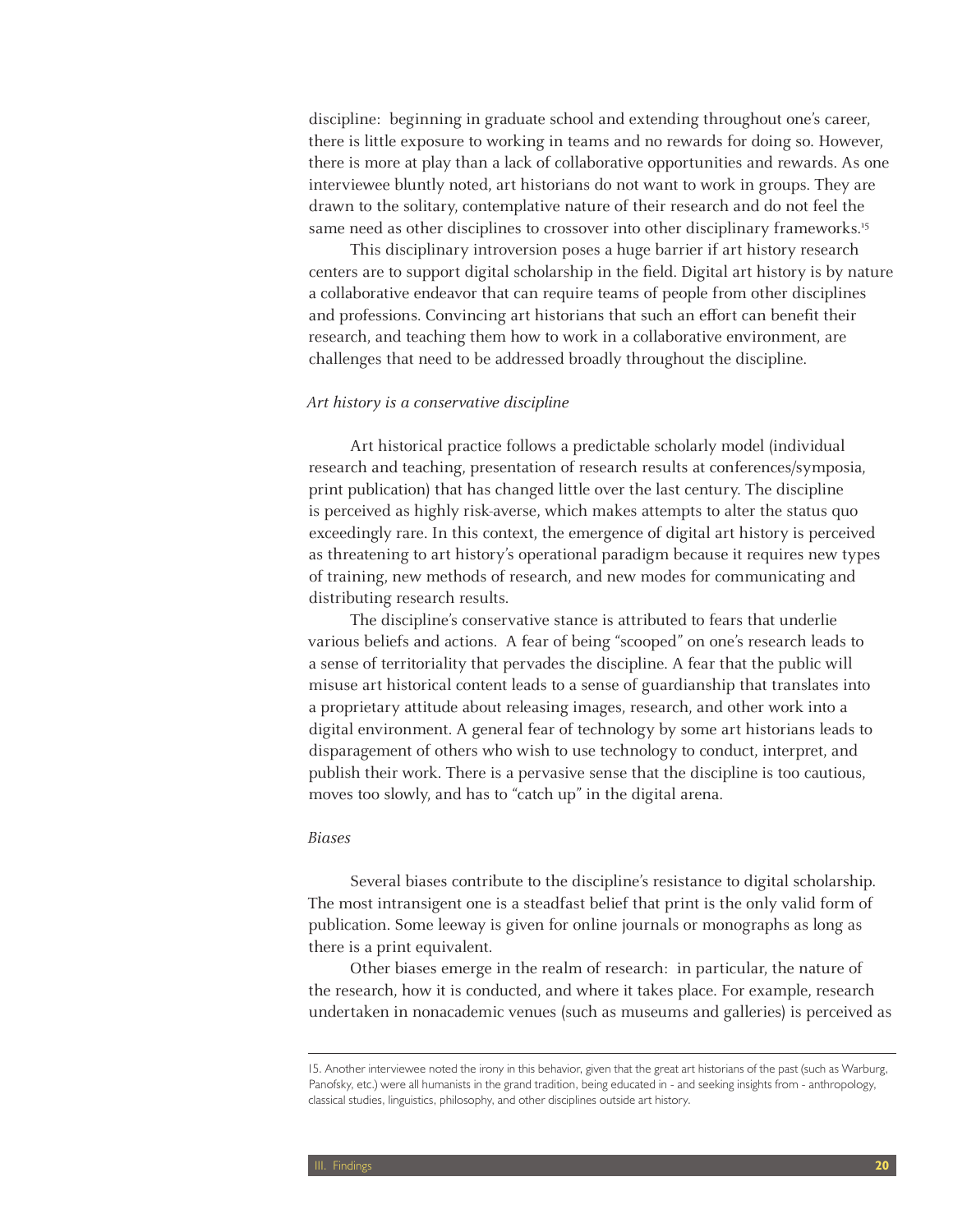"lightweight." Similarly, art historians who conduct digital research are not serious scholars because digital scholarship is not seen as "top-notch" scholarship. And there remains a lingering sentiment that true research requires "slogging through materials." Anything that makes that process easier is "cheating, laziness and not pure scholarship."

Although interviewees are quick to point out that these biases are not held by everyone, they remain deeply entrenched throughout the discipline. Even those who believe they are outdated often hesitate to push beyond them, especially in the publication arena, because of the negative impact it might have on their careers.

#### Outmoded reward and evaluation systems

Digitally-based research or publications require a great deal of work but receive no recognition in the rewards structure of the discipline. Art historians conducting work in this area are cautioned first to "publish in print" in order to prove their merit by traditional means. This sentiment is widely seen as creating a stranglehold on digital scholarship across the discipline. The expectation that scholars must straddle two worlds leads to unsustainable workloads and ultimately discourages art historians from pursuing digital projects altogether. As more research and publication occurs in the digital realm, the discipline needs to revamp its reward system to incorporate digital work in degree granting, academic tenure, and promotion.

Unfortunately, there are no systematic efforts underway to do this. The discipline's professional organizations were faulted for being too slow to respond to this need. One art historian, emphasizing the urgency of the situation, spoke of dissertations in development that include theses with 3-D renderings, mapping, and analyses of built works. These dissertations will only be viewable online and no one is quite certain how these dissertations will be reviewed and vetted. The need for evaluative criteria for digital work requires swifter action than the field currently is providing.

#### The perfect is the enemy of the good

Art historians are described as perfectionists. Their work products (e.g., presentations, publications, exhibitions, Web projects) are not released until they have attained a very high level of quality. This perfectionism is a valued attribute in the discipline and participants feel it is tied to the sense of stewardship felt by art historians toward works of art. However, it quickly becomes a liability in the digital realm where nimbleness – being able to work quickly, iterate, and release research in preliminary stages – takes on greater significance. The "beta" concept endemic in the digital world has no equivalent or value in traditional art history and thus is hard for art historians to recognize and practice.

#### Skepticism about digital art history and new media

Many art historians view digital art history as a novelty that infringes on the contemplation and reflection necessary to their discipline. For these individuals,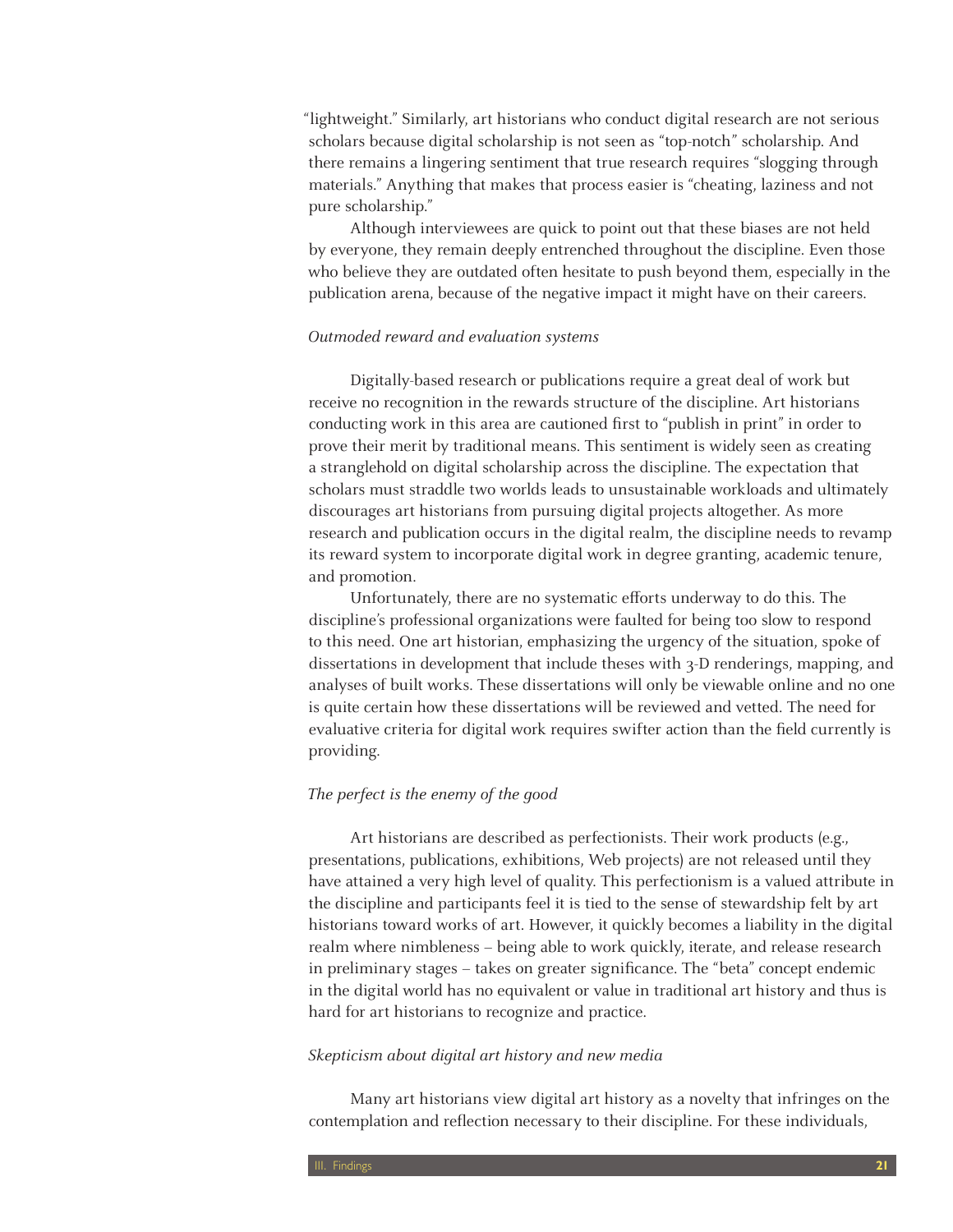using new media in the research process is thought to "de-nature the life of a scholar" and consequently they view all digital scholarship efforts with a wary eye. They remain skeptical because they have yet to receive satisfactory answers to the following questions:

- What will digital art history allow me to do that I cannot already do?
- How does it allow traditional research to be done in a significantly new way?
- Does the technology really serve the scholarship?

Even those who believe there is potential in digital art history often are ambivalent about exploring it themselves. They know that digital scholarship is resource-intensive, and they are not sure the effort will bear fruit for their particular research interests. Without such assurances, they are hesitant to invest time and energy in this area.

Part of the skepticism toward digital art history stems from uncertainty about what scholarly production looks like in a digital world. Digital art history projects are still uncommon and none are well-known throughout the discipline. In the absence of both examples and exemplars, art historians feel ill equipped to judge the value, quality, and intellectual substance of digital scholarship.

#### **ii. Shortcomings and Misunderstandings**

#### Lack of introspection and vision

The discipline was taken to task for its lack of vision and for a modus operandi that has remained virtually unchanged over the last 150 years. There is little introspection about what art history should be today, whether new digital tools are needed, and what the role of digital scholarship should be in the discipline. The inability of the field to come together to identify its needs in this area is perceived as a huge constraint. Funders are said to be baffled by the absence of dialogue in the discipline and see it as a key reason why they have so few art historians applying for digital humanities funding.

Others are worried that a lack of vision and introspection keeps the discipline operating solely in the "bubble of academia" where it risks having its value diminished by society. Noting that the objects of art historical study are of huge interest to the public – and that the public increasingly engages with these materials online – they worry that art historians are poor spokespersons for what they do and for their own value to society. In a culture where visual literacy is increasingly important, the most visually literate discipline in the world is absent from the realm of public discourse.

#### Lack of leadership

The absence of a vision for what art history should be in the 21st century is blamed on a lack of leadership in the field. The discipline's professional organizations are said to be slow to acknowledge digital art history and its emerging role in the discipline. Research centers, while quick to acknowledge the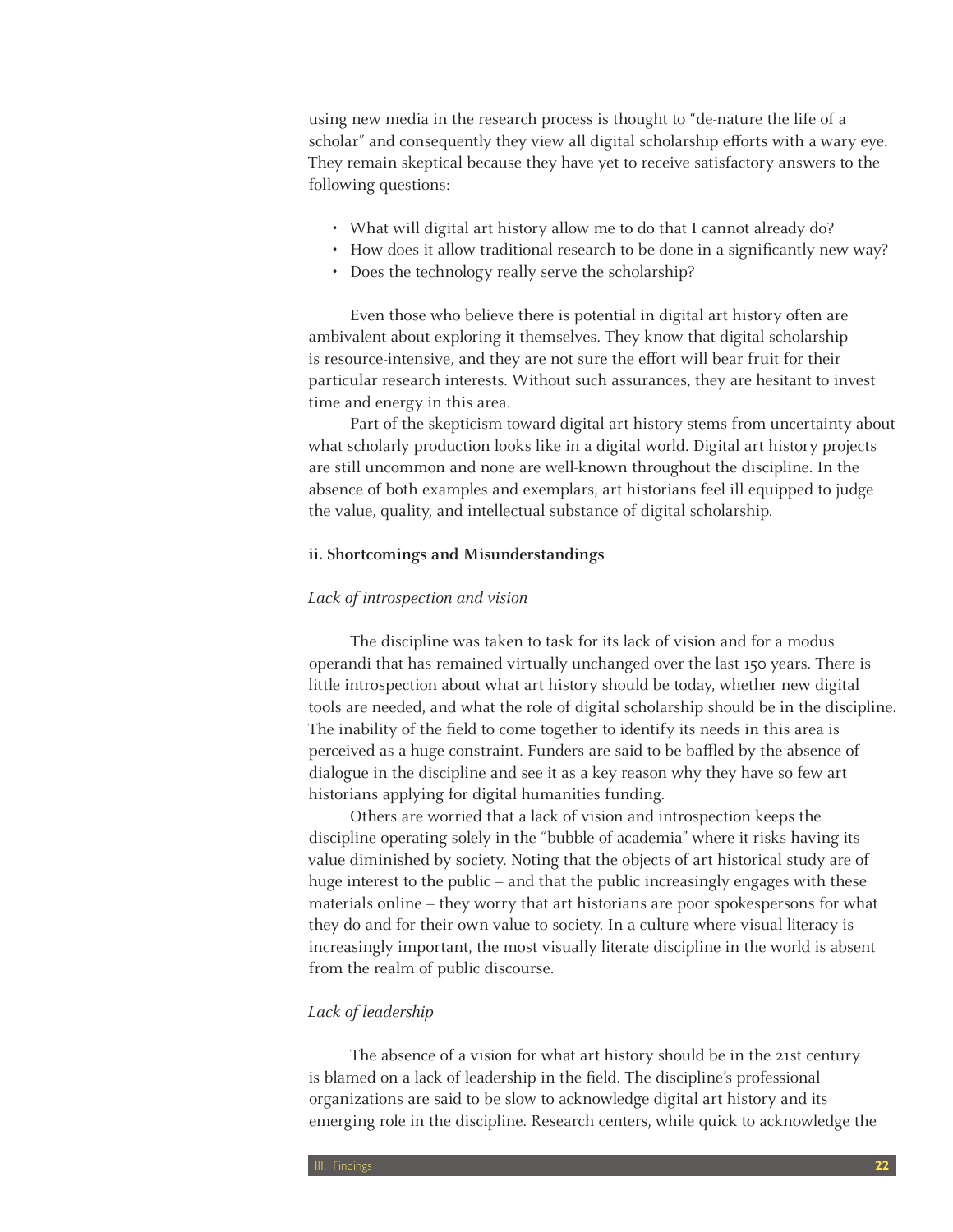move toward digital scholarship, are not leading efforts to demonstrate its value to the discipline at large, argue for its place in graduate curricula, or promote its possibilities for expanding the job market for art historians. The latter, in particular, was called out as a huge omission. Because the field graduates more Ph.Ds than it can employ in academia, participants feel the discipline has an obligation to help expand career opportunities for its new colleagues. More importantly, they feel that it is in the discipline's interest to do so if only to avoid becoming a "quaint academic backwater" relevant only to a select few.

#### Lack of understanding about the digital world and its potential

Art historians were characterized as "lacking imagination" about the potential of the digital world for research. They fail to see that the very act of digital engagement engenders new ways of thinking and poses new research questions. In addition, their narrow use of digital resources does not expose them to the scholarly production that already exists online nor the research tools used in other sectors that might prove fruitful for art historical research.

For art history research centers, there is the additional problem of being unaware (or unconcerned?) about the negative consequences of being digitally disengaged. Few centers, for example, consider the importance of online brand management. Web sites are often poorly managed, with dead links, URLs that are not standardized, links that do not reference back to the center, outdated content, etc. Their Wikipedia entries often contain errors or have an embarrassingly sparse amount of information. Indicators such as these reflect poorly on a center and do little to inspire confidence among audiences whose initial encounter with a center might occur online. Potential students, researchers, grant agencies and governments are said to have taken notice.

#### Lack of technological savvy

The fast paced world of technology clashes with the slower, methodical nature of art historical research, which many feel accounts for the lack of technological know-how among art historians. The technology learning curve is described as too onerous, too time-consuming, and too uncertain. Consequently, the technology skill sets of art historians tend to be basic. One individual speculated, only partly in jest, whether the discipline actively attracts the technically inept because they know the field will not demand proficiency from them in this arena. However, others suggest that the discipline's lack of understanding about technology is less about aptitude than it is about need. Until recently, art historians did not need to rely on technology in order to thrive, so proficiency in this area was unnecessary.

Whatever the cause, the lack of technology know-how was a frequently cited problem. Still more disconcerting to some is the sense that many art historians portray their lack of technical expertise "as a badge of honor" signifying their commitment to more cerebral pursuits. The unspoken assumption behind such a sentiment is that those who engage in digital art history projects are less serious and less scholarly.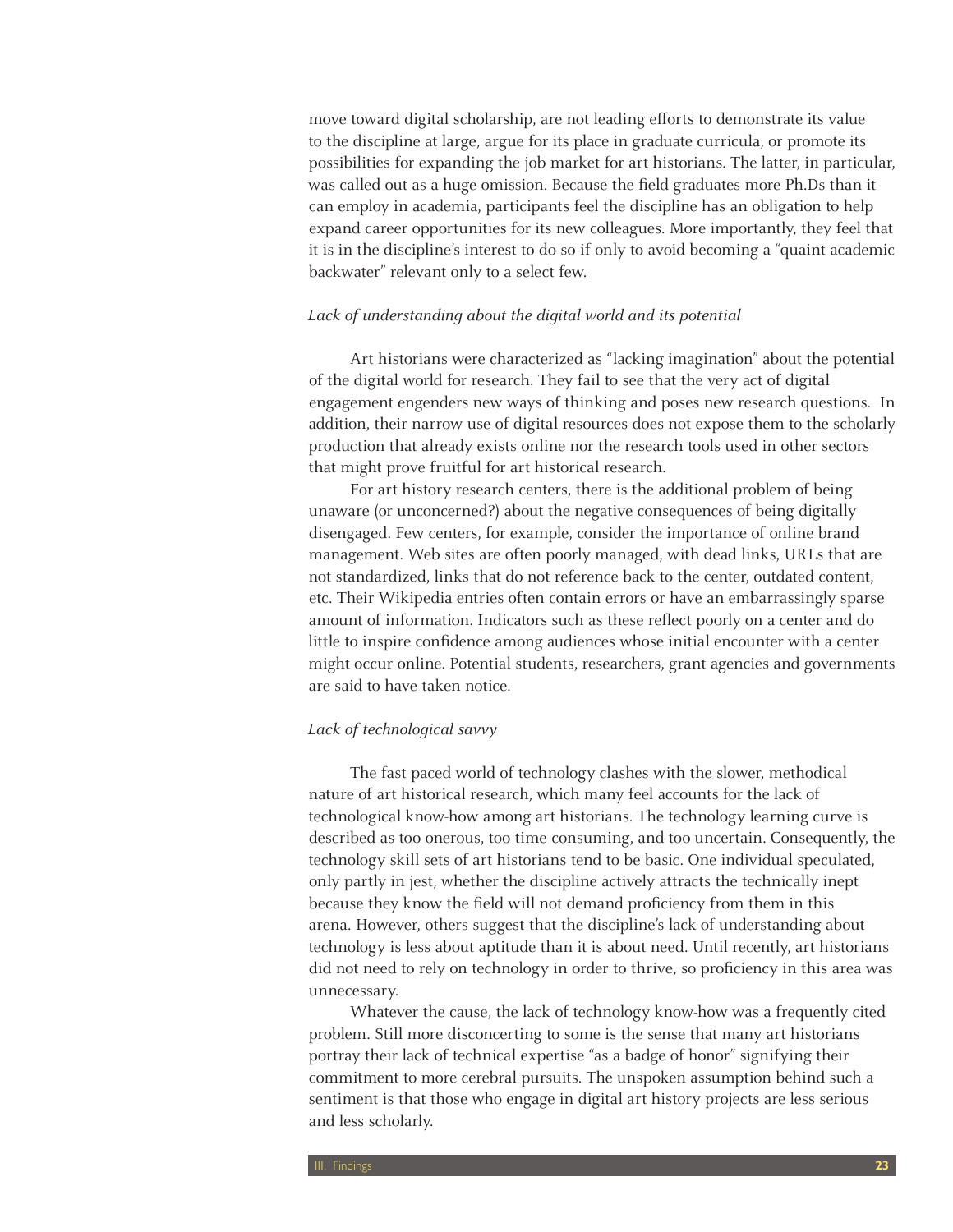Individuals working on the more technical end of digital art history projects feel that art historians misunderstand both the capabilities and the limitations of technology. They cite oft-spoken comments that reflect a mix of naivety, contradiction, and misperception:

 "You can just write a program to do that…"; "No program can ever do what I want…"; "We'll bring in the IT folks after we get the grant."

Comments such as these reflect pat and uninformed notions about technology and its role in the research process, treating it as an "add-on" rather than integral to the process itself.

#### Misunderstanding the resource needs of digital projects

There is a failure to recognize that digital projects involve more resources, more work, and a different type of work than traditional art history projects. There is also a failure to understand the amount of intellectual thinking and inquiry that takes place in these projects. And the collaborative, interdisciplinary nature of digital projects is foreign to art historians, who have little or no experience working with large teams of people who possess vastly different knowledge and skills.

Once digital projects get underway, few consider the extensive efforts that are required to keep them viable for the long term. The digital environment is fragile and the content that lives in it must be carefully managed in perpetuity if scholarship and scholarly products (databases, publications, etc.) are not to be lost. Also fragile is the management and organization of digital projects, which require resources and an institutional home to bring a measure of stability and gravitas to the endeavor.

Finally, art historians underestimate the significant resources needed to champion digital projects. Project leaders often speak of the ongoing need to showcase digital art history projects among colleagues and to demonstrate their appeal and value to art historical research and scholarship. However, current publicity efforts seem ineffective. Digital art historians remain disappointed in the paucity of colleagues using or contributing to their projects, and art historians continue to express frustration about how little they know of these projects.

#### **b. Political and Structural Barriers**

#### Political and administrative issues in art history research centers

Centers operate at the slow, considered pace that characterizes the profession. They also uphold the discipline's perfectionist tendencies. These predilections create bureaucratic roadblocks that impede the progress of digital research projects. Centers might, for example, require elaborate review processes for what in other contexts would be considered routine aspects of digital projects, such as creating a project Web site, using a center's domain name, planning a meeting, or using IT resources. Obtaining layers of approval for such basic and prosaic activities makes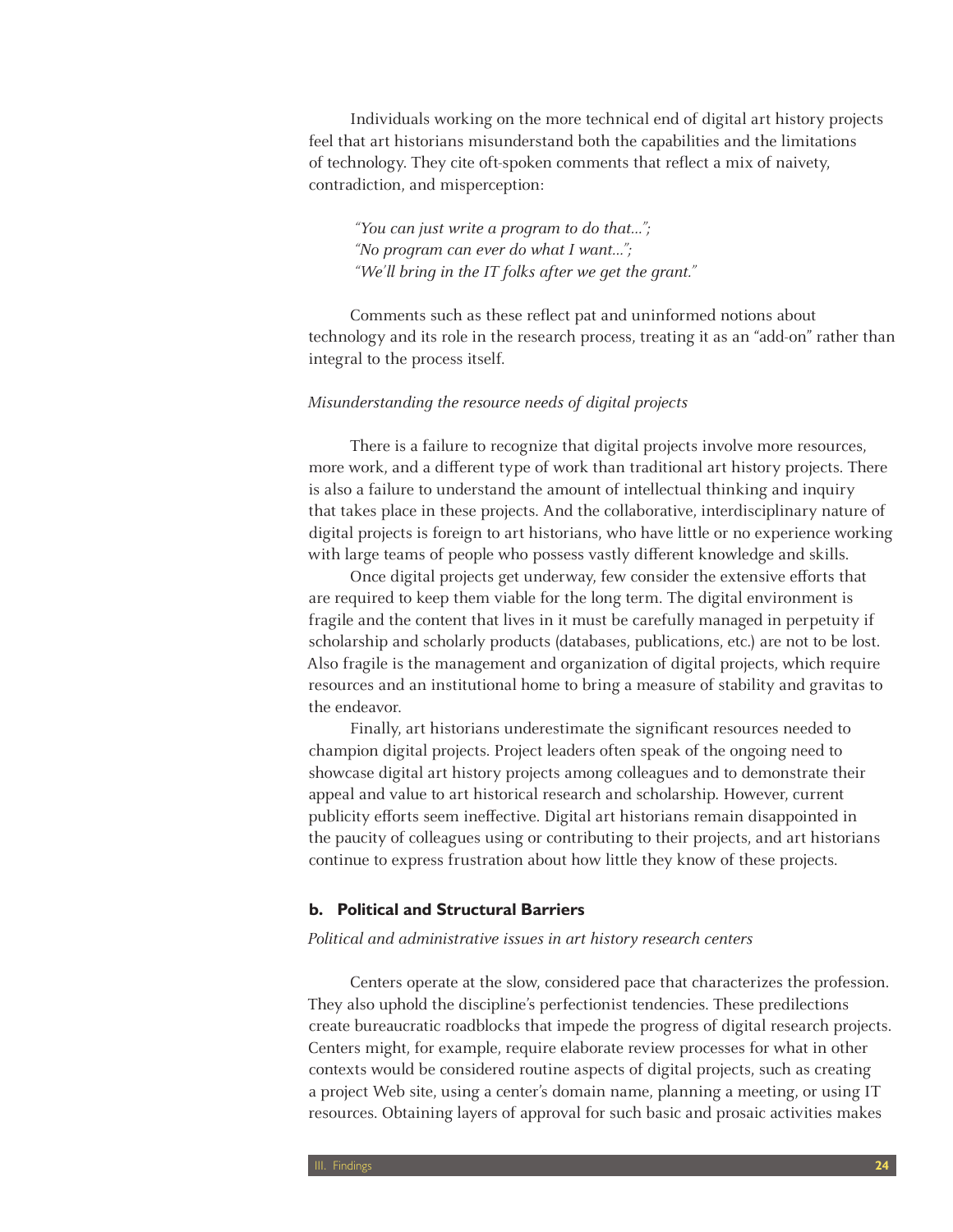it difficult for digital art historians to address aspects of their work in the timely fashion required by their collaborative partners and by the nature of their projects.

#### Obstacles facing digital art historians

Scholars who undertake digital art history projects report significant hurdles in pursuing their research interests. Most describe themselves as working in departmental isolation, with no peers in their department with whom they can discuss their work. Moreover, they report a schism in the field between those who "speak the language of digital art history and those who do not," which reinforces this sense of isolation across the discipline.

They also are uncertain about how to solicit understanding and respect for their work because established pathways of scholarly promotion and presentation are often closed off to them. For example, conference proposals on digital art history themes or research are often rejected by program committees. When they are accepted, they are usually given a peripheral slot in the conference program or placed in timeslots that are concurrent with highly popular sessions or high profile speakers.

Another problem is finding institutional affiliations for what might be called "standalone" digital art history projects – i.e., projects that arise somewhat organically as a result of an individual or group effort, or which spin off from a sponsored activity of a foundation or other organization. As these standalone projects mature, they need a permanent home base or mooring within an institution so they can gain a measure of stability, qualify for grant support, and be accorded greater validity among the community of art historians.<sup>16</sup> Brokering such affiliations can be difficult. It also comes with some measure of risk. During periods of economic cutbacks, an institution serving as "home" to an international project might have to withdraw its support because it cannot be seen to favor an international effort at the expense of local needs.

Individuals pursuing digital art history also worry about their career paths, since art history departments are not embracing them as serious scholars. Among the anecdotes offered to substantiate this claim, two stand out as examples of how the biases come into play when applying for academic positions. One participant described a brilliant young art historian who, when applying for faculty positions in art history departments, repeatedly was directed to library positions once his interest in digital art history became apparent. Another spoke of how her experience working on various digital humanities projects made her an outsider in traditional art history departments. Instead of viewing this experience as a valuable addition to her conventional academic bona fides, she is perceived as a "jack of all trades and master of none."

<sup>16.</sup> Smarthistory, a digital art history teaching resource developed by two art historians, recently announced an unusual (for art history) alliance with Khan Academy to help sustain, develop and integrate the resource into the larger online educational community. Its founders note that this affiliation allows them to work full time on the resource to develop more art history content and will give them access to tools currently developed by Khan Academy for its science and technology content. See "Smarthistory, a Multimedia Web-book About Art: Discussing About Smarthistory", n.d. http:// smarthistory.khanacademy.org/about-smarthistory.html.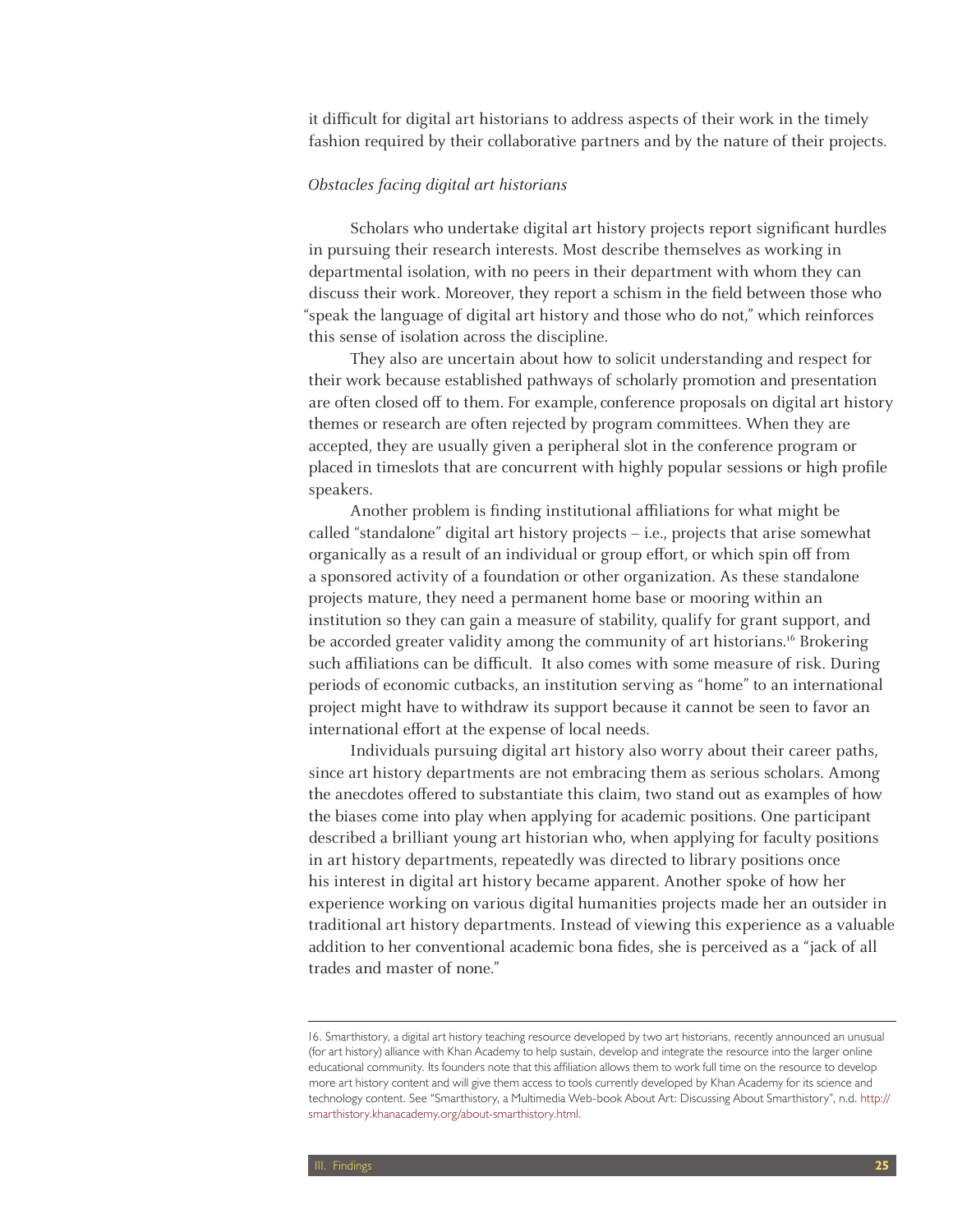#### Resource and funding issues

Art history research centers do not have the technology infrastructure to steward digital projects over the long term, nor can they afford to build this infrastructure. Even centers embedded within a larger parent organization (such as a museum or university) report insufficient technology infrastructure, although in these instances the problem is one of competition for IT resources with other units in the parent organization.

Centers also lack the human resources – the project managers, librarians, programmers, etc. – to undertake digital art history projects. Those fortunate enough to have some qualified staff report that these individuals frequently leave after a short period of time because higher salaries and greater opportunities can be found elsewhere. Budget cutbacks further confound the human resource situation by forcing centers to "do more with less." This affects the efforts of current staff, whose increased workloads limit their ability to develop digital collections and resources or to pursue new project ideas.

The external funding scenario adds another aspect to the resource predicament. Compared to other areas of the humanities, art history is a poorlyfunded discipline. Moreover, some of the funding that is available to the discipline is not available to certain art history research centers and digital projects. For example, research centers that are part of a US federal agency are prohibited from applying for federal endowment funds because of their government status. Digital art history projects that do not have an institutional affiliation frequently are prohibited from applying for federal and foundation grants.

#### Barriers in collections use

#### Images and other collections

Because images are difficult to analyze computationally, they are thought by many to present an intrinsic barrier to digital scholarship. However, several interviewees view this claim as a red herring. They note that a great deal of art historical information is already available for digital analysis: oral histories, transcripts, manuscripts, print publications, and databases can all be mined to identify patterns and expose new (or answer existing) research questions, yet few art historians choose to pursue these avenues of digital research.

Critics also note an irony in art historians' desire for image analysis tools, and their disinterest in working with organizations developing these tools. While they acknowledge that software developers are generally interested in commercial, government, or defense applications, they also note that tools developed for these sectors eventually "trickle down" to popular markets and audiences (the "NASA effect"). Unless art historians contribute their visual analysis skills and input to these endeavors in the software development phase, the products and tools that move into the mass market will not include features and functionality that serve their interests.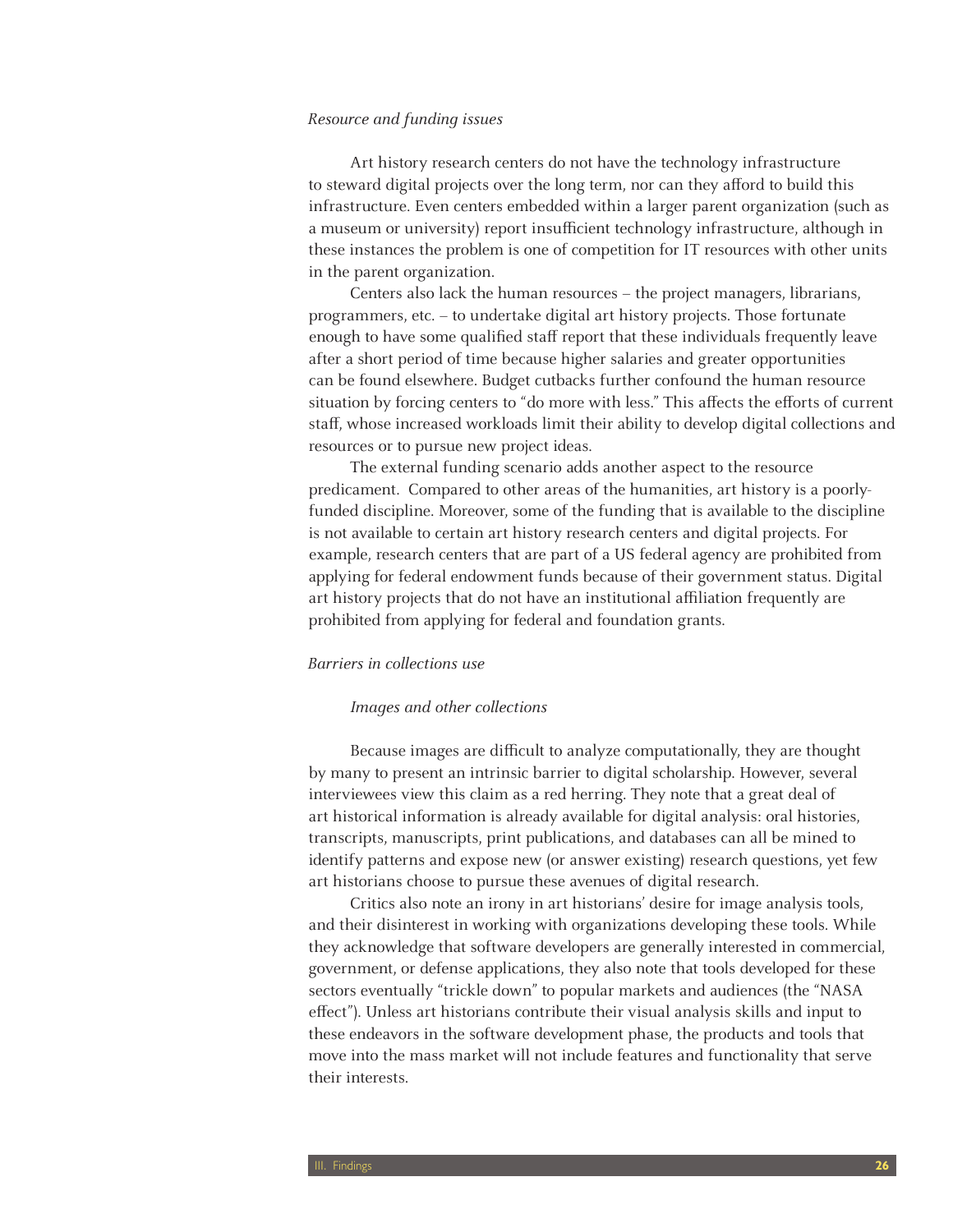#### Limitations to linking collections virtually

The different standards and approaches used for digitized art history resources make it difficult to share information across these resources. In addition, many of art history's data standards and vocabularies are not open source, which limits the ability of centers (who often incorporate these standards and vocabularies into their metadata) from easily contributing their resources to aggregation projects as "linked open data."17

Another limitation is more conceptual in nature. The discipline's unquestioning attachment to structured cataloging of art history materials is seen by some as engendering a type of rigid thinking that prevents those in the field from considering the new ways people are approaching information. These individuals argue that user, aggregation, and access needs have become more sophisticated and might require expanded approaches that depart from conventional cataloging strategies.

#### **c. Overcoming Barriers**

Many individuals believe that the deleterious behaviors that negatively affect digital art history will "die a natural death" as art historians entrenched in traditional ways retire and are replaced by younger colleagues who, as one scholar noted, are more inclined to "think through technology." Also, as tools and data resources become more abundant, quantitative research is likely to follow as part of a natural progression that occurs in disciplines when confronted with increasing amounts of data. Nevertheless, interviewees felt many steps could be taken now to encourage and promote digital scholarship among art historians and at art history research centers.

#### Engage senior scholars in the enterprise

Junior scholars who pursue digital art history projects are widely thought to be jeopardizing their academic careers by doing so. However, the same is not true for senior scholars, whose tenured status, professorial ranking, and respect among their peers uniquely positions them to take risks without fear of career consequences. As one interviewee noted:

Older scholars –if they decide to leap into this – have the possibility of offering more because they are less under the gun in terms of tenure and promotion and publications. Older scholars like me should be out there on the limb doing the e-books, etc. We should set the model. We can take the risk.

<sup>17. &</sup>quot;Linked Data - Connect Distributed Data Across the Web", n.d. http://linkeddata.org/home. For a short animation on how the concept applies to cultural materials such as works of art see: Europeana. Linked Open Data. Vimeo, 2012. http://vimeo.com/36752317.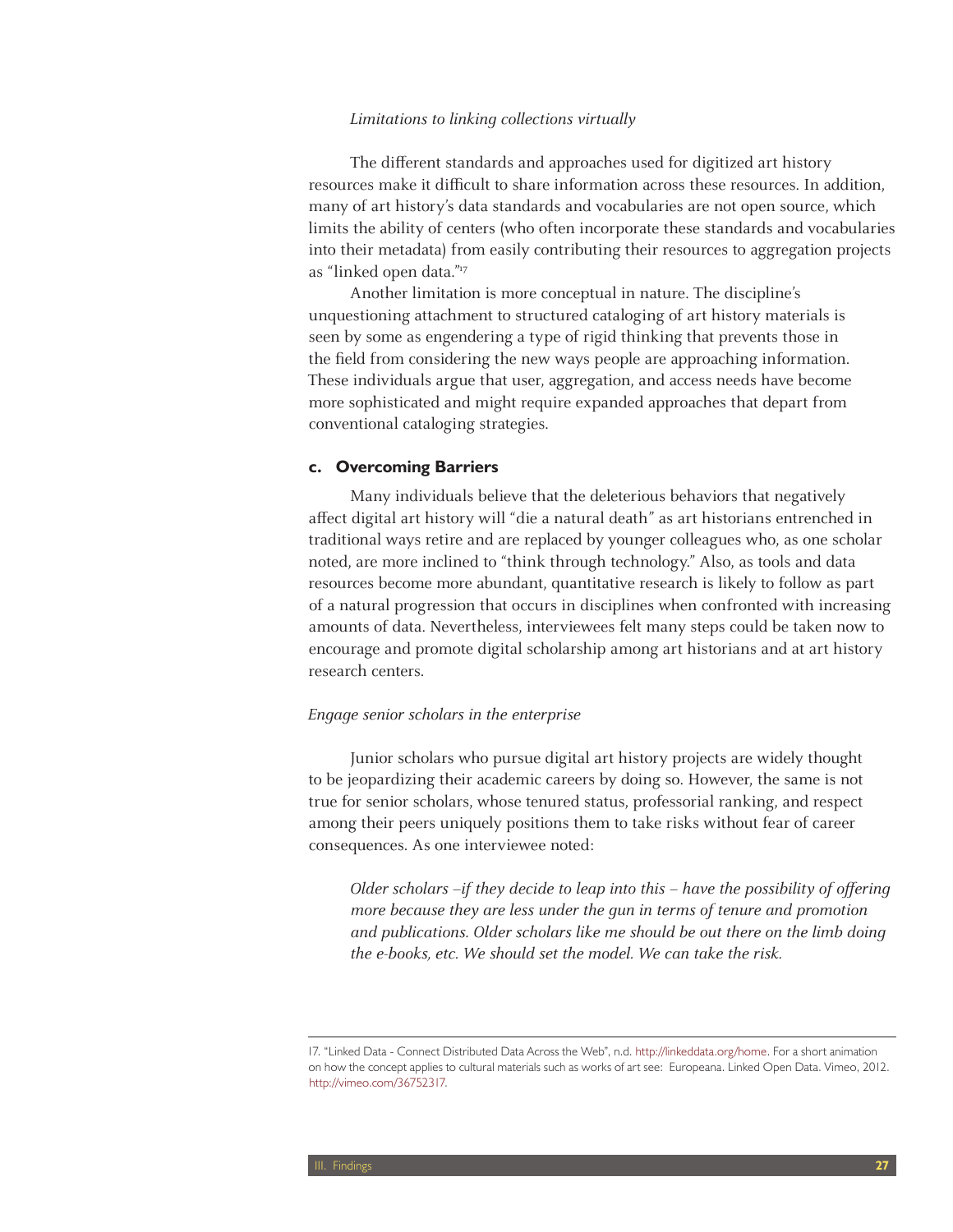This idea of recruiting several highly respected senior scholars to take a leadership role in a digital art history project, or to champion broader efforts within the discipline to support digital scholarship, was suggested by many interviewees. Senior scholars are seen as having a critical role to play in persuading reticent art historians to lend credence to this emerging area of scholarship. Aligning them with a digital project imparts a unique imprimatur whose value cannot be overstated.

Interviewees insist that any senior scholars recruited for such an effort must come from the ranks of the reticent themselves. They also feel recruitment efforts will be more successful if the scholars are assured that they do not need any extensive technical expertise beyond seeing the potential and value of digital research, teaching, and scholarship to the art historical endeavor. If recruited scholars can bring some of their students into the effort (via pre/postdoctoral work) so much the better: such a scenario would bring two generations to an understanding of digital scholarship at one time.

Two recruitment strategies were proposed in the course of conversations. One strategy involves "mentoring  $up''$ ,<sup>18</sup> i.e., letting those who supported the hiring of junior scholars engaged in digital scholarship help their senior colleagues understand the "innovative modes in which the junior scholar is working."19 A second strategy calls for pairing a traditionally-oriented senior scholar with a technologist to discuss how technology might be used in the context of the scholar's own research interests.

#### Conduct digital art history and traditional art history in tandem

It is important to demonstrate to those in the field that digital analysis is one type of art historical analysis that can be fruitfully combined with art history's more qualitative approaches to yield new insights and information. To drive this point home, efforts are needed that incorporate digital research and scholarship in tandem with traditional modes of art historical research and scholarship. Some scholars currently engaged in digital art history projects are trying to do this, albeit retrospectively. One individual spoke of plans to ask senior scholars to contribute traditional long-form essays on specific works of art that are part of his digital research project. These essays would be integrated into the project (as digital publications) and become part of the growing body of scholarship that is coalescing around this particular digital research effort.

#### New people, new roles

A number of interviewees spoke of "seeding" academic art history departments or research centers with skilled individuals who can jumpstart digital initiatives in these places. The most common suggestion is to create postdoctoral fellowships in digital art history research for this purpose. Another idea is to enlist technology-savvy professionals who work with art historians (museum educators,

<sup>18.</sup> Fitzpatrick, Kathleen. "Do 'the Risky Thing' in Digital Humanities." The Chronicle of Higher Education, September 25, 2011, sec. Commentary. http://chronicle.com/article/Do-the-Risky-Thing-in/129132/. 19. Ibid.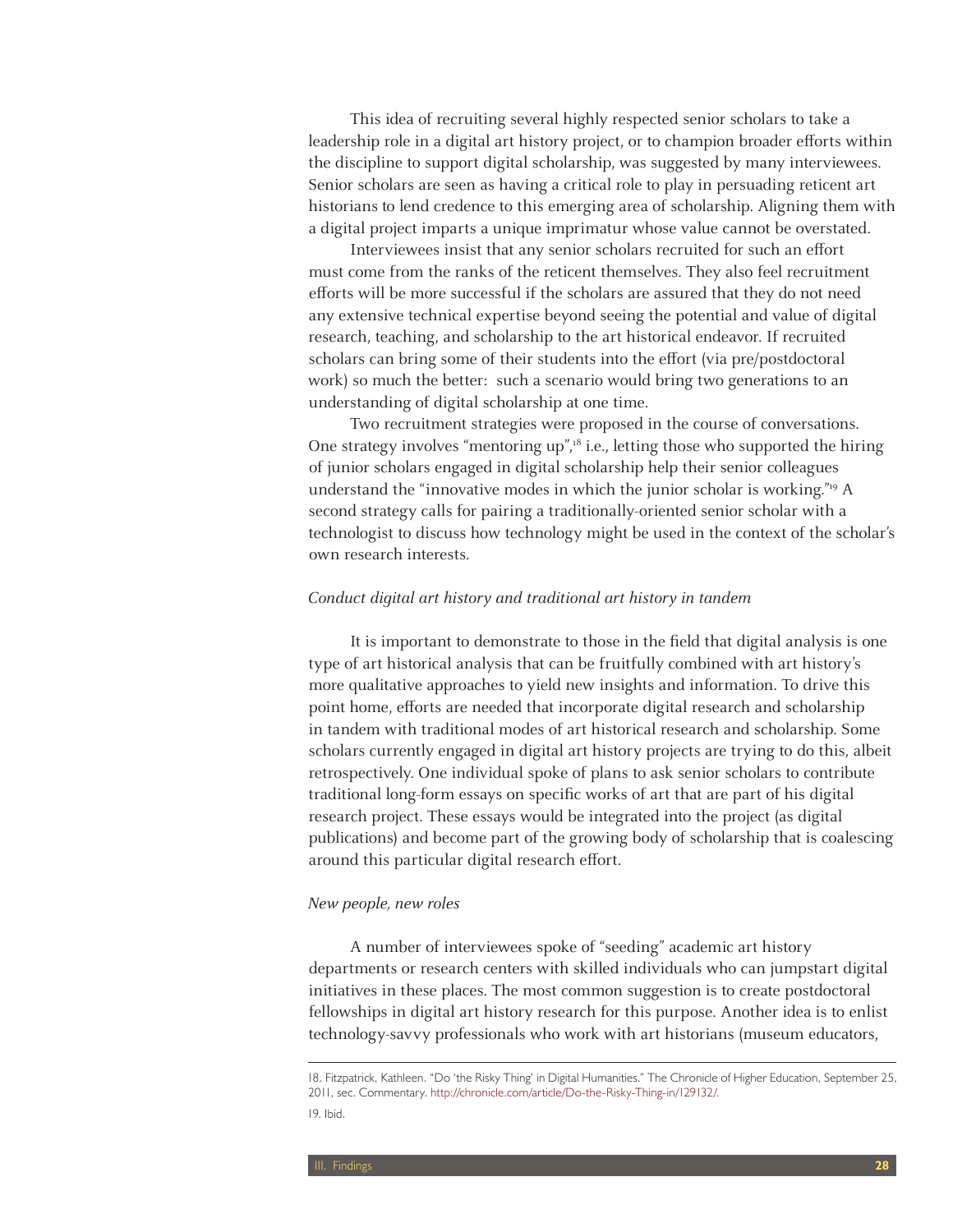librarians and archivists were specifically mentioned) to serve as intermediaries who can help bridge the divide between technology and art history. A more radical suggestion is to bring in "instigators" or individuals from outside the research center who possess a unique set of technology, humanities, and people skills. Their role would be to push against institutional barriers without being intimidating to others nor easily thwarted themselves.

#### Thought leaders and coalitions

Because the discipline has never brought its thought leaders together to discuss digital teaching, research, and scholarship, no discipline-wide perspectives or consensus have coalesced around the role of these topics in art history. As one scholar noted, the profession needs to ask:

How do we integrate the good about digital technologies and apply rigorous intellectual criteria to their use? Instead of turning our back on digital, how can we co-opt it and embrace it and make it a vital part of what we do?

Coalitions of art historians, representatives of research centers and professional organizations, funders, and other relevant stakeholders are needed to start a dialogue and get these topics on the agenda. While other humanities disciplines are further along in addressing digital scholarship issues and can offer useful insights, the art history profession ultimately must come to its own consensus and devise solutions that meet its particular needs.

# D. Digital Pedagogy

To what degree are art history research centers involved in digital pedagogy? Do they offer digital art history or humanities training? If not, where is this training offered?

Formal training in digital art history currently is not offered by art history research centers, although informal, incidental, or opportunistic training does occur. Interns, for example, might be trained in basic skills (e.g., scanning, online cataloging) for a particular project assignment, or postdoctoral fellows might be offered tutorials in the use of a digital tool (e.g., course management software) or a digital resource (e.g., ARTstor). Centers that have libraries and archives might host university classes or graduate programs, offering lectures, tours of facilities and demonstrations of particular digital projects to students. There is also "under the radar" training whereby a digitally savvy employee trains a scholar on the use of a digital tool or other aspect of digital research.

Still fewer digital art history training opportunities are available in academic art history departments. With the exception of a frequently-cited program at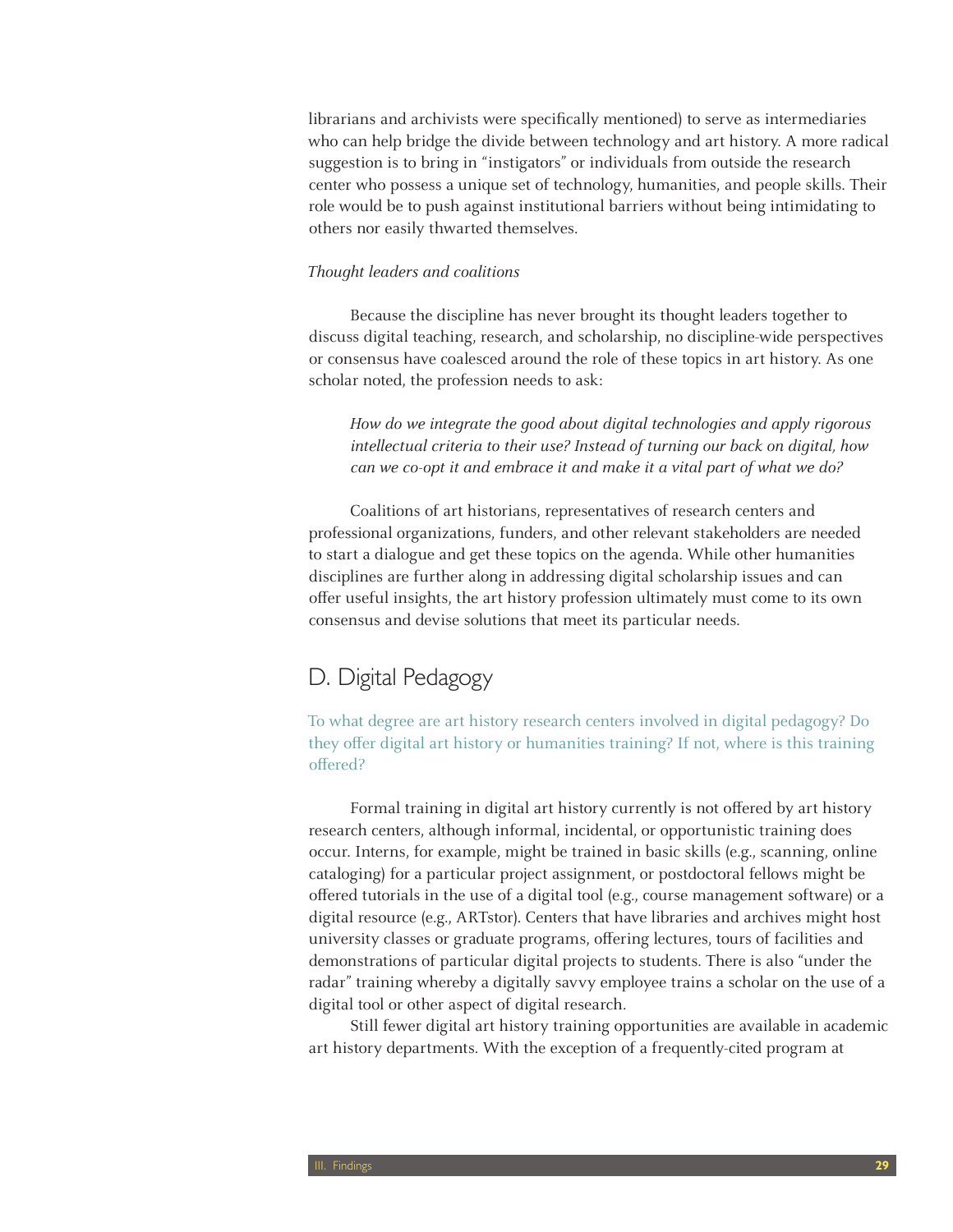Duke University, $20$  interviewees were fairly unanimous in their assessment that digital pedagogy does not occur in most undergraduate or graduate art history programs.21 So where do art historians turn to develop the skills needed to pursue digital research? Those working on digital art history projects report that they sought training from a variety of external sources, such as university libraries and educational technology centers, field schools, and topical institutes and workshops offered by digital humanities centers or by funding agencies. When they could not find formal training opportunities, they often identified what they needed to know and taught themselves.

Given the disjointed nature of digital pedagogy in the discipline, should art history research centers and/or art history departments be offering more formal teaching in this area? Interviewees are split on this question. Those in favor believe that formal instruction points are needed, at least to provide overviews of what can be achieved with technology and digital scholarship. They think academic art history departments are best suited to provide the structured teaching environment for this training because they can do so with the proper art history focus. However, they also note that the learning process for digital research and scholarship is never-ending, so postgraduate training opportunities in digital art history might be more important to the long arc of one's career than undergraduate and graduate training. Art history research centers have long served as a postgraduate training ground, and could participate in the pedagogical process by offering postgraduate training in digital research methodologies.

Those who disagree with the idea that digital pedagogy should be the purview of art history departments/research centers believe such training is more appropriately aligned with fieldwork training and thus best offered in that context. There also is a contingent who feel students are naturally inclined toward learning "all things digital" and can pick up skills on an as-needed basis for any digitallybased research they might wish to pursue.

As art history research centers and academic departments consider the issue of digital pedagogy in the profession, those outside the discipline note that digital pedagogy is establishing a foothold more broadly across the academy. Training in digital scholarship is getting greater attention in universities and among those who fund the education sector. Discussions about what constitutes a 21st century liberal arts education increasingly refer to digital research and scholarship as important aspects of the undergraduate experience. As these discussions gain traction, we are likely to see digital learning and research opportunities appear

<sup>20.</sup>See "Duke University Department of Art, Art History & Visual Studies", n.d. http://aahvs.duke.edu/ and "Wired! | Visualizing the Past", http://www.dukewired.org/.

<sup>21.</sup>Early explorations in this area are documented in Kelly Donahue-Wallace, Laetitia La Follette, and Andrea Pappas. Teaching Art History with New Technologies: Reflections and Case Studies. Cambridge Scholars Publishing, 2008. It is unknown if the interviewees in the present study are aware of any of the efforts documented in this publication. They were not mentioned in any of the interviews.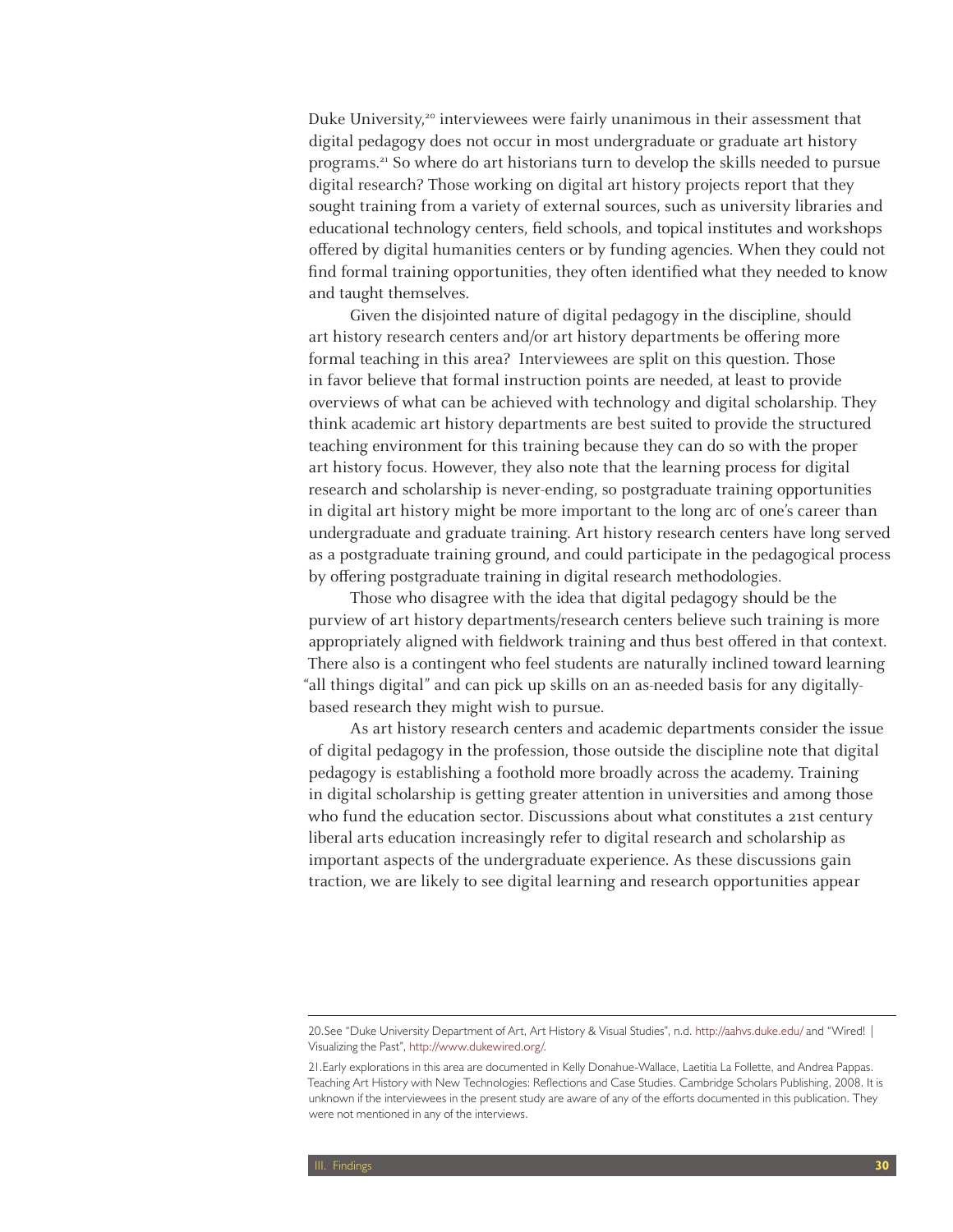across the undergraduate curriculum.<sup>22</sup> Every discipline will feel pressure to take part in this effort by offering digital research opportunities in the context of their undergraduate courses and in their faculty research projects.

# E. Digital Publishing and Related Policy Issues

Are centers engaging with new modes of art history publishing and related policy issues?

#### **a. New Modes of Publishing**

There is growing acceptance among art historians that the transition from print to digital publication is inevitable. Print publications are still preferred, and many hope that print and digital will co-exist for the foreseeable future, but everyone recognizes that print publication models are unsustainable in today's scholarly world.

One of art history's earliest forays into online publishing was Ballon and Westermann's seminal report, published by Rice University's online publishing initiative, which explores the challenges of digital publishing in the discipline and offers a roadmap for change.<sup>23</sup> Several art history journals also were quick to explore the online world, with new journals emerging in "born digital" form, and established print journals creating online versions.<sup>24</sup> While most of these early efforts offer access to articles and journal content via pdfs, a few (e.g., RIHA Journal,<sup>25</sup> Nineteenth-Century Art Worldwide<sup>26</sup>) incorporate functionality native to the Web environment that enables richer presentations of articles, reviews, and news items. Perhaps the most ambitious effort (and a frequently cited exemplar within the discipline) is one undertaken by the Society for Architectural Historians, which has developed an online platform for its subscription-based journal<sup>27</sup> that allows readers to experience aspects of architectural works (via multimedia, virtual modeling, digital mapping and other tools) in the context of its scholarly articles.

Of late, several new initiatives are underway that explore new media tools, content, and platforms in online publishing. The Getty Foundation's Online Scholarly Catalogue Initiative is a consortium of museums that are experimenting

<sup>22.</sup> One such opportunity is at the University of California, San Diego, which recently was awarded a grant from the Mellon Foundation to develop techniques for visualizing large image and video collections. Over 200 undergraduate and graduate students are expected to participate in this project, using the tools on select data sets as part of assignments and study in various undergraduate visual arts courses. See Manovich, Lev. "Software Studies Initiative Awarded \$477,000 Grant from Mellon Foundation." Software Studies Initiative, April 20, 2012. http://lab.softwarestudies.com/2012/04/ software-studies-initiative-awarded.html?utm\_source=twitterfeed&utm\_medium=twitter.

<sup>23.</sup> Ballon and Westermann, 2006.

<sup>24.</sup> See "Online Journals and Periodical Searches" in "Art History Resources On The Web: Research Resources", n.d. http://arthistoryresources.net/ARTHLinks4.html#online for a list of online art history journals.

<sup>25. &</sup>quot;RIHA Journal (The Journal of the International Association of Research Institutes in the History of Art)", n.d. http:// www.riha-journal.org/.

<sup>26. &</sup>quot;Nineteenth Century Art Worldwide", n.d. http://www.19thc-artworldwide.org/.

<sup>27. &</sup>quot;Journal of the Society of Architectural Historians (JSAH)", n.d. http://www.sah.org/index. php?submenu=Publications&src=gendocs&ref=JSAH&category=Publications.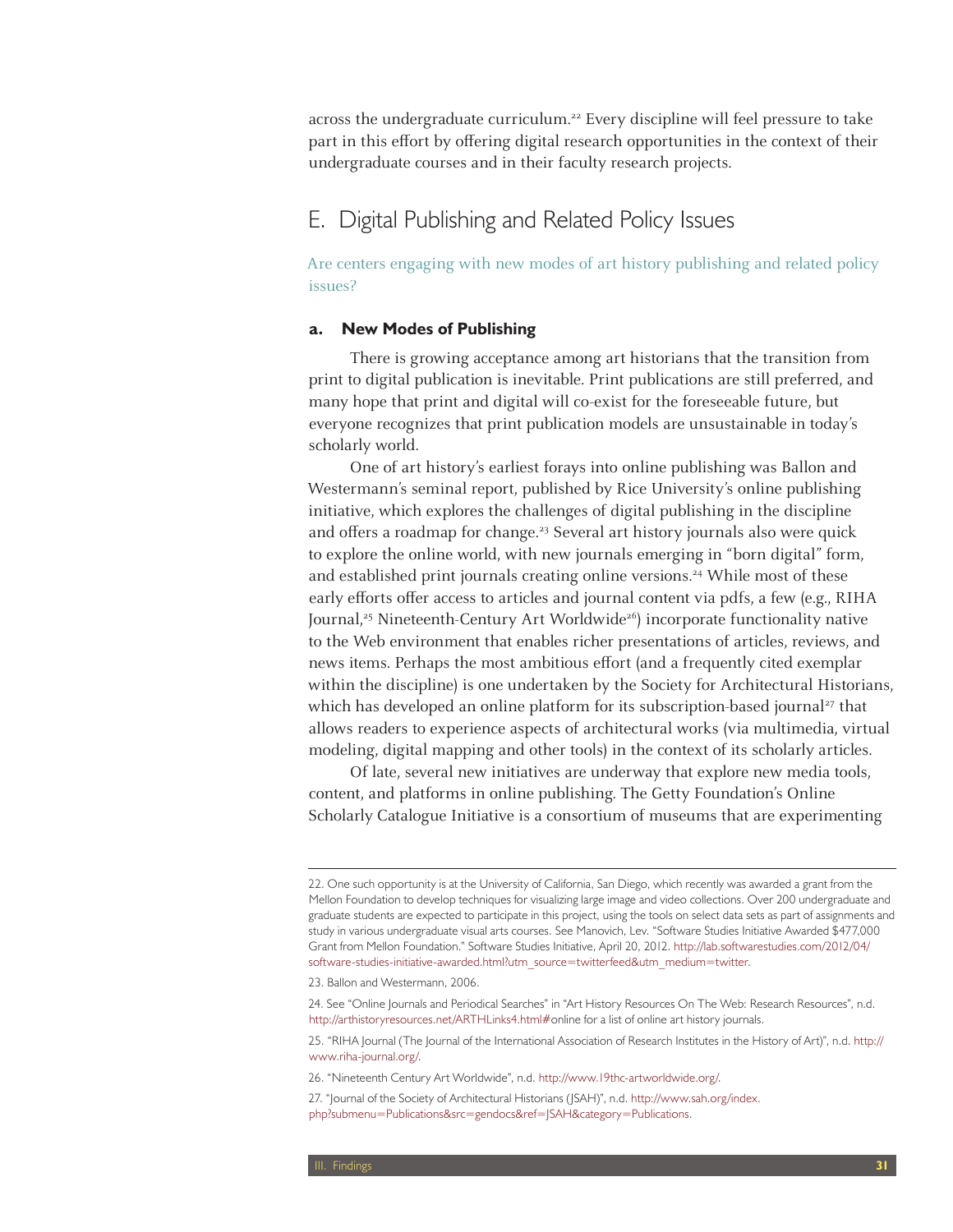with prototypes for online scholarly catalogues.<sup>28</sup> Joining it to explore the potential of online publication is the Archives of American Art's recently announced Graduate Research Essay Prize,<sup>29</sup> which encourages innovative use the Archives' online resources in conjunction with new media (e.g., digital images, audio, video, digital humanities tools, mapping, social media platforms, etc.) to "enhance the online presentation of the essay." Also on the horizon is a recently announced initiative, Nineteenth-Century Art Worldwide & Digital Humanities, $3^{\circ}$  a Mellonsponsored effort to aid scholars in developing projects that use digital humanities tools in the research and/or publication of scholarly work.

#### **b. Policy Issues**

Online publishing offers greater distribution and new ways to interact with scholarly information, but it comes with significant tradeoffs for the profession. Greater infrastructure and capacity are needed to support digital publications, and established practices and workflows in the publication process have to be adapted to the digital environment. While these challenges are daunting, they can at least be addressed with resources and planning. More problematic are the obstacles that plague art historians in the world of print publication, such as copyright and access. In the digital realm, these issues become labyrinthine in complexity, and might well make the transition to digital publishing more onerous for art history than for other disciplines.

#### Copyright

Copyright has long been a fact of life for those in the discipline. Art historians are prepared early in their careers for the rigors of procuring images of works of art for their teaching, research, and publication. Their efforts are made more onerous by the conservative, risk-averse nature of the discipline, which shies away from invoking fair use even in instances where it is clearly applicable. As a result, scholars spend huge amounts of time and large sums of (often their own) money licensing images for their publications.<sup>31</sup>

This scenario will only worsen with the transition to online publication because the default rights environment is international in scope. In such an environment the number of rights procurement issues skyrocket, resulting in a "chilling effect" that limits rather than encourages art historical scholarship in the online arena. Scholars might be forced to reduce the number of images in their publications because the costs and procurement efforts will be so burdensome. The

<sup>28. &</sup>quot;Online Scholarly Catalogue (Getty Foundation)", n.d. http://www.getty.edu/foundation/funding/access/current/ online\_cataloging.html.

<sup>29. &</sup>quot;Archives of American Art Graduate Research Essay Prize | Archives of American Art, Smithsonian Institution", n.d. http://www.aaa.si.edu/essay.

<sup>30.</sup> CFP: Nineteenth-Century Art Worldwide & Digital Humanities. In: H-ArtHist, Mar 3, 2012, http://arthist.net/ archive/2831.

<sup>31.</sup> Several entities offer subventions to offset the costs of rights procurement for publication, but interviewees spoke of numerous instances in which their colleagues assume these costs themselves. For a fuller picture of the permissions process, see: Bielstein, Susan M. Permissions, A Survival Guide: Blunt Talk About Art as Intellectual Property. University of Chicago Press, 2006.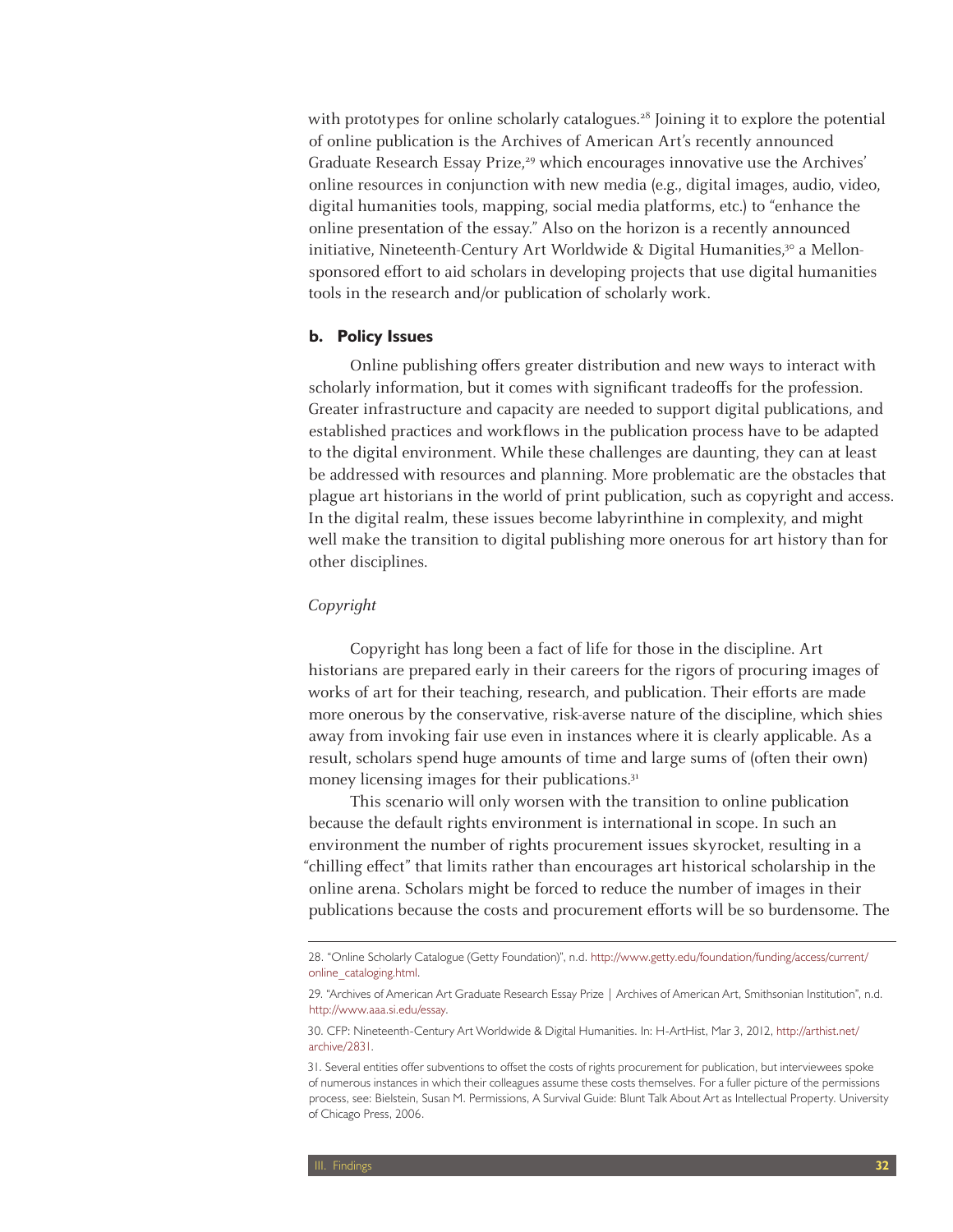discipline's image-rich dissertations might remain offline because the costs to clear online image rights will be prohibitive.<sup>32</sup> (The alternative - to strip dissertations of their images before they go online – would diminish their usefulness to such an extent that it not seen as a viable option). Contemporary artists might receive little scholarly attention because the rights issues surrounding their works are so complex and require clearance with multiple entities (e.g., artists and/or estates, rights agencies, repositories).

Current licensing practices for online image use add a further complication. These practices restrict online image usage to specific time periods, after which the image must be relicensed for another finite period of time or removed from the digital publication. The long-term implications of this practice are ominous. If a digital publication is to maintain its integrity in the long term (by not having all its images removed when such licenses expire), one must commit to a continual and perpetual relicensing regime, which is clearly untenable for the discipline. 33

#### Access

Repositories that collect art historical resources have a reputation for being strongly proprietary in the management of their holdings. This proprietary attitude is thought to derive from a repository's responsibility to steward and guard the works in its care, although many feel there are underlying economic motives as well. Repositories are often the only source of high quality images of works in their collection, so scholars have little choice but to license these images, for a fee, and under a license that imposes strict usage restrictions. With the move to online publication, repositories have become even more stringent in how they license their works, putting limits on the length of time an image can remain online, restricting its online publication to a specific size or resolution, or preventing certain image manipulation capabilities. These levels of access and control present a significant roadblock for art historical research.34

The access issue grows more complicated as repositories increasingly offer digital images of works in their collections. Many are claiming copyright in the digital reproduction, even when the underlying work is clearly in the public domain. Although the legality of such a claim is under debate,<sup>35</sup> art historians

<sup>32.</sup> The ARL Code of Best Practice in Fair Use for Academic and Research Libraries addresses this issue in the context of institutional repositories and argues that dissertations may be placed in such repositories in their entirety, even when the repository is open access. See "Association of Research Libraries (ARL): Code of Best Practices in Fair Use for Academic and Research Libraries", January 2002, http://www.arl.org/pp/ppcopyright/codefairuse/index.shtml, pp. 23-24.

<sup>33.</sup> For a case study of the problems caused by image licensing restrictions in an online publication, see Whalen, Maureen. "What's Wrong With This Picture? An Examination of Art Historians' Attitudes About Electronic Publishing Opportunities and the Consequences of Their Continuing Love Affair with Print."Art Documentation: Bulletin of the Art Libraries Society of North America 28, no. 2 (Fall 2009): 13–22.

<sup>34.</sup> This access scenario, often conflated with copyright, it is actually a property rights situation. Frequently the images requested are of works in the public domain, so there is no copyright to be asserted.

<sup>35.</sup> For a discussion of the dubious legal nature of copyright claims in digital images, see Brown, Melissa and Kenneth Crews. "Control of Museum Art Images: The Reach and Limits of Copyright and Licensing." In Proceedings of the Annual Congress of the International Association for the Advancement of Teaching and Research in Intellectual Property, 20. Vilnius, Lithuania, 2010, pp. 6 -11 http://papers.ssrn.com/sol3/papers.cfm?abstract\_id=1542070.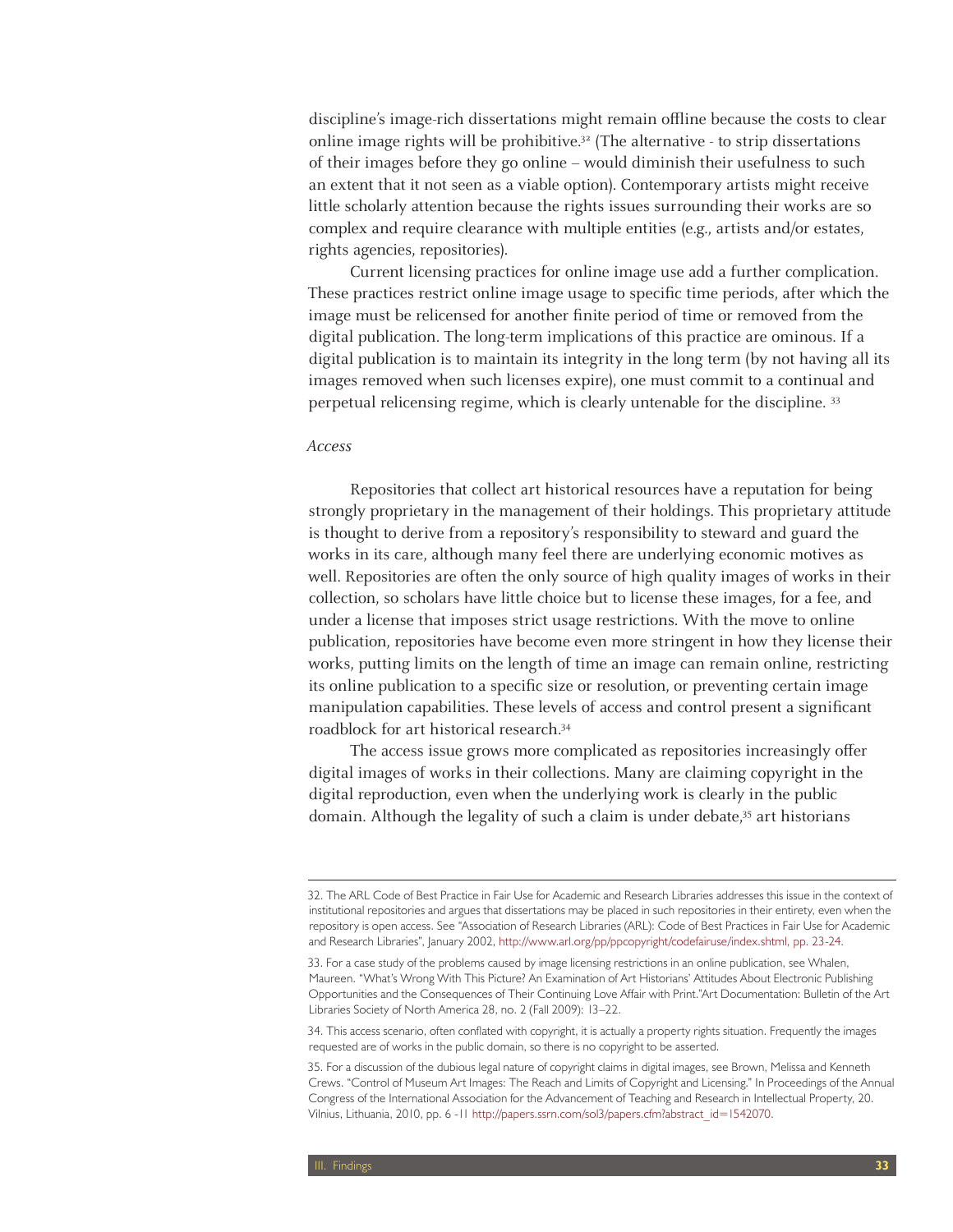usually have no option but to pay the alleged copyright and reproduction fees if they want to use these digital images for their research and publication.

Signs of hope are seen in the small but growing movement among art museums to relinquish this level of control and provide open access to all the images of their works that are in the public domain.<sup>36</sup> Several of the mid-level staff at art history research centers expressed hope that their own institutions would follow suit, but thought it unlikely as their desires are at odds with those of senior management, who remain hesitant to surrender control.

#### Privacy

The move towards digital publishing presents new problems in the realm of privacy rights. Artists' papers, transcripts and audio recordings of oral histories that are commonly used in art historical research will need further vetting before they can go online. Audio-recorded interviews are particularly problematic in this regard. Their transcripts often have been "cleaned up" (e.g., controversial comments have been excised, interviewees have insisted on various changes, etc.) and thus cannot be relied upon when making a decision about what audio can be placed online. Also, additional layers of permission might need to be acquired from those interviewed, those discussed in interviews, and families and other individuals who might be concerned about the privacy rights implications inherent in these materials.

#### Policies for conducting work online

New questions have arisen about what constitutes proper etiquette, professional courtesy, and scholarly expectations when working on a digital publication or project in a virtual environment. How does one track and attribute a contribution made by a particular individual in a resource where many individuals are making, editing, or removing their own contributions at frequent intervals? When is it is appropriate for a contributor to edit, comment, or remove information contributed by another? What are the circumstances in which one contributor can use material contributed by another? How should contributors acknowledge the publication effort and the work of fellow contributors in offline situations such as conferences, symposia, or the classroom? If art historians are to feel comfortable working on digital publications in virtual environments, clear guidelines are needed for these and other behaviors that are unique to this arena.

<sup>36.</sup> Among the more prominent institutions to offer open access to images of public domain works are Yale University ("YaleNews | Digital Images of Yale's Vast Cultural Collections Now Available for Free", http://news.yale.edu/2011/05/10/ digital-images-yale-s-vast-cultural-collections-now-available-free); The Los Angeles County Museum of Art ("Image Library | LACMA", http://www.lacma.org/image-library); and the National Gallery of Art, Washington ("National Gallery of Art | Open Access Policy for Images of Works of Art Presumed in the Public Domain" https://images.nga.gov/en/page/ openaccess.html).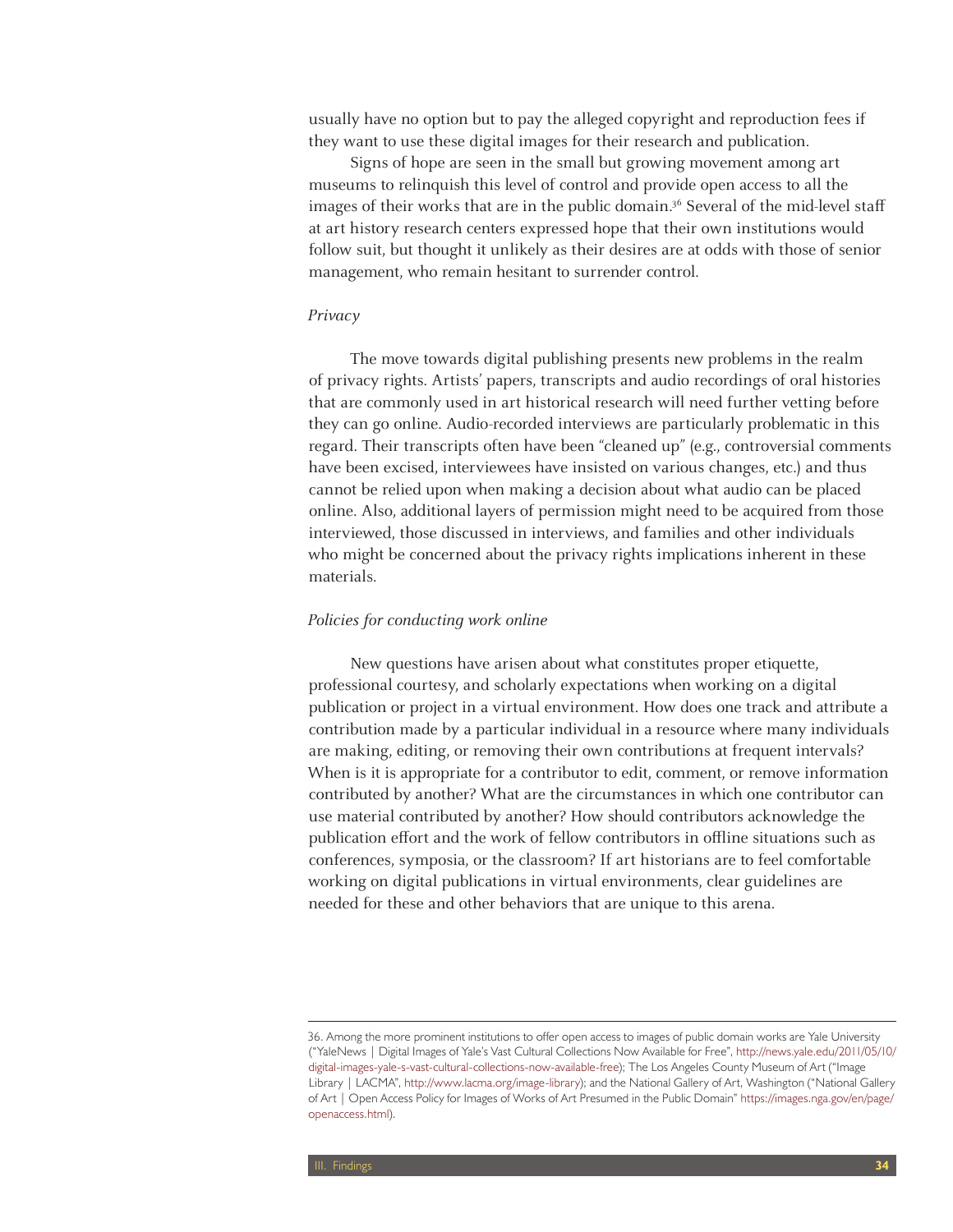### F. Affiliations and Partnerships

What affiliations do art history research centers have with other organizations? Are these affiliations beneficial, particularly in supporting digital capabilities at these centers?

Art history research centers operate within a larger sphere of organizations and partnerships that contribute substantially to their activities and operations. They might have relationships with parent or affiliate organizations, external partners who provide specific digitization or educational technology services, or traditional partners who help extend a center's digital reach.

#### **a. Parent Affiliations**

Many art history research centers are part of a larger parent organization such as a museum or a university. Being a unit within a larger entity brings distinct advantages, such as financial support and access to the parent institution's resources (e.g., infrastructure, legal counsel, fund-raising staff, etc.), as well as access to key individuals (e.g., donors, collectors, funders) and to special programs (e.g., university colloquia or other events). Synergies often develop between a center and its parent, resulting in new educational or academic programs that neither partner could develop on its own. Centers also report that both they and their parent organizations are able to leverage their respective brands to great effect in attracting funding, resources, and scholars. Scholars confirm this claim, acknowledging how valuable it is for them to have seamless access to resources at both the center and at the parent organization.

But being part of a parent organization can also have its downsides. Centers have to compete for resources with other units, departments or divisions of the parent organization. They most often vie for IT resources and support, access to funds, first access to donors and other key individuals, and first rights to announce newsworthy items. In the US, centers that are part of larger federal institutions also must adhere to myriad federal regulations that are not applicable elsewhere in the private or nonprofit sector.

When a parent organization is especially large and complex, additional issues also arise. Relationships between the center and the parent can become "distant." Senior administrators become too far removed from research and thus are unaware of the needs of scholars engaged in digital research. Information technology groups become "gatekeepers" rather than "enablers," resulting in a disjuncture between IT and academic research. Important policies become misaligned and inconsistently applied across the institution. In some instances, the internal barriers created by the parent institution become so cumbersome that centers claim is it more appealing to collaborate with partners outside the institution than with units or programs within.

Centers also are exposed to certain risks when they are part of a larger organization, particularly when the relationship includes financial support. In periods of economic instability, center funding might be cut and discretionary funds (which often are used to support digitization efforts) might disappear. A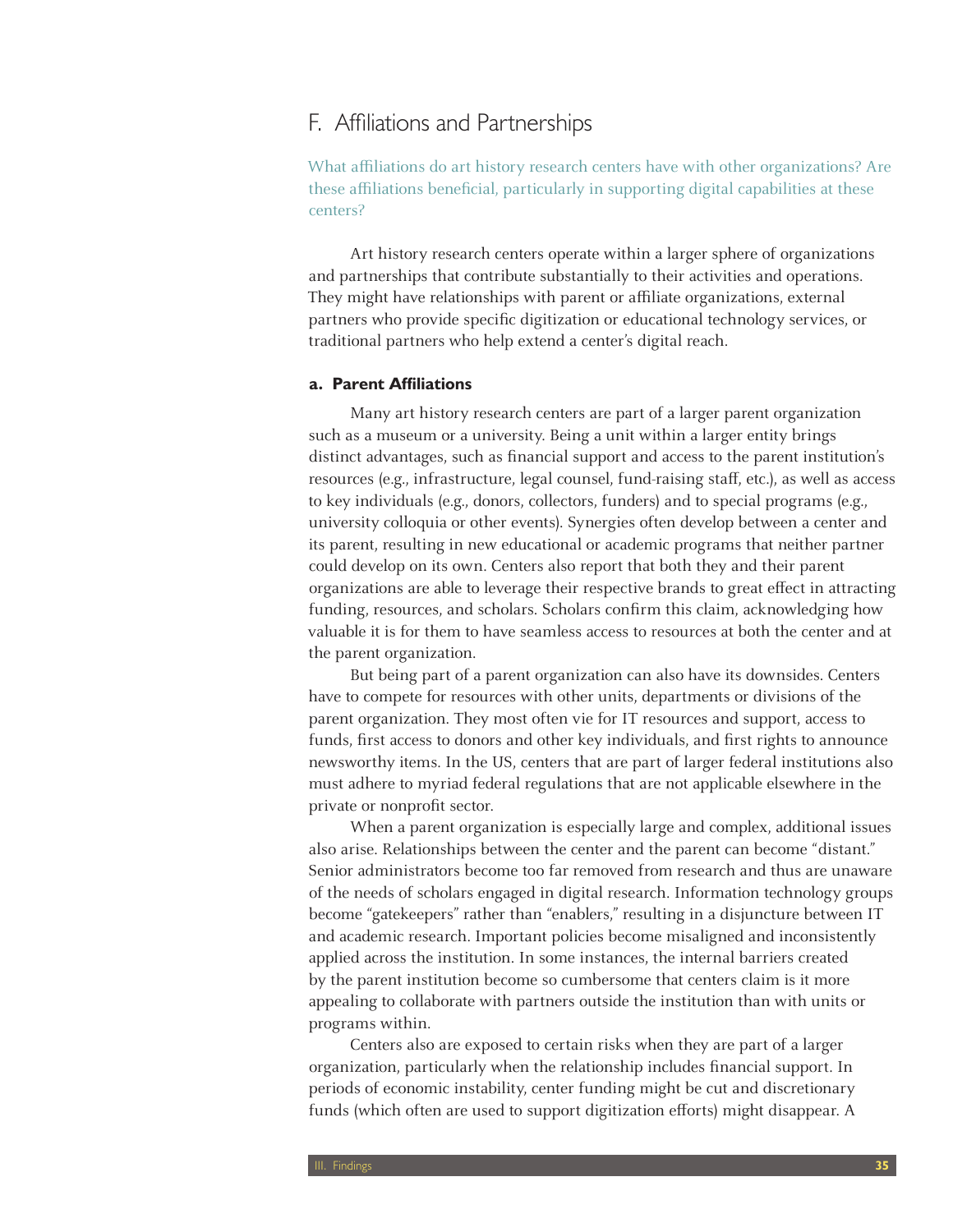research center might be subject to reorganization and mergers that threaten the independence and scholarly value attached to a center.<sup>37</sup>

#### **b. Other Partners**

#### Traditional partners

Art history research centers traditionally partner with individuals and groups allied with their research and educational mission. Universities are frequent partners, working with centers on internships, and holding undergraduate and graduate classes and tours using center staff and facilities. There also are educational and curatorial partnerships with museums to develop exhibitions and catalogues, or to conserve collections.

A few of these partnerships use technology to facilitate collaborative activities. For example, efforts are underway in several centers to virtually "rejoin" collections that are physically located in separate cultural repositories. And some centers are using network and digital technologies to conduct conservation studies of works of art that are located in various museums around the world.<sup>38</sup>

#### Nontraditional partnerships

A few art history research centers have initiated partnerships with commercial and nonprofit entities to help expand their capabilities in areas such as mass digitization of their research holdings. One center has partnered with an educational services group<sup>39</sup> to facilitate an online seminar for the scholarly community on the use of an online scholarly cataloging project. Staff in several centers are exploring partnerships with digital repository services (such as ResearchSpace<sup>40</sup> and the HathiTrust<sup>41</sup>) to address the long-term sustainability of digital assets generated from their collections or their digital art history projects. Several centers with large collections also expressed interest in crowdsourcing, and one center initiated a crowdsourcing effort within a scholarly community of curators.42

<sup>37.</sup> See Gayford, Martin. "Warburg Institute, Saved From Nazis, Faces Bureaucratic Threat." Bloomberg, July 20, 2010. http://www.bloomberg.com/news/2010-07-20/warburg-institute-saved-from-nazis-battles-bureaucrats-martin-gayford. html and Hamburger, Jeffrey and Anthony Grafton. "Save the Warburg Library!" The New York Review of Books, September 30, 2010. http://www.nybooks.com/articles/archives/2010/sep/30/save-warburg-library/.

<sup>38.</sup> See Nevin, Austin, Aviva Burnstock, et. al. "The Development of an Online Methodology for Interdisciplinary Collaborative Research: Investigations of Dispersed Paintings by the Master of the Fogg Pietà – Maestro Di Figline." Preprints of the ICOM-CC 16th Triennial Conference, Lisbon (2011): 8 and The National Gallery, London. "Raphael Project", n.d. http://cima.ng-london.org.uk/documentation/.

<sup>39. &</sup>quot;Learning Times: Online Conference, Webcasts and Badge-Empowered and Online Learning." n.d. http://www. learningtimes.com/.

<sup>40. &</sup>quot;ResearchSpace", n.d. http://www.researchspace.org/.

<sup>41. &</sup>quot;HathiTrust", n.d. http://www.hathitrust.org/about.

<sup>42.</sup> Freer and Sackler Galleries. "Ceramics in Mainland Southeast Asia", n.d. http://seasianceramics.asia.si.edu/.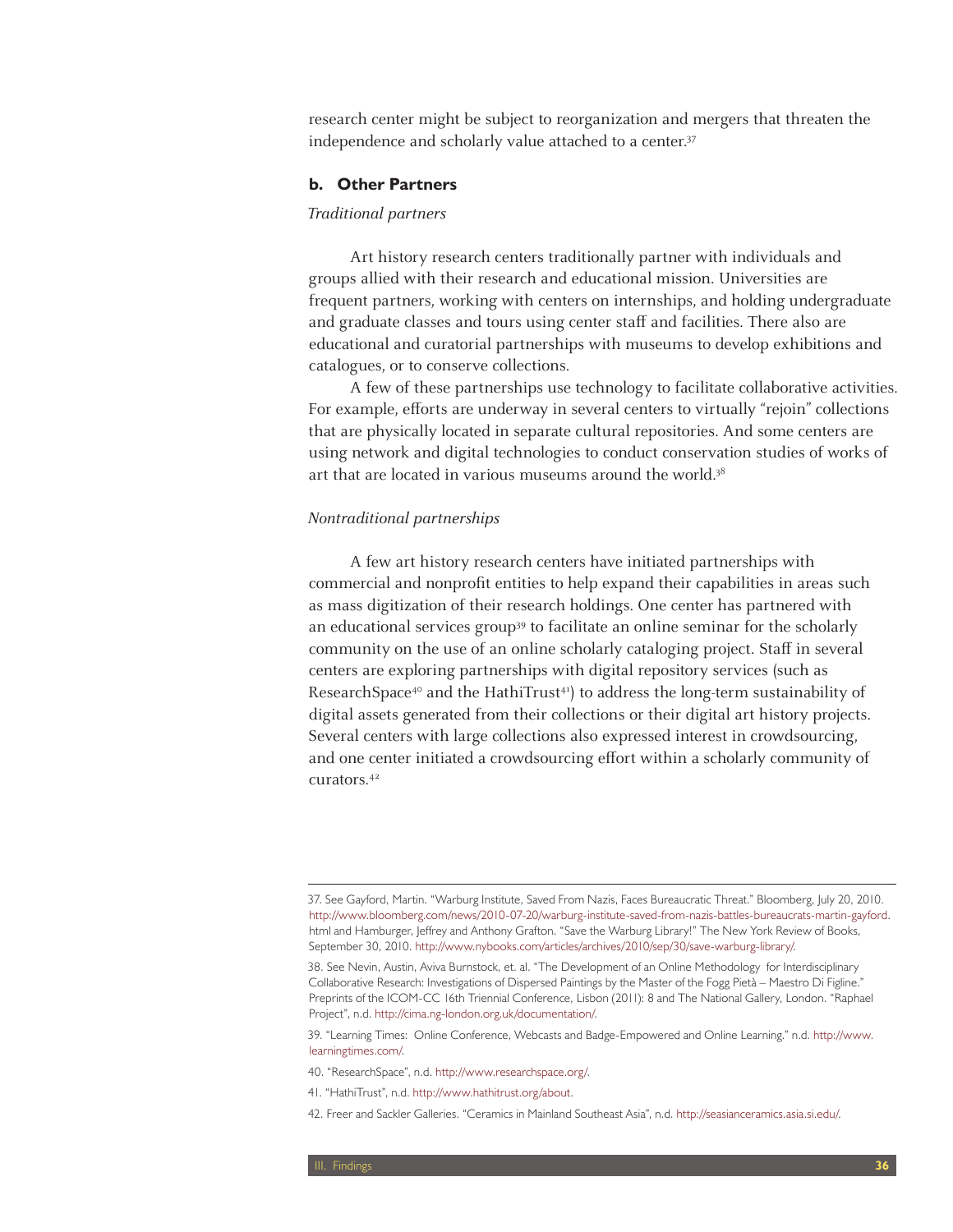#### **c. Digital Humanities Centers (DHCs) as Potential Partners**

None of the art history research centers surveyed in this study are collaborating with DHCs on long-term projects, although several have held discussions and meetings with DHC staff to explore digital art history projects and processes. A few art historians are working on their research projects in DHCs (often under DHC fellowship programs) but they are a rarity. Compared to other humanities disciplines, art history is poorly represented in such centers.

The art historians interviewed for this study have mixed feelings about collaborating with DHCs. A minority hold contrarian views that question the very notion of collaboration or the assumption that art historians might need digital humanities tools for their research. Those who espouse these positions often acknowledge that DHCs do interesting work but they feel this work is irrelevant to the discipline of art history. Others express doubt that any real scholarship comes out of these centers, and they do not consider them a viable career alternative for serious academicians.

A slightly larger group is more favorable to the possibility of collaborating with DHCs, but they view such collaborations through the lens of a client/contractor arrangement. For these individuals, DHCs are portrayed as "the builders," the technology service that develops what the art historian requests. This view of DHCs as a "bespoke technology service" directly contrasts with how DHCs' envision themselves. One interviewee summed up the disparity as follows:

If a (scholar)  $\ldots$  thinks they are... going to give us a job specification and the technology people are going to go off and build what has been on that specification and give them results – these kinds of projects have not been very successful, particularly with regard to advancing scholarship. They tend to be limited in scope and not very well thought through… (You need) a collaboration of people who sit down to tackle the problem, to intellectually travel with the problem, not just … think of what current technology is.

A third group has a broader sense of how DHCs operate and are eager to explore the possibilities. However, they feel there are some stumbling blocks that make collaboration difficult, the biggest being a mismatch of sensibilities and culture. The work ethos of DHCs, with teams developing projects "in perpetual beta," is not the "art history way." Many feel DHCs are not open and inclusive, and do little to tailor their outreach to the culture of the discipline. They would like them to be more accepting of art historical methodologies and to value their expertise in visual imagery, especially the role art historians might play in visuallybased digital scholarship.

None of these roadblocks are thought to be insurmountable. Many individuals believe that faculty, staff and student exchanges would help bridge the gaps and promote understanding, collaborative ideas, and skills transfer. The latter is particularly important for both parties. Art historians spoke of how DHC staff would benefit from understanding the process of art historical inquiry and from knowing how art can be used as primary documentation of an era. DHCs would like to convey how intellectual problems can be examined via a collaborative,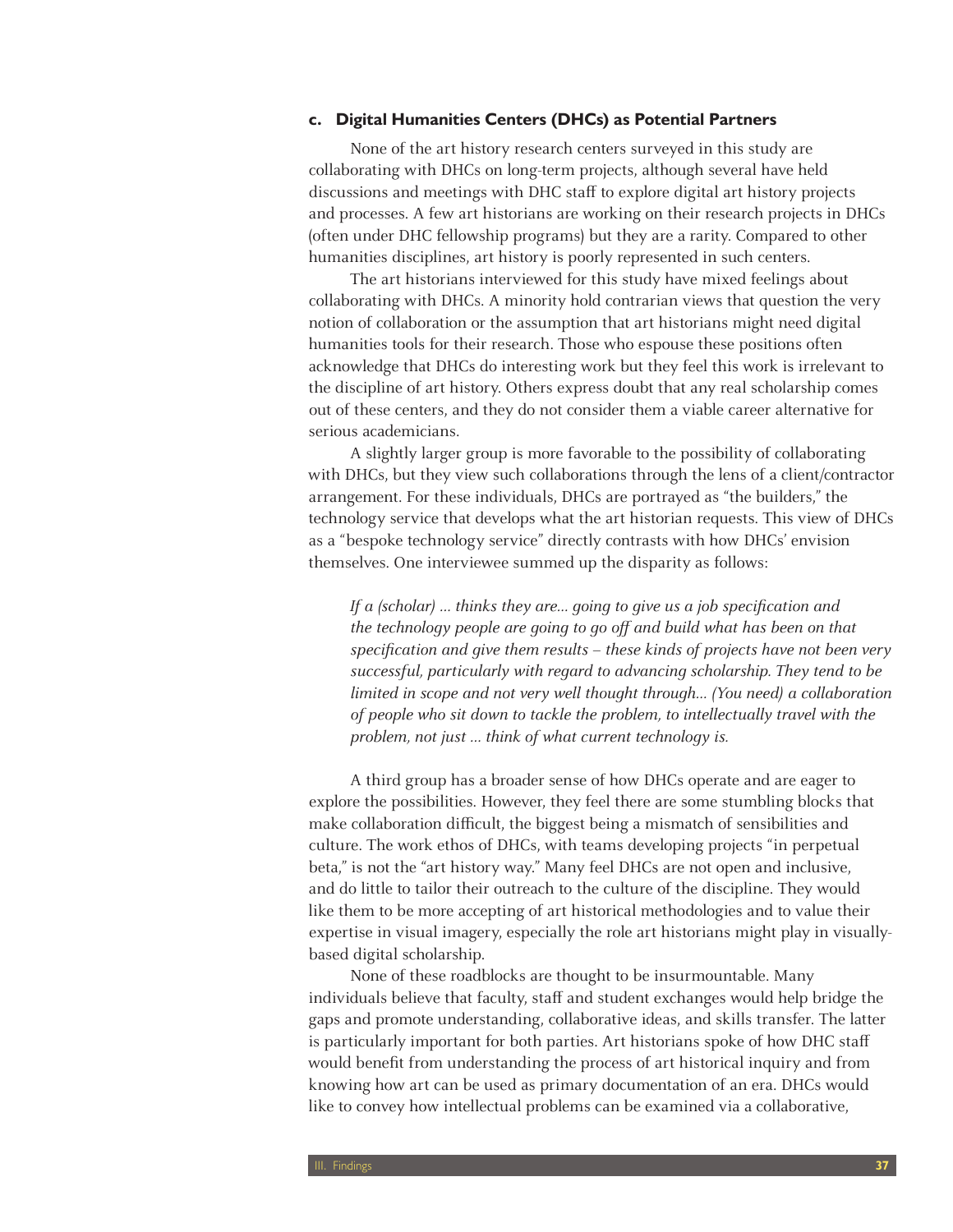multidisciplinary process, and demonstrate how various technologies might facilitate an art historian's efforts in scholarly inquiry.

Art historians who are enthusiastic about collaborating with DHCs note that doing so will yield important benefits for the discipline. DHCs might provide a home base or affiliation for current digital art history projects, helping these projects grow and achieve sustainability. Their superior outreach capabilities would raise the profile of these projects, imparting a greater level of credibility for them within the discipline and further afield. DHCs also can serve as a resource for helping scholars plan and implement digital art history projects, and provide opportunities for art historians to explore technologies for historical mapping, visualization, text mining, database development and image processing and analysis. In sum, DHCs can address many of the digital resource and training gaps that exist in art history.

# G. Fostering Innovation

To what extent do centers foster innovation? Where is digital innovation in art history coming from if not from the discipline's research centers?

Art history research centers foster innovation by supporting basic research in the discipline, but this sense of innovation does not extend into areas of digital research and scholarship. Staff at research centers note that the scholars who use their facilities drive their agendas, and these scholars are not pushing in more digitally innovative directions. An exception of sorts exists in the UK, where funding agencies increasingly require a digital component for the scholarly projects they support. However, this mandate is not thought to be fueling greater innovation in digital scholarship as much as it is resulting in the creation of project-specific digital products and resources such as databases or Web sites.

The majority of innovation in digital art history is said to be occurring in the supporting structures of the profession, such as libraries, museums, university presses, foundations, and specialized professional organizations (like SAH). In addition, certain subject areas within the discipline are thought to be more digitally innovative because they can take advantage of technologies developed by other disciplines. For example, scholars who study art markets, medieval architecture, sculpture, and ancient art have been able to use 3D modeling, geolocation tools, and network analysis to conduct interpretative research in their areas.

The push for greater digital innovation in the discipline is thought to be coming from younger scholars who are more adept with the digital realm and more renegade by nature. These scholars, characterized by one interviewee as "individual adventurers," are motivated by a desire to explore their research area in a new way, or by a wish to offer their students a more engaging learning experience. Some of them, frustrated by the barriers they have faced in the discipline, have stepped out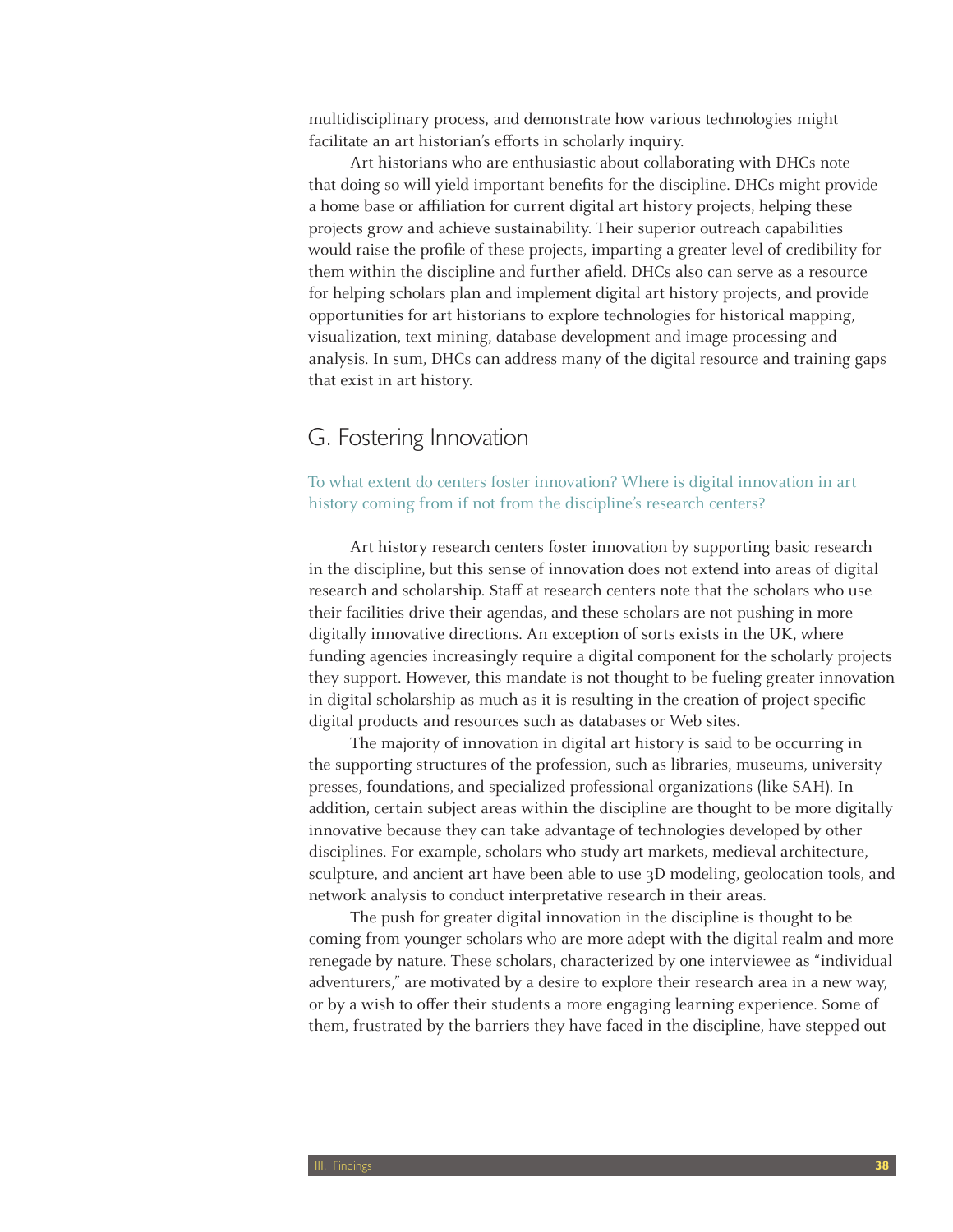of academic art history and into alternate academic careers where they have more freedom to experiment with digital technologies.<sup>43</sup>

# H. Foundation Sector Roles

#### What can the funding sector do to advance the role of digital scholarship in art history?

The funding sector holds great sway over the discipline. Art historians and those in the discipline's supporting professions strongly believe that the sector has the power to shape and alter research agendas in the profession. Their ideas for how funders can support digital scholarship range from broad strategies to specific projects, and suggest that a wide array of investment is needed over many different areas.

#### **a. Broad Funding Strategies**

Three discrete investment strategies emerged from conversations with study participants. The first makes a case for more directed funding for digital art history projects in the belief that this area is poorly resourced within the discipline. However, those looking at the bigger picture argue against what they call "one-off project funding" of this type. Instead, they suggest a strategy that targets disciplinewide problems and needs (e.g., use cases) in research, teaching, or publication that might be solved with a digital approach.

In between these two extremes is a position that calls for "rightsizing" both grants amounts and types. Proponents of this position suggest a spectrum of support that addresses the "very large" to the "very small." They agree that the "big picture" needs are critical and must be addressed, but not at the expense of smaller, independent projects were innovation most often occurs. They also emphasize that much can be accomplished with very little upfront funding, and cite efforts such as Smarthistory44 (which received seed funding from the Samuel H. Kress Foundation) and the digital humanities startup projects (funded by the National Endowment for the Humanities Office of Digital Humanities)<sup>45</sup> as evidence of this fact.

Individuals who are developing digital art history projects independently of a university department or research center would like the funding sector to reconsider its assumptions about what qualifies for funding. They are particularly concerned that funders who require an institutional affiliation as a condition of funding inadvertently penalize independent projects. Moreover, they fear that by insisting on this requirement, funders are overlooking an entire area of independent innovation in the field.

<sup>43.</sup> Although younger scholars are perceived as driving digital innovation in the discipline, many of the participants in this study who are actively developing digital art history projects are in the middle of their careers. This may reflect a bias in the selection of interviewees, or it may suggest that the question of who (age-wise) is driving digital scholarship in the field is based on perception rather than reality?

<sup>44. &</sup>quot;Smarthistory, a Multimedia Web-book About Art: Discussing About Smarthistory", n.d. http://smarthistory. khanacademy.org/about-smarthistory.html.

<sup>45.</sup> See National Endowment for the Humanities, Office of Digital Humanities. "Digital Humanities Start-Up Grants", n.d. http://www.neh.gov/grants/guidelines/digitalhumanitiesstartup.html. The maximum award for these grants is \$50,000.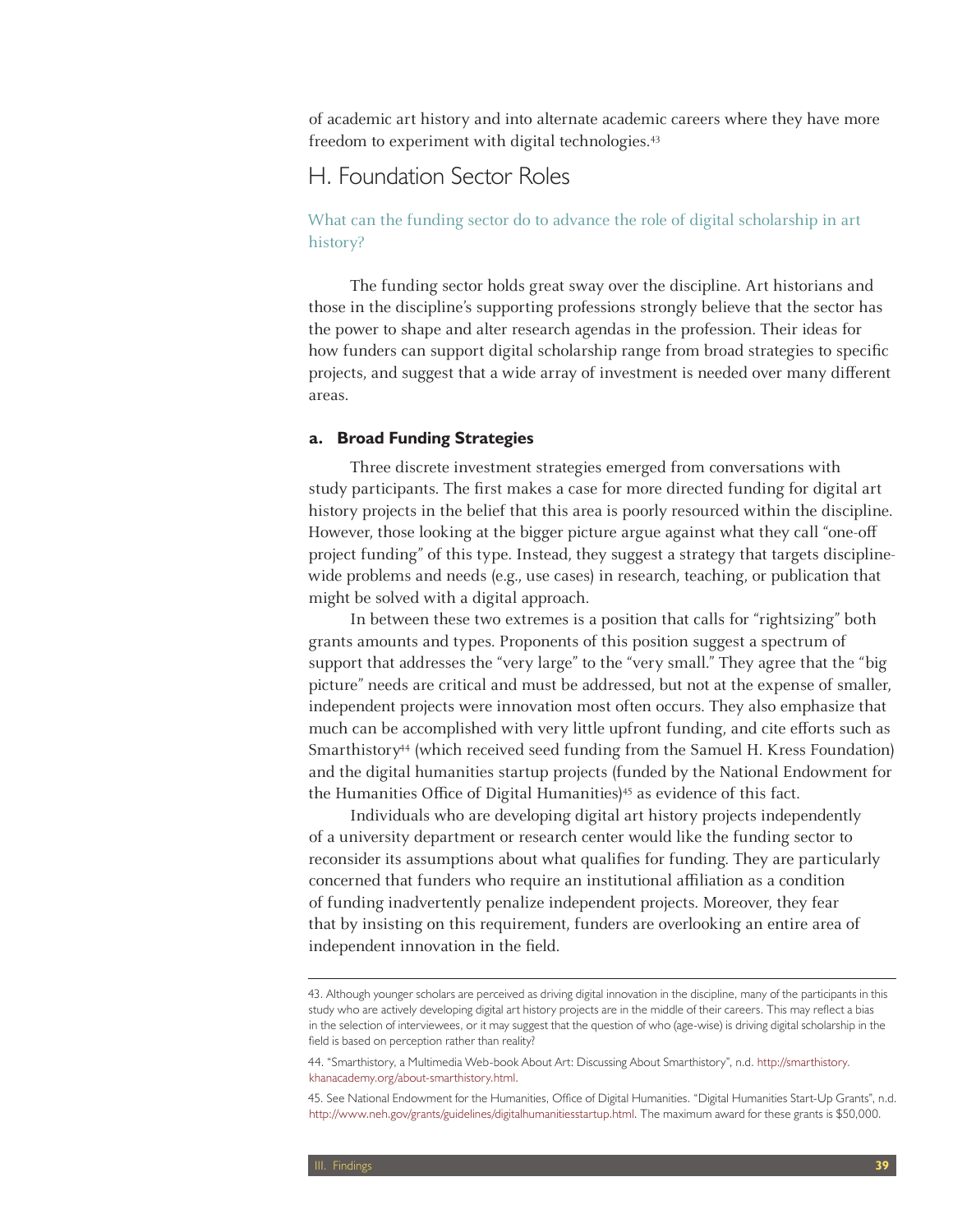#### **b. Specific Funding Initiatives**

#### Targeted events

Because so little community-wide discussion has taken place on the issue of digital scholarship, targeted events (symposia, conferences, discussion forums, etc.) among leaders in the profession are needed to put the topic more "front and center." These events should be structured to initiate discipline-wide dialogues that can build toward a consensus on the role of art history in the 21st century and where digital art history fits into that scenario. Formal discussions should elicit ideas on how the field might best transition to the digital world, and initiate efforts to collectively address the issue of evaluating digital projects for grant reviews, dissertation reviews, tenure and promotion. In addition, leaders in art history research centers and digital humanities centers need their own opportunities to meet and build a foundation for greater understanding that can lead to possible collaborations and partnerships.

#### Fellowship and other training opportunities

The discipline has an established training and research model in the form of fellowships. New fellowships devoted to digital scholarship and research would be one practical way of extending this model to support and train those who wish to work in the area of digital art history. These digital research fellows could be "embedded" in a digital humanities center to work on an art historical research project,46 or they could partner with librarians and technologists at an art history research center to develop projects within these institutions. The former has the benefit of initiating a "two-way exchange" by introducing digital humanities staff to the work process of art historians, and art historians to the processes of digital humanities research. The latter has the benefit of promoting digital art history within art history research centers.

Additional training opportunities exist in the form of workshops and other focused, short-term seminars or "boot camps" (such as THATcamps<sup>47</sup>) designed to address gaps in specific areas of digital research, teaching, and publication. These types of training programs should focus on digital humanities topics but must be tailored to art historians and held at art history conferences and related venues in order to gain purchase. Support is needed to develop these training opportunities and to cover the travel and fees associated with attending them.

#### Promoting efforts that encourage digital scholarship

Initiatives that receive the imprimatur of a funding organization gain an enhanced level of credibility in the discipline. The funding sector needs to extend its "stamp of approval" to efforts that encourage and create an environment

<sup>46.</sup> The American Council of Learned Societies Digital Innovation Fellowships may serve as a model for this particular type of fellowship. See: http://www.acls.org/programs/digital/.

<sup>47. &</sup>quot;THATCamp: The Humanities and Technology Camp", http://thatcamp.org/.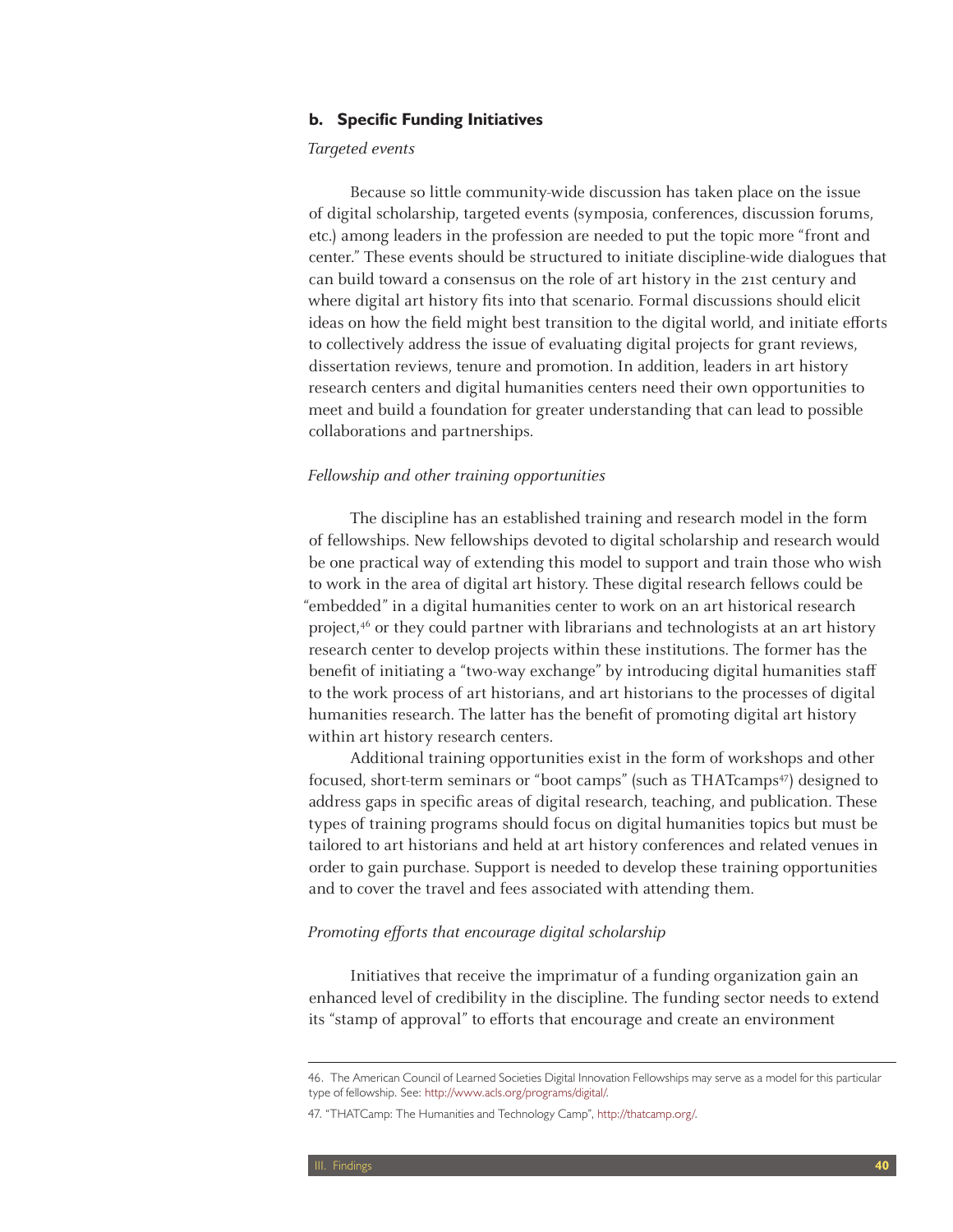supportive of digital scholarship and teaching. Encouraging such efforts as open access initiatives in the community, or best practices in digitizing, managing, and sustaining art historical assets, can raise the visibility of these efforts throughout the community.

The funding sector can also lend its support by helping to showcase digital projects that demonstrate art historical scholarship and encourage art history research centers and departments to support the digital art history projects being developed within their institutions. Finally, as the field moves forward and digital art history gains greater credibility, funders can support efforts to get digital scholarship into the mission of art history research centers, to ensure that "buy-in" occurs at the very top level of these institutions.

#### Studies

Additional studies are needed to clarify some of the more intractable issues affecting the discipline as it moves toward digital scholarship. Specific areas identified as worthy of more intense study are:

- Sustainability pathways for digital projects;
- • Assessments to help art history research centers determine their readiness for digital projects;
- Studies that address the feasibility of developing digital art history curricula;
- • Strategies for encouraging greater participation and acceptance of digital publishing;
- Strategies for encouraging deeper collaboration within the discipline and across disciplines.

#### Digital art history projects

Support is needed for experimental digital projects that "push the envelope" in their use of new technologies, methodologies, or areas of inquiry. Support also is needed for "proof of concept" projects or pilot programs that demonstrate the potential of digital art history and that might serve as a focal point for community discussion around the topic.

#### Online directories, portals, clearinghouses

There is an overwhelming need for online resources that make it easier to locate digital art history projects and scholarly digital resources for art history. Portals, clearinghouses or directories that catalogue or otherwise list these resources in a comprehensive manner would offer art historians unified access to digital products and projects in the discipline, making the discovery process less ad hoc than is currently the case.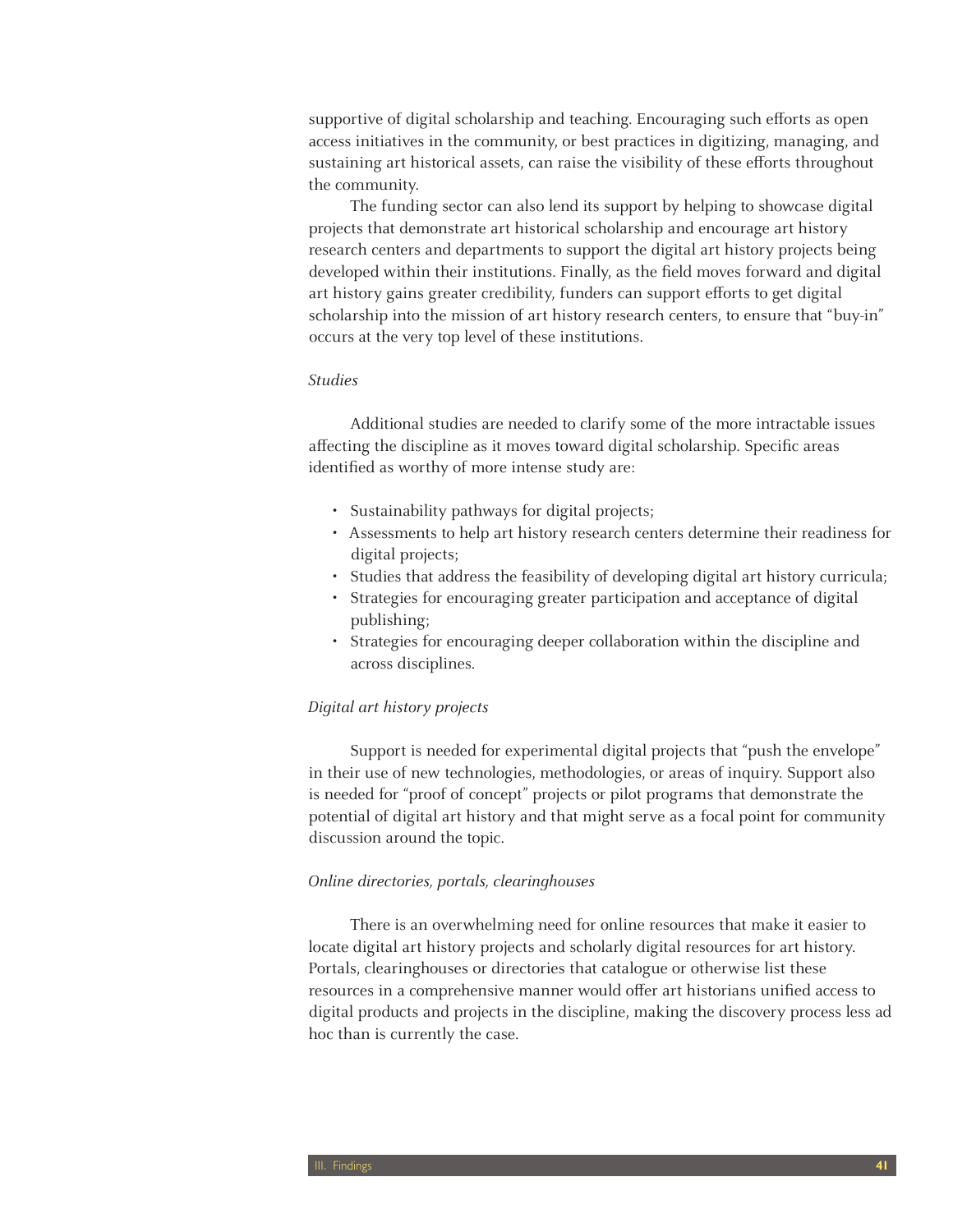#### Tool development

Two specific tools were identified as worthy of support by the nonprofit funding sector because their functionality is tightly bound to needs of the discipline. The first is the creation of ontologies for art history that will enable semantic searching in digital resources. The second is the creation of robust, virtual work environments tailored to the research needs of art historians.

#### **c. Funder Mandates**

If the funding sector wishes to advance digital scholarship in the discipline, it needs to demand more of its funding recipients. As one individual put it, "dancing to someone else's tune forces issues" and would halt the "never-ending discussions and force art history to do something."

There are several areas where more stringent requirements might serve digital scholarship in the long run. Funders could help establish the culture of openness and sharing that is critical to digital scholarship by requiring grant recipients to make their work open access, interoperable, and standards compliant when applicable. Funders also could require greater engagement with the public via social media, and greater investment in education by incorporating viable undergraduate and graduate research opportunities into their grant funded projects. To help the discipline face the long-term sustainability needs of its digital projects, grant recipients could be asked to develop sustainability plans for any project that produces a digital product or service. To ensure that project information is broadly disseminated, recipients should be required to identify the forums where they will promote the project and report on its progress. Finally, recipients should be required to establish performance measures for their projects, and be able to show evidence of meeting these measures in their reporting requirements.

While stricter specifications could help advance digital scholarship, participants cautioned that if mandates of this nature are implemented, grant recipients need help and guidance in meeting them. Those involved in digital art history projects recognize, for example, that sustainability planning is critically important, but few know where or how to begin building sustainability into their projects. Funders could provide an invaluable service to the community by commissioning studies that explore this issue and provide insights into sustainability options.

Hand in hand with this type of practical guidance, the sector also needs to provide funding for any mandates it does impose. But grant agency and foundation program officers point out that funding mandates can be problematic. As one individual explained:

It needs to be seen as a fair transaction that the funder is asking for. If a funder attaches strings, (such as) "We want to help you do this, but we want this to be available publicly and we want you to build in preservation" … it must put up the money. It must think very carefully about the money it puts in so that the institution can actually do what the funder requires in these mandates. But this is hard to do. Take preservation – if this is one of the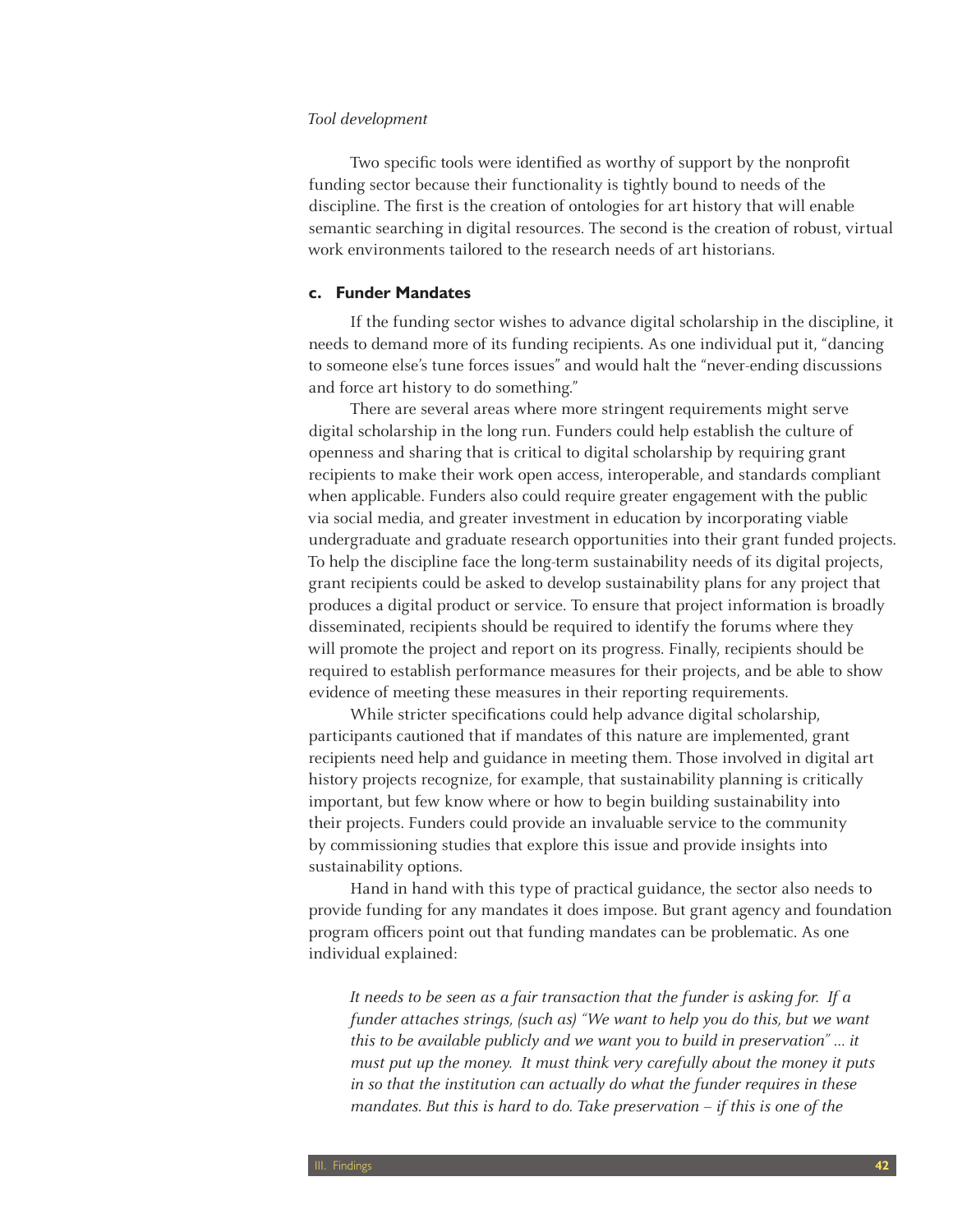strings attach(ed), we really don't have a ton of information on just how much preservation costs. So how can (funders) provide appropriate funding for it?

Art history scholars and research centers look askance at unfunded mandates and address them at the most basic level possible. These minimal efforts at compliance undermine a mandate's purpose and its potential as a tool for change, leaving some to believe that mandates are a good idea in theory, but can be very difficult to implement in practice.

# **IV. Issues, Assessments, and Trends**

New research, changing attitudes, and recent trends in art history and technology add a contextual layer to many of the issues identified by participants in this study. The following section explores these issues in light of these emerging activities and perspectives.

# A. The Art History Research Center and Digital Art History

The general consensus among the participants in this study is that art history research centers should take a greater role in supporting digital art history but should not transform themselves into full-fledged digital art history centers akin to the digital humanities centers that exist in other disciplines. Art history's research centers lack the infrastructure (money, staff and technology) to do so, but more importantly, art historians value the current traditions of research in these centers and do not want them permanently altered in a direction that does not yet have a firm foothold in the discipline.

Instead, most participants think it more feasible to advance digital scholarship in the discipline through relationships and collaborations with entities such as museums, university departments, digital humanities centers or other advanced programs that have infrastructure and experience in this area. Digital humanities centers in particular are thought to be important potential partners, and opportunities to establish a dialogue with these centers are highly sought. Such dialogues will be critical for laying a foundation for collaboration, for the two entities harbor misperceptions about the other in terms of roles, research methodologies, and professional cultures.

But if digital art history is to take place outside of the discipline's research centers, what is to be gained by this separation, and what might be lost? The "gain" might be that digital art history moves ahead at a more rapid pace and in a more cross-disciplinary context that enriches the effort. The few art historians in this study who are engaged in research projects in DHCs certainly suggest this is the case. They describe their work in DHCs as transformative, altering the way they view their research, presenting them with new lines of inquiry, and reconfiguring their "solitary enterprise as a scholar into a collective engagement."

But there is also a potential "loss" because a crucible of art historical scholarship – the art history research center – will have less of an influence and role in the evolution of digital art history than it does in other areas of the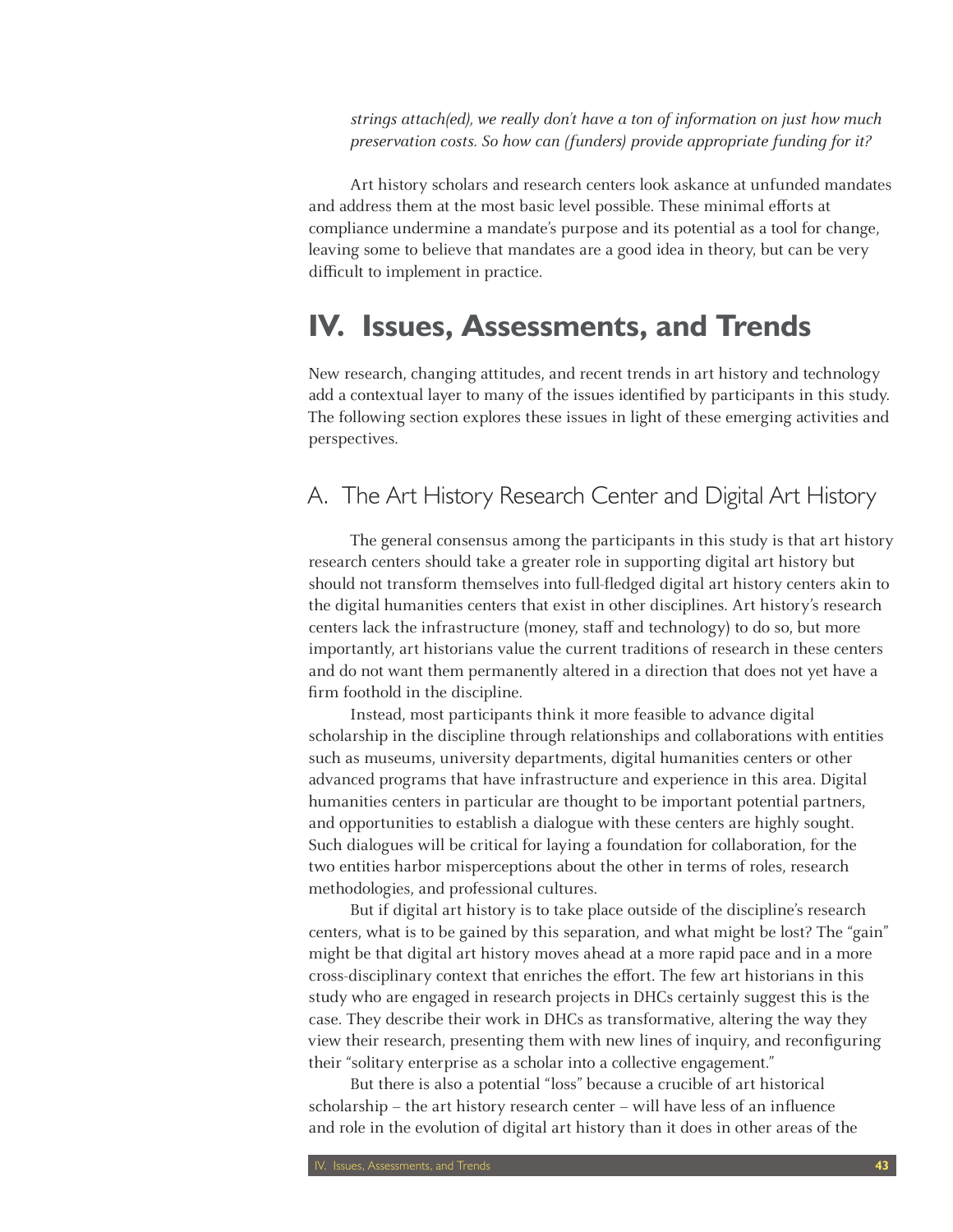discipline. The effect of this on the discipline is hard to predict. However, recent events taking place between digital humanities centers and traditional humanities research centers might shed some light on the separation and its resolution over time.

# B. Reconnecting Digital Humanities and Traditional Humanities Centers: A Pathway for Digital Art History and Art History Research Centers?

Those engaged in digital art history believe that DHCs have made digital humanities a valid research area within the humanities, and could help digital art history gain similar credibility in the field of art history. However, those who work in the digital humanities are quick to point out that the move toward greater credibility in the "traditional" humanities is fairly recent and ongoing. It took its first formal turn with a recent initiative between centerNet (an international network of digital humanities centers) and the Consortium of Humanities Centers and Institutes (CHCI). Under the terms of this initiative, the two organizations will pursue joint activities that explore the relationship between digital practices and disciplinary expertise, and investigate the role of digital scholarship within and between universities and colleges, and with audiences beyond academia ("digital publics").48

Digital humanists note that traditional humanities research centers have long been places of innovation in their support of interdisciplinary research. DHCs are extensions of this, albeit with a digital focus and with specialized staff dedicated to assisting the humanities scholars in their digital enterprise. A DHC's contribution to the broader humanities tradition is to define how digital resources can generate new forms of scholarship and how scholars can build on existing digital resources to create new scholarship (much like the role concordances played in generating scholarship in the past.)

As DHCs proliferate and mature, the opportunities to work with traditional humanities centers grow increasingly apparent to both entities. Together they can explore the interfaces between technology and nontechnology areas of the humanities, and develop curricula that align humanities training with evolving practice. And they might discover they complement each other in previously unimagined ways. Traditional humanities centers, for example, might serve as a hub for digital humanities projects, offering neutral space that transcends DHCs' increasingly disciplinary boundaries.

There is a sense among many digital humanists that the "digital" modifier will fall away and the distinctions that now exist between digital and traditional humanities will start to blur. As one individual phrased it:

… at some point the notion of what counts as digital humanities should not be

<sup>48. &</sup>quot;CHCI and centerNet Announce Joint Program | Scholarly Communication Institute", June 21, 2010. http://uvasci. org/2010/06/chci-and-centernet-announce-joint-program/.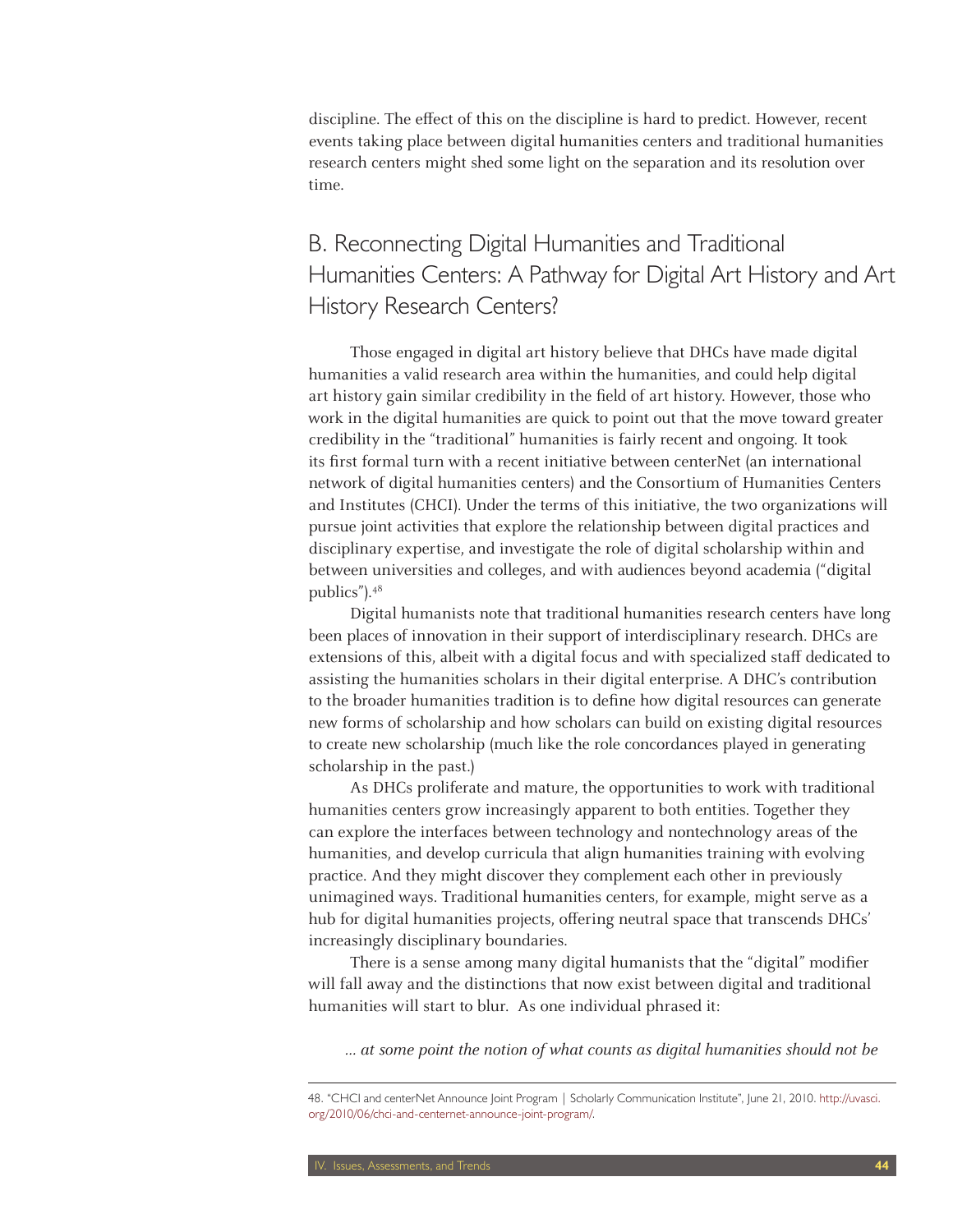considered more distinct from humanities. The example with biology is good one. For a long time computational biology was thought to be very esoteric area – few people were out trying to do that. And now it is part of biology – just another area of the discipline... We would like to move to this, all of this, (to) humanities.

Does greater collaboration between DHCs and traditional humanities centers portend a similar path for art history? It might help foster an environment that narrows the chasm between digital art history and traditional art history. For the moment however, those who participate in digital art history feel adrift: they are neither embedded in art history research centers nor in DHCs. Until digital art historians have a stronger foothold in some institutional structure, it is hard to know whether the greater meshing of digital scholarship and traditional scholarship that is taking place in the broader humanities world will eventually come to pass in the discipline of art history.

## C. Pro-active Approaches to Image Access

A number of legal and social factors beset image access for art historical research and publication. Copyright, proprietary repositories, risk aversion, embargo policies, and excessively vigilant artist rights agencies and estates are some of the factors that make image access one of the most challenging, time consuming, and costly aspects of the research process. Many of these factors are governed by law and thus hard to overcome. However, others are governed by tradition, which could be changed if there were the will to do so.

One change that is deemed critical, at least in the US, is the creation of guidelines for the fair use of images in art historical research and publication. Fair use guidelines, if created by a coalition of art history organizations and legal scholars, and endorsed throughout the discipline, are seen as potentially "game changing."49 They would give normally reticent art historians guidance on when to invoke fair use, and would encourage them to exercise this right. They also would educate artists, estates, and their representative agencies, which are widely perceived to be overly vigilant in asserting rights in situations that are clearly fair use. Moreover, the guidelines could be useful in the legal arena, where courts often consider a community's traditions when ruling on copyright disputes.

More open access policies by repositories for public domain materials also would go a long way in making the online environment more conducive to art historical publication. Repositories that exert strict control over their collections need to be convinced that their stridency hurts the profession and might harm their institutional reputation. One scholar suggested a more fruitful approach, framing the situation as follows:

<sup>49.</sup> Similar guidelines developed by other communities are said to have had a transformational effect on these communities. See "Best Practices | Center for Social Media", 2012. http://www.centerforsocialmedia.org/fair-use/bestpractices.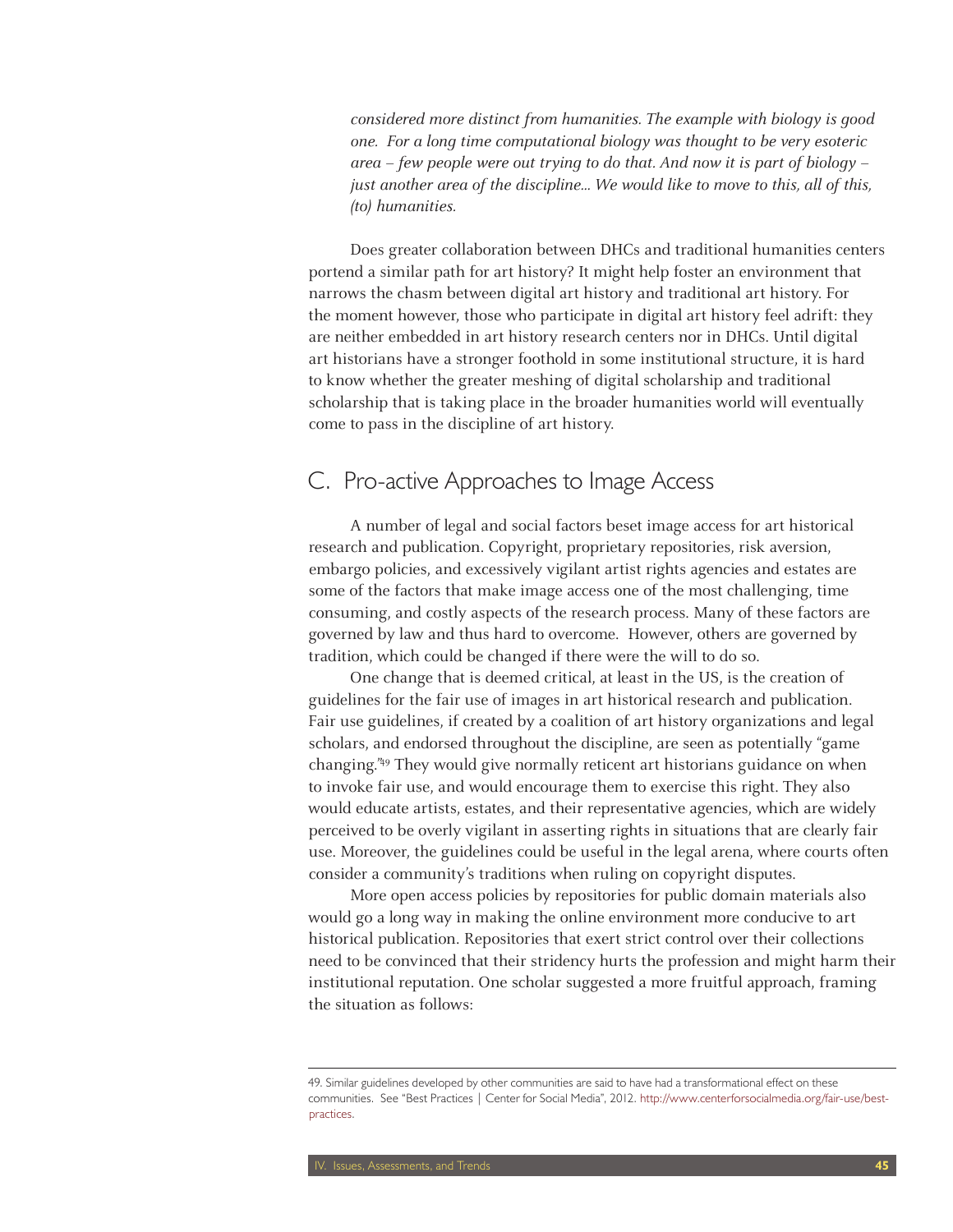… the Web is awash with poor quality images and metadata of works from their (research center) collections. Given this reality, centers would do better to reposition themselves as centers of excellence, and strive to make everything available online at the highest quality levels possible. Centers who do this will quickly become known as the place for authoritative, high quality versions of their works, and people would be drawn to them for this reason, as well as for their expertise and for access to materials that they cannot legally put online.

But if repositories are to reap the benefits of being seen as the providers of authoritative content, they have to reestablish themselves in this light with savvy use and placement of quality content in the online environment.

The Rijksmuseum recently undertook a modest but far-reaching experiment in an effort to reposition itself in this manner.<sup>50</sup> The Museum makes high quality images of its public domain works available without restrictions on its Web site, but when these images are retrieved via search engines, they and other Museum images are "lost" amid innumerable, lesser quality images of the same works. For example, the Museum found that over 10,000 poor quality, "yellowish" versions of its Vermeer painting The Milkmaid<sup>51</sup> are available online. The prevalence of so many "yellow Milkmaid" images has led visitors to question the verisimilitude of the Museum's own quality reproductions. To push against this tide, the Rijksmuseum placed its high quality metadata with the reproduction of the work into various online open access channels. In the Museum's view, "opening up our data is our best defence (sic) against the 'yellow Milkmaid'."52

### D. What is a Digital Publication?

While art historians are aware of digital publishing and its complexities, some underlying conceptual issues have yet to be considered. In particular, what constitutes publication in the digital world? Should new online forms of publication be valued equally? Are they equivalent in value to print publications?

The discipline currently views digital publication through the lens of its print precursor. However, the very notion of publication is expanding as new forms emerge online that have no print equivalent. For example, Web sites, databases, blogs, wikis, etc., are gaining inclusion within the publication rubric. While many in art history do not believe these formats to be publications in the sense they ascribe to the concept, most agree that the boundaries are being stretched. The major bibliographic citation style guides (MLA, Chicago, APA, etc.) have tacitly

<sup>50.</sup> Verwayen, Harry, Martijn Arnoldus, and Peter B. Kaufman. "The Problem of the Yellow Milkmaid: A Business Model Perspective on Open Metadata." Europeana White Paper No. 2, November 2011. http://www.scribd.com/ doc/73652620/Europeana-White-Paper-2 .

<sup>51. &</sup>quot;Vermeer, Johannes. The Kitchen Maid. Oil on canvas, 45.5 x 41 cm, c. 1658. Rijksmuseum Amsterdam. http://www. rijksmuseum.nl/images/aria/sk/z/sk-a-2344.z.

<sup>52.</sup> Verwayen et. al. 2011, pg. 2. See also "JISC Digitisation Programme» Utopian DH Project 2: Art History Is Words Not Images." JISC Digitisation Programme, January 24, 2012, http://digitisation.jiscinvolve.org/wp/2012/01/24/utopiandh-project-2-art-history-is-words-not-images/ for a discussion in which the Rijksmuseum strategy is considered in the broader context of metadata's value for art online images of art works.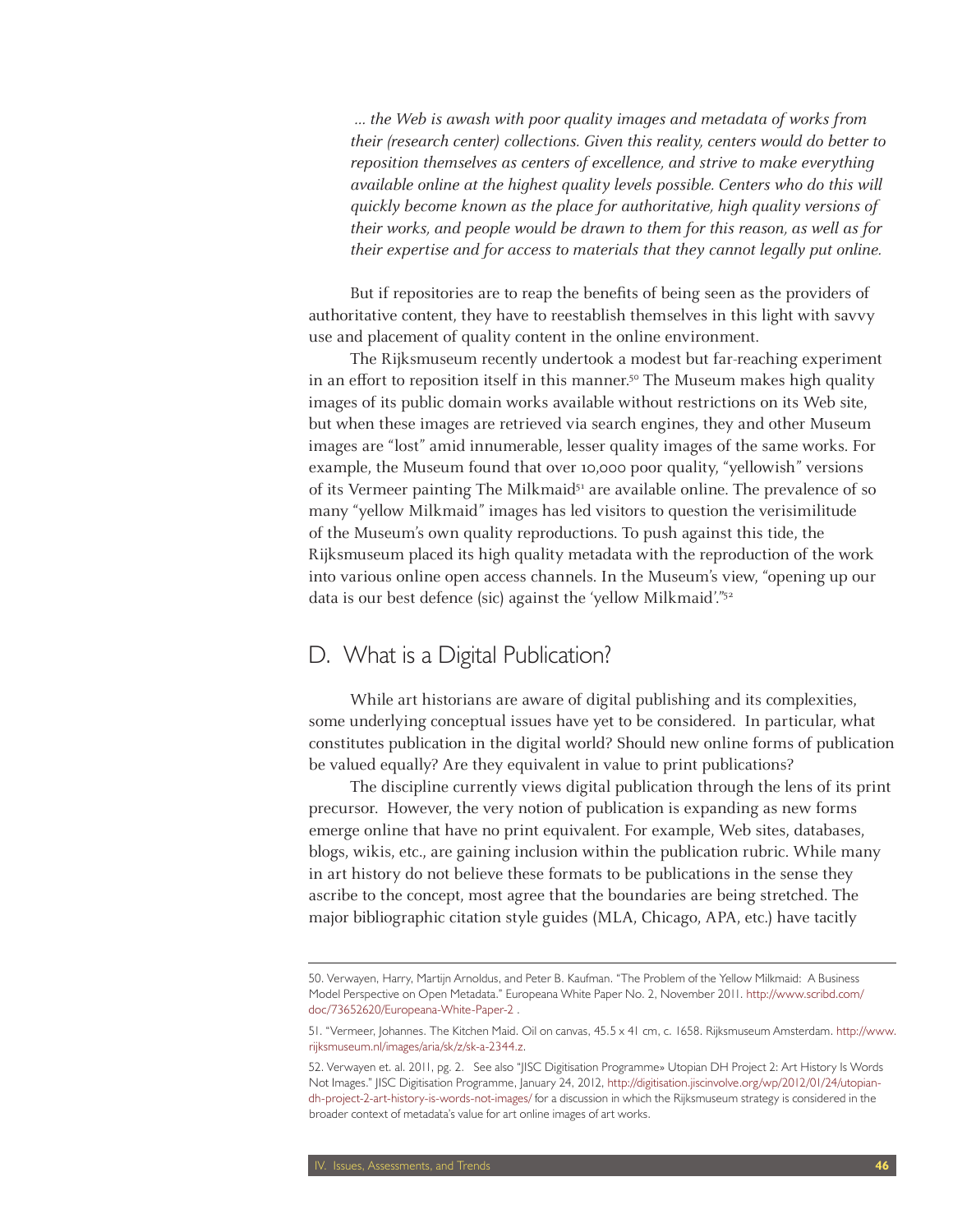acknowledged this expansion as well by developing citation formats for content found in new media platforms (Web sites, blogs, Tweets, wikis). They have done so in response to scholars' increasing need to reference these formats in their work.

Current digital publishing efforts in art history, innovative as they are, still convey a sense of "publication" that is embedded in conventional norms. It is easier to accept digital publications when they can be understood through a traditional publication metaphor, and to devise ways to include this type of scholarship in current evaluation systems. Assessing digital resources (such as databases) or online research projects (such as the Raphael Research Resource53) is less clear-cut because they depart from this metaphor. Yet when viewed from the perspective of evaluative criteria rather than publication format, the originality, research, and intellectual effort invested in digital resources or research projects often equals or exceeds that of a published monograph. In this light, it becomes harder to justify why the latter is assigned greater scholarly value than the former.

# E. Evaluating and Apportioning Credit in Digital Projects

Every discipline is struggling with how to evaluate digital projects and apportion credit to the individuals who work on them. Part of the difficulty is that these projects are never "finished" in a conventional sense: they undergo many iterations as they develop and evolve. A present instantiation of a project might no longer contain visible traces of earlier work. Similarly, "under the hood" efforts that are foundational to a project often are not visible and thus cannot be easily evaluated.

Complicating this scenario is an academic culture that evaluates scholarly production by assessing individual effort. Because digital projects are collaborative endeavors where it can be hard to tease out "who did what," they have a limbo-like status in the academic community, awaiting discipline-specific guidelines for how they might be assessed in the context of dissertation review, academic promotion, tenure, or other situations that require evaluative measures.

Although participants in this study felt art history's leadership was slow to address ways to incorporate new modes of scholarly production, they were optimistic that the evaluative issues will be resolved over the next few years because the increased amount of scholarly production in digital form will force the issue. As they see it, the acceptance process is already occurring somewhat organically, as more digital scholarship is produced and works its way into the "package" of materials they are asked to review as part of tenure and promotion decisions. As one scholar said:

Surely someone is going ask me when I next review someone, 'please can you look at this electronic resource as well as giving us your opinion of (their other work)?'… And I can imagine writing a reference that says, 'look these are good articles, but this Web resource is extraordinary.' And I would expect a university department to give credit for it.

53. The National Gallery, London. "Raphael Research Resource", n.d. http://cima.ng-london.org.uk/documentation/.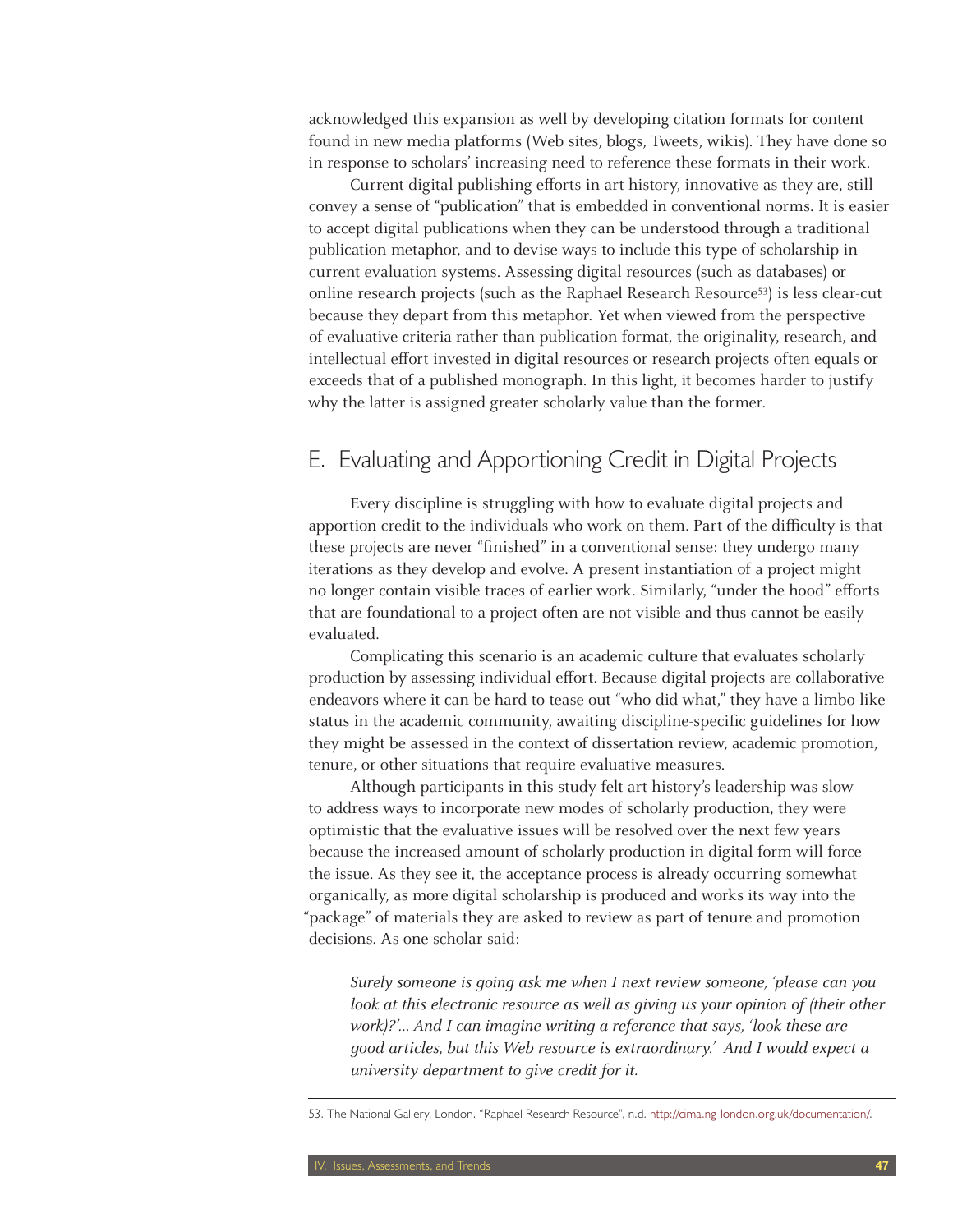### F. Social Media

Social media is increasingly being used as a means of scholarly communication. Through these channels, scholars engage in discussions with colleagues about methodologies, post inquiries related to their research, and pass along relevant information to their field.54 This trend might have a transformative effect on scholarship:

As more scholars move more of their workflows to the public Web, we are assembling a vast registry of intellectual transactions – a web of ideas and their uses whose timeliness, speed, and precision make the traditional citation network look primitive. …. This new ecosystem promises to change not only the way we express scholarship, but the way we measure, assess, and consume it.<sup>55</sup>

Art history scholars do not appear to be part of this trend, preferring instead to use email or listservs for scholarly communication rather than blogs, wikis, or other forms of social media. What are the implications of this? A vast amount of information is now available on social media platforms that is not available on Web sites or in databases. Additionally, these platforms offer broader opportunities to share research results because they reach far wider audiences.<sup>56</sup> What are art historians missing by not being part of the scholarly information and networking that increasing passes through these channels? What opportunities are being lost by not promoting new research, programs or other scholarly efforts in the discipline via these channels?

Encouraging the discipline to use social media forums for scholarly communication will require some convincing and handholding, as both biases and fears about the use of these communication channels remain high in the discipline. Nevertheless, there are important strategic reasons for doing so. First, these communication channels cast a broader net than email and listservs, extending the discipline's reach and impact to a larger scholarly community. More importantly, use of these channels help move the research process further into the digital arena. Art historians already conduct a portion of their work in an online environment – they routinely search through databases or Web resources for information relevant to their research inquiry at some point in their research process. Conducting scholarly communication via social media channels essentially puts another part

<sup>54.</sup> For a survey of scholarly use of social media by age and social media platform see: Gruzd, Anatoliy, M. Goertzen, and P. Mai. Survey Results Highlights: Trends in Scholarly Communication and Knowledge Dissemination In the Age of Social Media. Social Media Lab: Dalhousie University, February 1, 2012. http://www.slideshare.net/primath/survey-resultshighlights-trends-in-scholarly-communication-and-knowledge-dissemination-in-the-age-of-online-social-media.

<sup>55.</sup> Priem, Jason. "As Scholars Undertake a Great Migration to Online Publishing, Altmetrics Stands to Provide an Academic Measurement of Twitter and Other Online Activity | Impact of Social Sciences." Impact of Social Science. The London School of Economics and Political Science, November 21, 2011. http://blogs.lse.ac.uk/ impactofsocialsciences/2011/11/21/altmetrics-twitter/.

<sup>56.</sup> A recent experiment by humanities scholar Melissa Terras illustrates the impact of social media in the context of her own publications. Terras found that when she tweeted or blogged about certain publications, their download rate from her university's digital repository increased eleven-fold over publications she did not tweet or blog about. See Terras, Melissa. "Is Blogging and Tweeting About Research Papers Worth It? The Verdict." Melissa Terras' Blog, April 3, 2012. http://melissaterras.blogspot.com/2012/04/is-blogging-and-tweeting-about-research.html.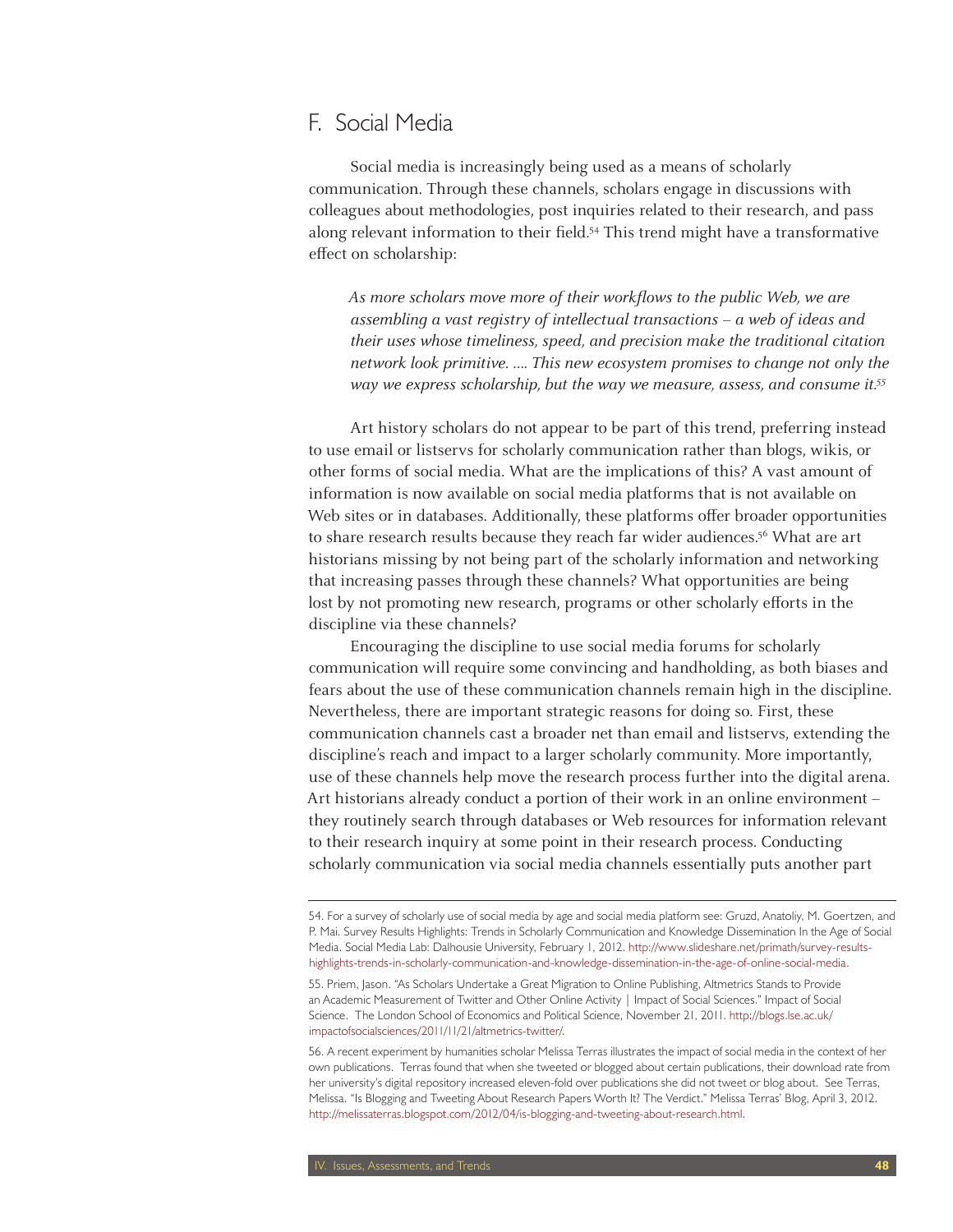of their research workflow into this realm as well. In doing so, it extends the functional perception of the online world from being "a place to search" to "a place to interact." This might well be revelatory for a discipline that, as one scholar noted, still narrowly views the digital realm as just "one big research library."

### G. Addressing Ambivalence

Art historians who remain ambivalent about digital art history cite an absence of convincing arguments about technology transforming research and scholarship. While they acknowledge the value of technology in identifying and delivering resources, and personally benefit from using technology in this way, they feel these capabilities simply address the mechanics of research but do not transform the nature of it. The sentiments expressed by the following scholar are characteristic of others in the discipline:

I wouldn't say that it allows or breaks new theoretical ground…I wouldn't say that intellectually it has led to new work. …I have become completely addicted to it (for searching), but I am crunching everything I find into fairly traditional art historical interpretative frameworks.

Those who work in digital art history need to make a more convincing case about its value for research and scholarship. Claims about the transformative nature of digital art history - how it allows one to pose new questions or investigate inquiries in new ways - need to be demonstrated in a concrete fashion. Projects that pull together materials into a new online resource or tool are valuable, but many participants do not believe they make the big, convincing statements that demonstrate how "digital" can advance scholarship and result in new art historical methodologies and frameworks. They advocate instead for more interpretive projects that allow art historians to see new lines of inquiry or address research questions in new ways.

# H. Increasing the Visibility and Usage of Digital Art History Projects

The creators of digital art history projects are disheartened by how little interest and use their colleagues make of these projects. Despite their efforts at showcasing them far and wide (at conference and symposia presentations, in print publicity, with online introduction and training seminars, and in demonstrations to visiting colleagues and interested parties), usage and participation is far below what is desired.

At the same time, interviewees express frustration about how difficult it is to learn about digital art history projects, and suggest an online portal to make it easier to locate them. But a portal alone might not solve the issue of connecting projects to colleagues because other issues are at play. The absence of a collaborative tradition suggests that even if digital art history projects come to their attention, art historians might not engage with them. Also, digital art history projects lack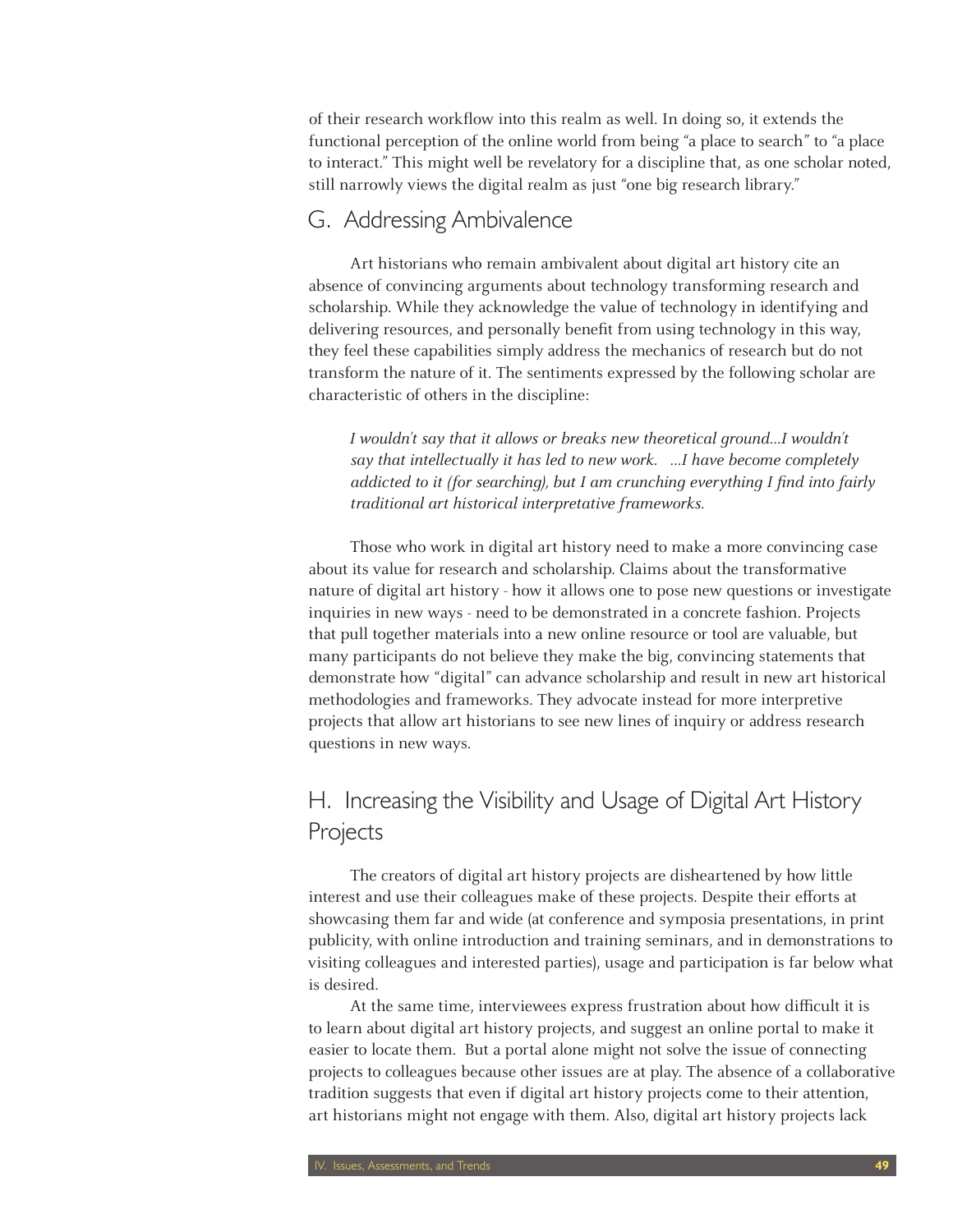two critical factors that strongly correlate with high-use digital projects in other professions: strong institutional support, and disciplinary acceptance of digital methods in research.57

While the creators of digital art history projects can do little on their own to address these larger issues, there are strategies they can employ that might have a greater impact. A study of best practices in digital humanities projects suggests that developers of these projects need to identify their target user community early in the development process and cultivate them for the long-term, seeking their insights about content, interfaces and functionality.58 The implication is that pro-active efforts to grow a targeted community for a digital resource must be concurrent with the building of the resource. Cultivating a community in this manner might yield greater returns than the broader promotional strategies that digital art historians have undertaken to date.

Another study that examined the long-term usage of digital projects offers an interesting insight about the value of librarians in directing users to digital projects.59 The authors note that a key role for librarians is to bring important resources to a researcher's attention. Researchers trust their librarians' judgment and will more often follow recommended links from a library or university Web site because they know they have been vetted for scholarly value and interest. Building on this finding, digital art historians might consider the role a university or research center's librarian can play in developing a strategy for repositioning their digital art history project among other frequently-used resources.

<sup>57.</sup> Warwick, C., M. Terras, I. Galina, P. Huntington, and N. Pappa. 2007. "The Master Builders: LAIRAH Research on Good Practice in the Construction of Digital Humanities Projects." Digital Humanities 2007: The 19th joint international conference of the Association for Computing in the Humanities and the Association for Literary and Linguistic Computing. University of Illinois, Urbana Champaign, pp. 242–244. http://discovery.ucl.ac.uk/4807/.

<sup>58.</sup> Ibid.

<sup>59.</sup> Warwick, C., M. Terras, P. Huntington, and N. Pappa. "If You Build It Will They Come? The LAIRAH Study: Quantifying the Use of Online Resources in the Arts and Humanities Through Statistical Analysis of User Log Data." Literary and Linguistic Computing 23, no. 1 (December 14, 2007): p. 27. The open access version of this article can be found at http://discovery.ucl.ac.uk/176758/.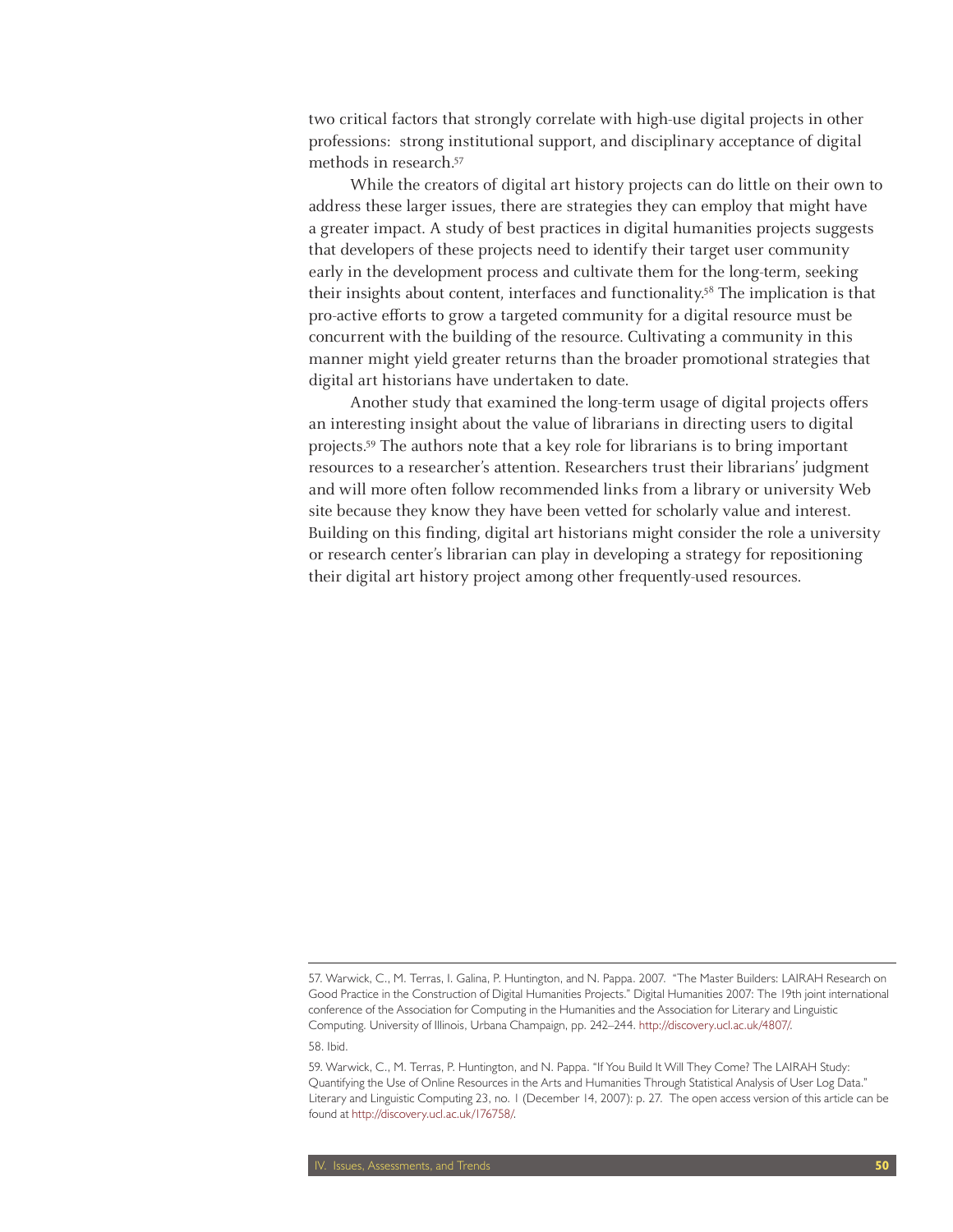# **V. Recommendations for Future Work**

This report documents ideas, sentiments, and suggestions made by art historians and those who work in supporting communities - about digital art history and the role of art history research centers in advancing this area. As a first-ever attempt to document community perceptions on this topic, it is intended as both a wellspring for discussion and springboard for future work.

Because art history exists within a larger world of universities, research centers, museums, libraries and other organizations, efforts to advance digital scholarship in the field need to take into account the relationships these entities have with art historians, and the roles they play in art historical research. This study identifies some of these roles and relationships, and in doing so, exposes areas where additional research is needed to better understand the status of digital art history and help chart a course for how to advance it in the field. To that end, the following recommendations are offered.

# A. Digital Humanities Training

There is a dearth of digital humanities training for art historians and art history students, and a strong sense that more formal training opportunities are needed in this area. However, there is little consensus on how such training should be structured. Should it be part of the art history curriculum and if so, should it be incorporated into existing courses or developed as a separate training strand? Should the discipline leverage opportunities offered by digital humanities centers, many of whom have a training infrastructure in place? Could it rely on the many topical training opportunities (e.g., workshops, boot camps, seminars, etc.) offered by a host of different humanities or funder programs? A study that examines the existing digital humanities training landscape (both in and outside of art history), identifies models worthy of emulation, and considers how the discipline can leverage existing opportunities, would provide useful insights for those who wish to move forward on this issue.

### B. New Roles for the Art Library and for Art Librarians

Like much of the library profession, art librarians and art libraries are rethinking their roles in the context of the digital age. In this study art librarians spoke of new ways they would like to support and promote greater digital engagement within the discipline. Some of these ideas include serving as intermediaries between scholars and technologists in supporting digital research, becoming a source of digital art history training, rendering digitization services, incorporating digital art and digital performance into art library collections, and taking on a greater role in curating digital collections. Unfortunately, all these aspirations are stymied by lack of funding and increasing workload demands placed on art librarians that limit their ability to develop new services. Research on changes affecting the art history library/librarian could usefully identify how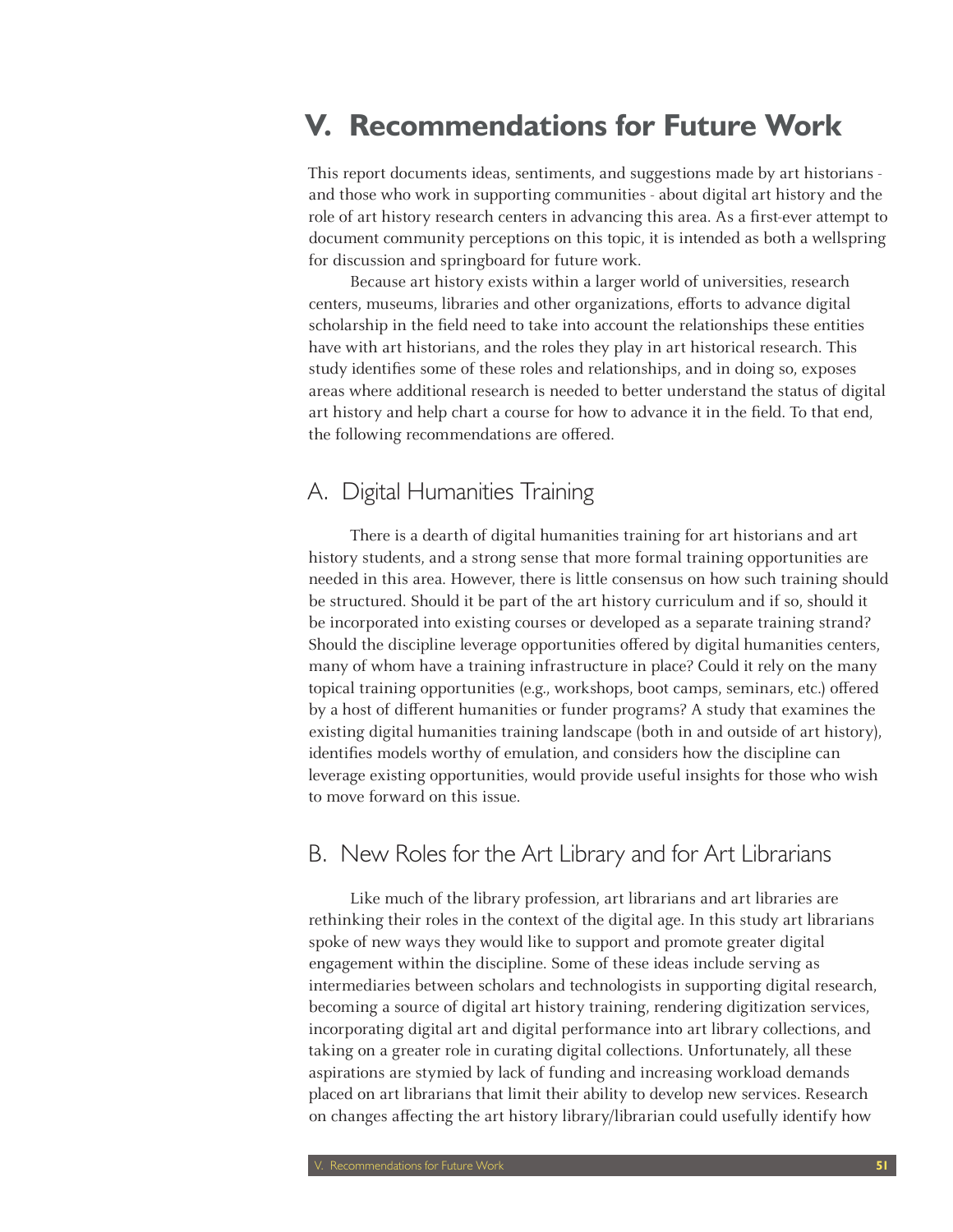this critical support structure can best serve the cause of promoting greater digital scholarship in the discipline. A starting point for this research is a recent study by the Association of Research Libraries<sup>60</sup> that identifies challenges faced by other academic libraries as they re-evaluate their services in support of the digital humanities.

# C. Examining Digital Art History Further Afield

For logistical reasons, the scope of this study was limited to the US and UK. However, several interviewees suggested that digital art history was perceived differently in other countries, with some countries being more receptive to certain aspects of digital scholarship than others. Comparative studies of digital scholarship in art history research centers would identify whether this is true, and if so, what might account for the different levels of receptivity.

### D. Studies of Art Historians at Work

Numerous studies of work patterns and information seeking behaviors of art historians have been conducted over the last two decades,<sup>61</sup> but even the most recent of these studies no longer reflect the realities of art historical research. The ubiquitous use and increasing reliance on online resources, and the frequency with which materials are being made available online, has considerably altered the research landscape. Newer studies can document this change and perhaps identify how the discipline's reliance on online resources might serve as a stepping-stone for further digital engagement. Are there other segments of the research process that can take place in a digital environment and yield greater dividends for the scholar? Is there a natural progression from searching online to organizing, analyzing or publishing research online?

# E. Evaluating Digital Scholarship

Current evaluation systems for tenure and promotion need to be modified to address scholarship that exists in purely digital forms. The pressure to make these modifications has generated a plethora of ideas and experimentation from across

<sup>60.</sup> Bryson, Tim, Miriam Posner, Alain St Pierre, and Stewart Varner. Digital Humanities (SPEC Kit 326). Association of Research Libraries, November 2011. http://www.arl.org/bm~doc/spec-326-web.pdf.

<sup>61.</sup> Some of the more notable studies are: Beaudoin, Joan. "Image and Text: A Review of the Literature Concerning the Information Needs and Research Behaviors of Art Historians." Art Documentation: Journal of the Art Libraries Society of North America 24, no. 2 (Fall 2005): 34–37; Rose, Trish. "Technology's Impact on the Information Seeking Behavior of Art Historians." Art Documentation. Vol 21 #2, 2002, pp. 35-42; Bailey, Christopher, and Margaret E. Graham. "The Corpus and the Art Historian" presented at the CIHA London, London, September 3, 2000. http:// www.unites.uqam.ca/AHWA/Meetings/2000.CIHA/Bailey.html; and Bakewell, Elizabeth, William O. Beeman, Carol McMichael Reese, Getty Art History Information Program, and Brown University. Institute for Research in Information and Scholarship. Object, Image, Inquiry: The Art Historian at Work : Report on a Collaborative Study by the Getty Art History Information Program (AHIP) and the Institute for Research in Information and Scholarship (IRIS), Brown University. Getty Publications, 1988.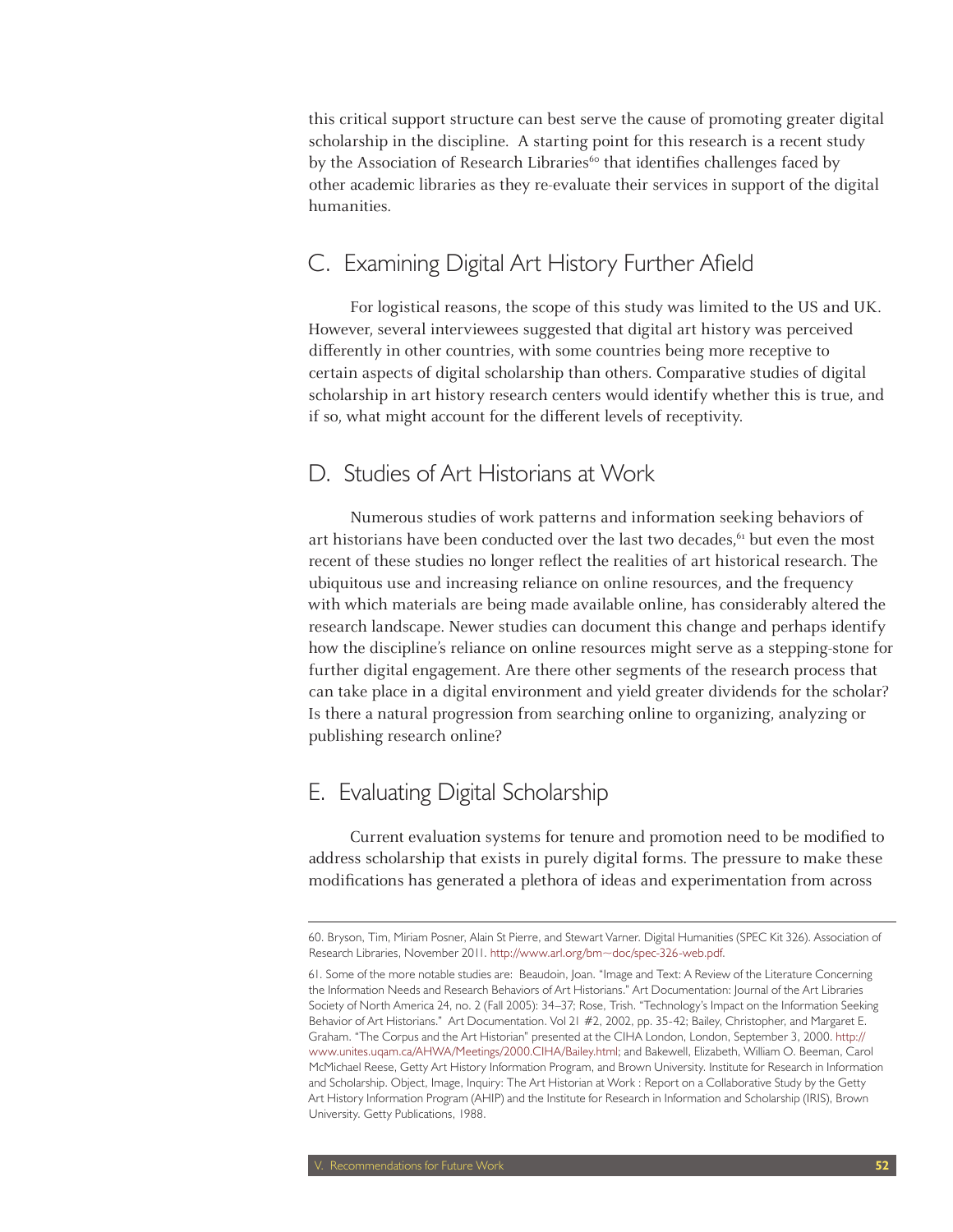academia, the publishing world, and the foundation sector. These efforts run the gamut from individual manifestos<sup>62</sup> to guidelines by professional associations,<sup>63</sup> to new services that fill gaps in the current system.<sup>64</sup> The art history community needs to review these efforts, take part in those that could benefit the discipline, and build on others where needed.

<sup>62.</sup> Pressner, Todd. "IDHMC » Evaluating Digital Scholarship", September 2011. http://idhmc.tamu.edu/commentpress/ digital-scholarship/.

<sup>63.</sup> Modern Language Association. "Guidelines for Evaluating Work in Digital Humanities and Digital Media", n.d. http:// www.mla.org/guidelines\_evaluation\_digital; The American Association for History and Computing (AAHC). "Guidelines for Evaluating Digital Media Activities in Tenure, Review and Promotion", 2006. http://theaahc.org/tenure\_guidelines. htm.

<sup>64.</sup> Kolowich, Steve. "Anvil Academic Aims to Provide Platform for Digital Scholarship | Inside Higher Ed." Inside Higher Ed (February 13, 2012). http://www.insidehighered.com/news/2012/02/13/anvil-academic-aims-provide-platform-digitalscholarship.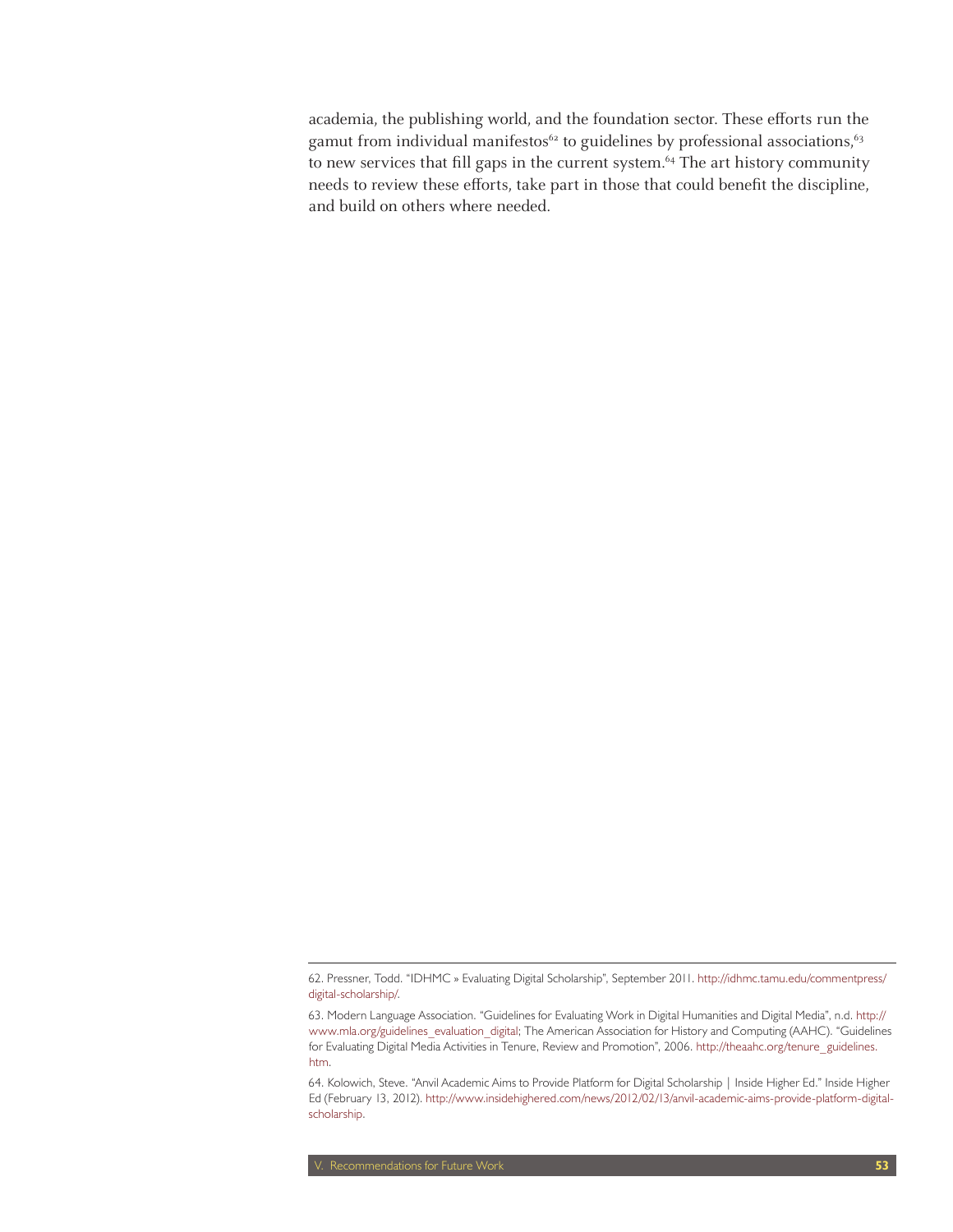# **Bibliography**

American Council of Learned Societies. "ACLS Digital Innovation Fellowships," n.d. http://acls.org/programs/digital/.

Anderson, Steve, and Tara McPherson. "Engaging Digital Scholarship: Thoughts on Evaluating Multimedia Scholarship." Profession 2011, no. 1 (November 2011): 136–151. http://www.mlajournals.org/doi/abs/10.1632/prof.2011.2011.1.136.

Archives of American Art, Smithsonian Institution. "Archives of American Art Graduate Research Essay Prize," n.d. http://www.aaa.si.edu/essay.

"ARTstor," n.d. http://www.artstor.org/index.shtml.

Association of Research Libraries (ARL), Center for Social Media, School of Communication, American University, and Program on Information Justice and Intellectual Property, Washington College of Law, American University. "Code of Best Practices in Fair Use for Academic and Research Libraries," January 2012. http://www.arl.org/pp/ppcopyright/codefairuse/index.shtml.

Babeu, Alison. "Rome Wasn't Digitized in a Day": Building a Cyberinfrastructure for Digital Classicists. CLIR Reports, August 2011. http://www.clir.org/pubs/abstract/ pub150abst.html.

Bailey, Christopher, and Margaret E. Graham. "The Corpus and the Art Historian." presented at the CIHA London, London, September 3, 2000. http://www.unites. uqam.ca/AHWA/Meetings/2000.CIHA/Bailey.html.

Bakewell, Elizabeth, William O. Beeman, and Carol McMichael Reese. Object, Image, Inquiry: The Art Historian at Work: Report on a Collaborative Study by the Getty Art History Information Program (AHIP) and the Institute for Research in Information and Scholarship (IRIS), Brown University. Edited by Marilyn Schmitt. Getty Publications, 1988.

Ballon, Hilary, and Mariët Westermann. Art History and Its Publications in the Electronic Age. Connexions, 2006. http://cnx.org/content/col10376/latest/.

Beaudoin, Joan. "Image and Text: A Review of the Literature Concerning the Information Needs and Research Behaviors of Art Historians." Art Documentation: Journal of the Art Libraries Society of North America 24, no. 2 (Fall 2005): 34–37.

Bentkowska-Kafel, Anna, Trish Cashen, and Hazel Gardiner. Digital Art History. Bristol: Intellect, 2004.

Bielstein, Susan M. Permissions, A Survival Guide: Blunt Talk about Art as Intellectual Property. University of Chicago Press, 2006.

Bryson, Tim, Miriam Posner, Alain St. Pierre, and Stewart Varner. Digital Humanities (SPEC Kit 326). Association of Research Libraries, November 2011. http://www.arl.org/bm~doc/spec-326-web.pd.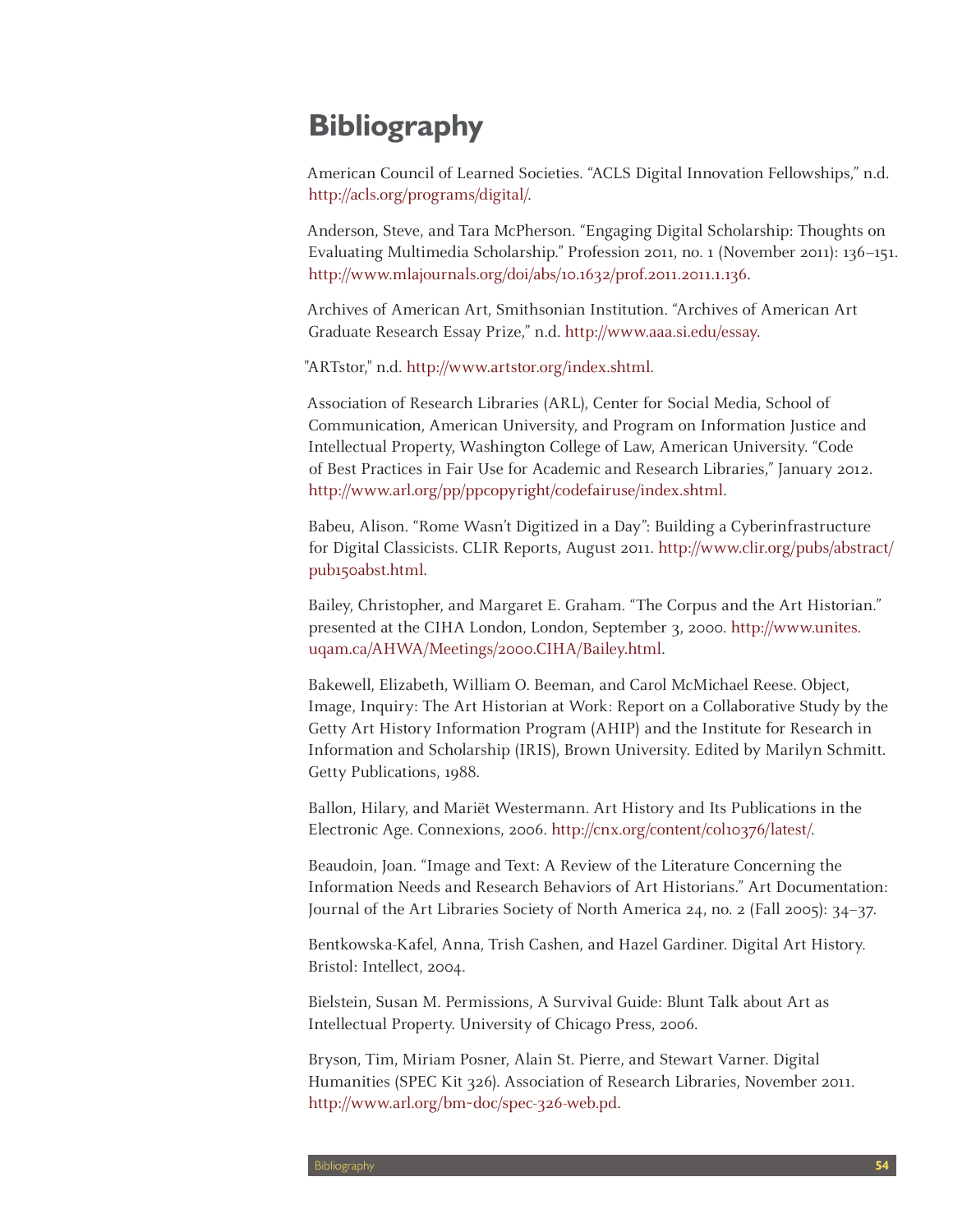Cohen, Dan. "Clio Wired: The Theory and Practice of Digital History." Dan Cohen's Digital Humanities Blog, n.d. http://www.dancohen.org/clio-wired/.

"Digital Art History: Challenges, Tools and Practical Solutions Workshop," September 20, 2011. http://digitalarthistory.weebly.com/.

"Digital Images of Yale's Vast Cultural Collections Now Available for Free," Yale News, May 10, 2011. http://news.yale.edu/2011/05/10/digital-images-yale-s-vastcultural-collections-now-available-free.

Europeana. Linked Open Data. Vimeo, 2012. http://vimeo.com/36752317.

"FACES: Faces, Art, and Computerized Evaluation Systems." NEH Grant Details, n.d. https://securegrants.neh.gov/publicquery/main.aspx?f=1&gn=HD-51625-12.

Favro, Diane. "Death in Motion: Funeral Processions in the Roman Forum." Journal of the Society of Architectural Historians Vol. 69, no. 1 (March 2010): 12–37. http:// www.jstor.org/stable/10.1525/jsah.2010.69.1.12.

Fitzpatrick, Kathleen. "Do 'the Risky Thing' in Digital Humanities." The Chronicle of Higher Education, September 25, 2011, sec. Commentary. http://chronicle.com/ article/Do-the-Risky-Thing-in/129132/.

———. "Peer Review, Judgment, and Reading." Profession 2011, no. 1 (November 2011): 196–201. http://www.mlajournals.org/doi/abs/10.1632/prof.2011.2011.1.196.

———. "The Digital Future of Authorship: Rethinking Originality." Culture Machine 12 (2011): 26. http://www.culturemachine.net.

Gayford, Martin. "Warburg Institute, Saved From Nazis, Faces Bureaucratic Threat." Bloomberg, July 20, 2010. http://www.bloomberg.com/news/2010-07-20/warburginstitute-saved-from-nazis-battles-bureaucrats-martin-gayford.html.

"Gallica Digital Library," n.d. http://gallica.bnf.fr/.

Getty Foundation. Moving Museum Catalogues Online: An Interim Report from the Getty Foundation, 2012. http://www.getty.edu/foundation/funding/access/ current/osci\_report.html.

"Getty Research PortalTM." Getty Research Institution, n.d. http://portal.getty.edu/ portal/landing.

"Getty Vocabularies." Getty Research Institute, n.d. http://www.getty.edu/research/ tools/vocabularies/.

Gilbert, Maria. "Connect with Art Using Google Goggles and Our New Mobile Collection Pages!" The Iris: Views from the Getty, June 27, 2011. http://blogs.getty. edu/iris/connect-with-art-using-google-goggles-and-our-new-mobile-collection-pages/.

"Google Goggles," n.d. http://www.google.com/mobile/goggles/ - text.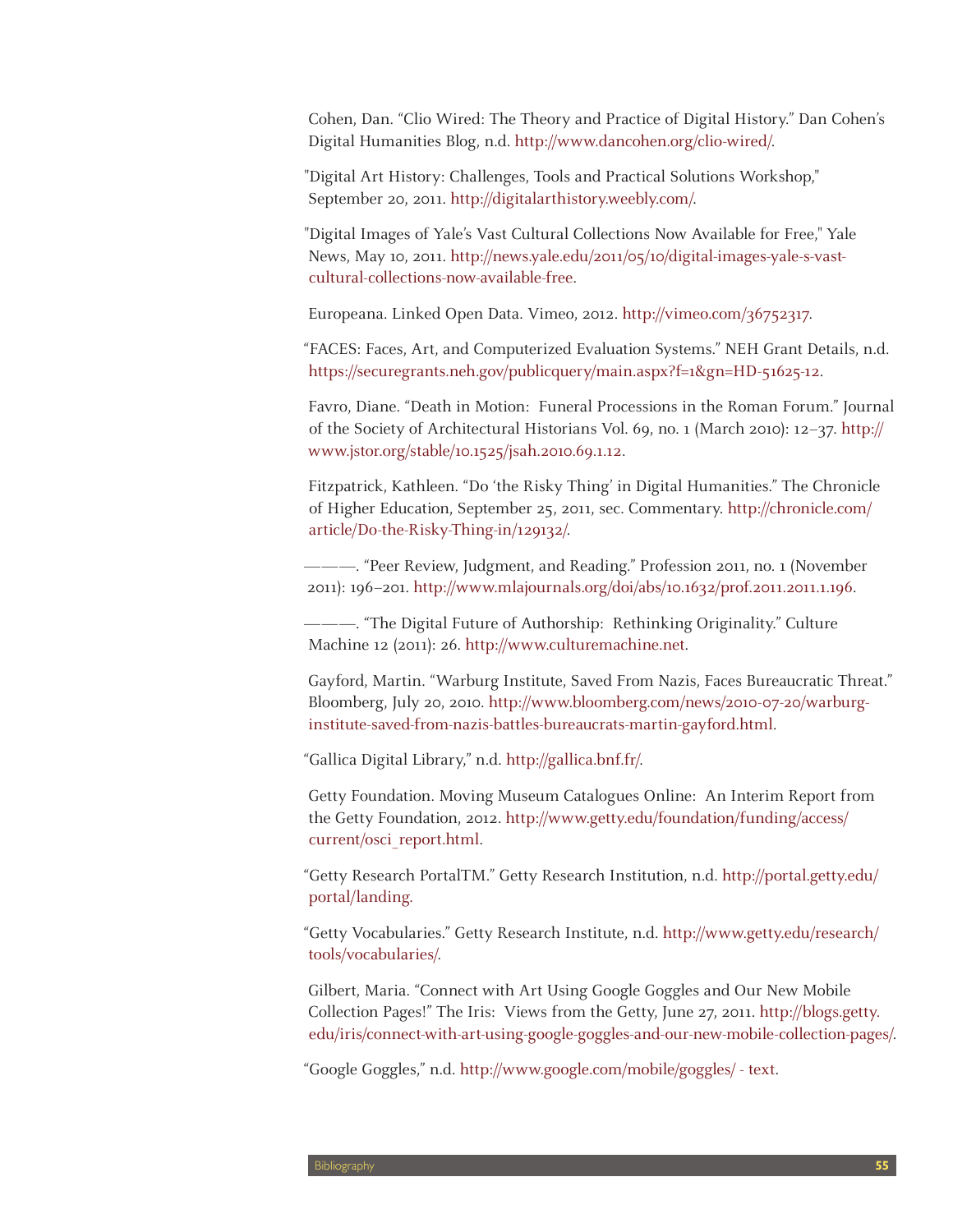Greenhalgh, Michael. "Art History." In Companion to Digital Humanities (Blackwell Companions to Literature and Culture). Blackwell Companions to Literature and Culture. Oxford: Blackwell Publishing Professional, 2004. http://www.digitalhumanities.org/companion/view?docId=blackwe ll/9781405103213/9781405103213.xml&chunk.id=ss1-2-3&toc.depth=1&toc.id=ss1-2- 3&brand=default.

Gruzd, Anatoliy, M. Goertzen, and P. Mai. Survey Results Highlights: Trends in Scholarly Communication and Knowledge Dissemination in the Age of Social Media. Social Media Lab: Dalhousie University, February 1, 2012. http://www. slideshare.net/primath/survey-results-highlights-trends-in-scholarly-communicationand-knowledge-dissemination-in-the-age-of-online-social-media.

Hamburger, Jeffrey, and Anthony Grafton. "Save the Warburg Library!" The New York Review of Books, September 30, 2010. http://www.nybooks.com/articles/ archives/2010/sep/30/save-warburg-library/.

Hamburger, Jeffrey, and Anthony Grafton, eds. The Warburg Institute: Special Issue on the Library and Its Readers. Vol. 18. Common Knowledge, 2012. http:// commonknowledge.dukejournals.org/content/18/1/50.

"HathiTrust Digital Library," n.d. http://www.hathitrust.org/about.

Honeysett, Nik. "The Transition to Online Scholarly Catalogues." presented at the Museums and the Web Annual Conference, Philadelphia, April 6, 2011. http:// conference.archimuse.com/mw2011/papers/transition to online scholarly catalogues.

"Image Library." LACMA, n.d. http://www.lacma.org/image-library.

"Journal of the Society of Architectural Historians (JSAH)," n.d. http://www.sah.org/ index.php?submenu=Publications&src=gendocs&ref=JSAH&category=Publications.

"JSTOR," n.d. http://www.jstor.org/.

Kelly Donahue-Wallace, Laetitia La Follette, and Andrea Pappas. Teaching Art History with New Technologies: Reflections and Case Studies. Cambridge Scholars Publishing, 2008.

"Khan Academy," n.d. http://www.khanacademy.org/.

Kolowich, Steve. "Anvil Academic Aims to Provide Platform for Digital Scholarship." Inside Higher Ed (February 13, 2012). http://www.insidehighered.com/ news/2012/02/13/anvil-academic-aims-provide-platform-digital-scholarship.

———. "In Evaluating Digital Humanities, Enthusiasm May Outpace Best Practices." Inside Higher Ed, January 4, 2012. http://www.insidehighered.com/news/2012/01/04/ evaluating-digital-humanities-enthusiasm-may-outpace-best-practices.

"Linked Data - Connect Distributed Data across the Web," n.d. http://linkeddata.org/ home.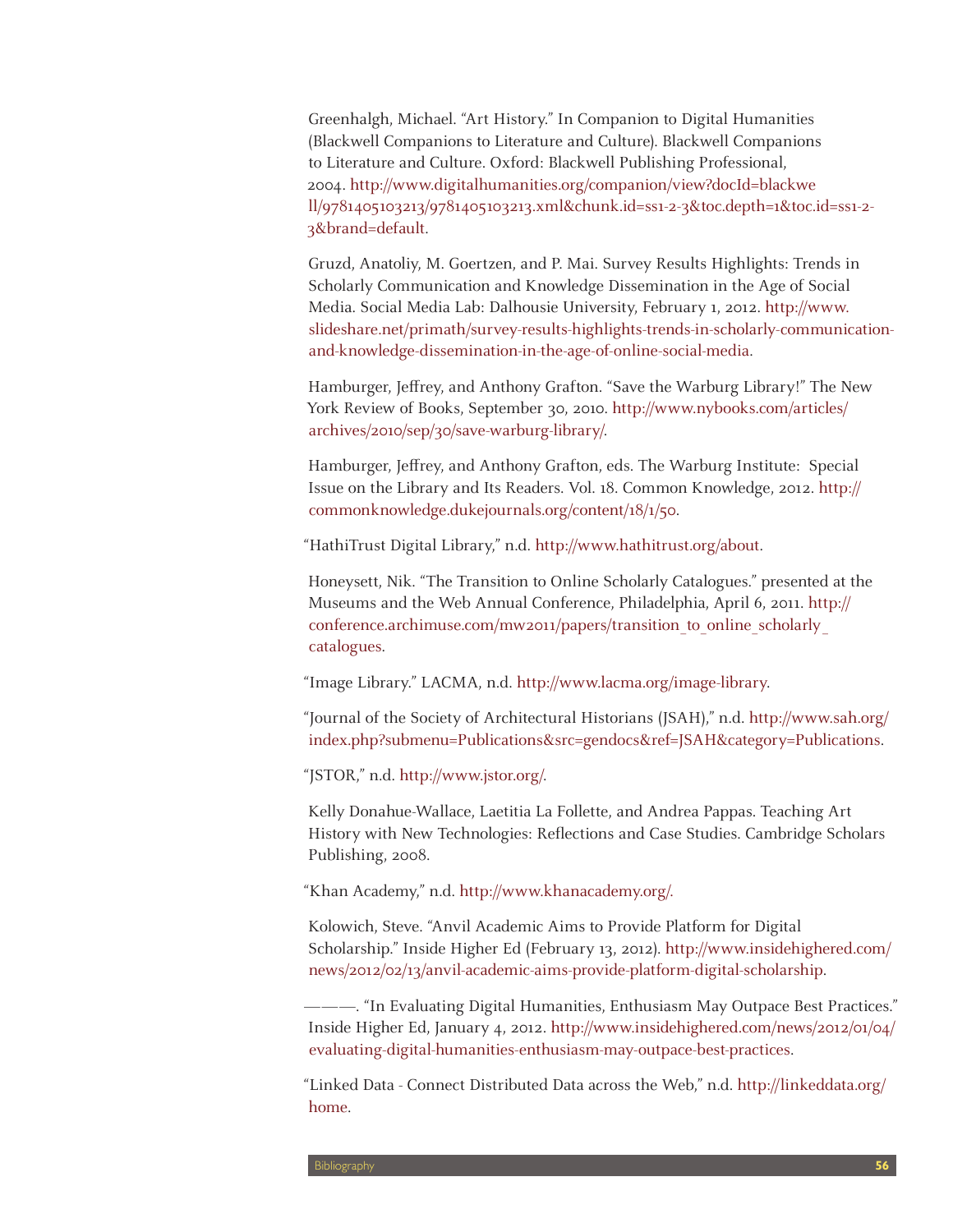Mandell, Laura. "Promotion and Tenure for Digital Scholarship: An Open Letter to the Promotion and Tenure Committee at Texas A&M University, Department of English," n.d. http://idhmc.tamu.edu/commentpress/promotion-and-tenure/.

Manovich, Lev. "Data Visualization and Computational Art History (course syllabus)," Spring 2012. https://docs.google.com/document/ d/1oHn0Ydno50TPHApKDnNM308RRZBa-iWp398Jx4i1t-o/edit?pli=1 bookmark=id.8y9jvqyo7wzu.

———. "Imageplot Visualization Software: Explore Patterns in Large Image Collections." Software Studies Initiative, n.d. http://lab.softwarestudies.com/p/ imageplot.html - features1.

———. "Mondrian vs Rothko: Footprints and Evolution in Style Space." Software Studies Initiative, June 29, 2011. http://lab.softwarestudies.com/2011/06/mondrianvs-rothko-footprints-and.html.

———. "Software Studies Initiative awarded \$477,000 grant from Mellon Foundation." Software Studies Initiative, April 20, 2012. http://lab. softwarestudies.com/2012/04/software-studies-initiative-awarded.html?utm\_ source=twitterfeed&utm\_medium=twitter.

———. "Style Space: How to Compare Image Sets and Follow Their Evolution." Software Studies Initiative, August 6, 2011. http://lab.softwarestudies.com/2011/08/ style-space-how-to-compare-image-sets.html.

———. "Visualization as a Method in Art History." Software Studies Initiative, April 5, 2005. http://lab.softwarestudies.com/.

McLemee, Scott. "Tweet, Loc. Cit." Inside Higher Ed, March 7, 2012. http://www. insidehighered.com/views/2012/03/07/column-twitter-and-scholarly-citation.

"Mendeley," n.d. http://www.mendeley.com/ - research.

"The Metropolitan Museum of Art - Metropolitan Museum Enhances Online Access to Its Collections with Google Goggles," December 16, 2011. http://www.metmuseum. org/about-the-museum/press-room/news/2011/google-goggles.

Miller, Bettye. "Scholars to Apply Facial Recognition Software to Unidentified Portrait Subjects." UCR Today, April 25, 2012. http://ucrtoday.ucr.edu/5453.

National Endowment for the Humanities, Office of Digital Humanities. "Digital Humanities Start-Up Grants," n.d. http://www.neh.gov/grants/guidelines/ digitalhumanitiesstartup.html.

Nevin, Austin, Aviva Burnstock, Joanna Cannon, Caroline Campbell, Lauren Cox, Teri Hensick, Narayan Khandekar, et al. "The Development of an Online Methodology for Interdisciplinary Collaborative Research: Investigations of Dispersed Paintings by the Master of the Fogg Pietà – Maestro Di Figline." Preprints of the ICOM-CC 16th Triennial Conference, Lisbon (2011): 1–8.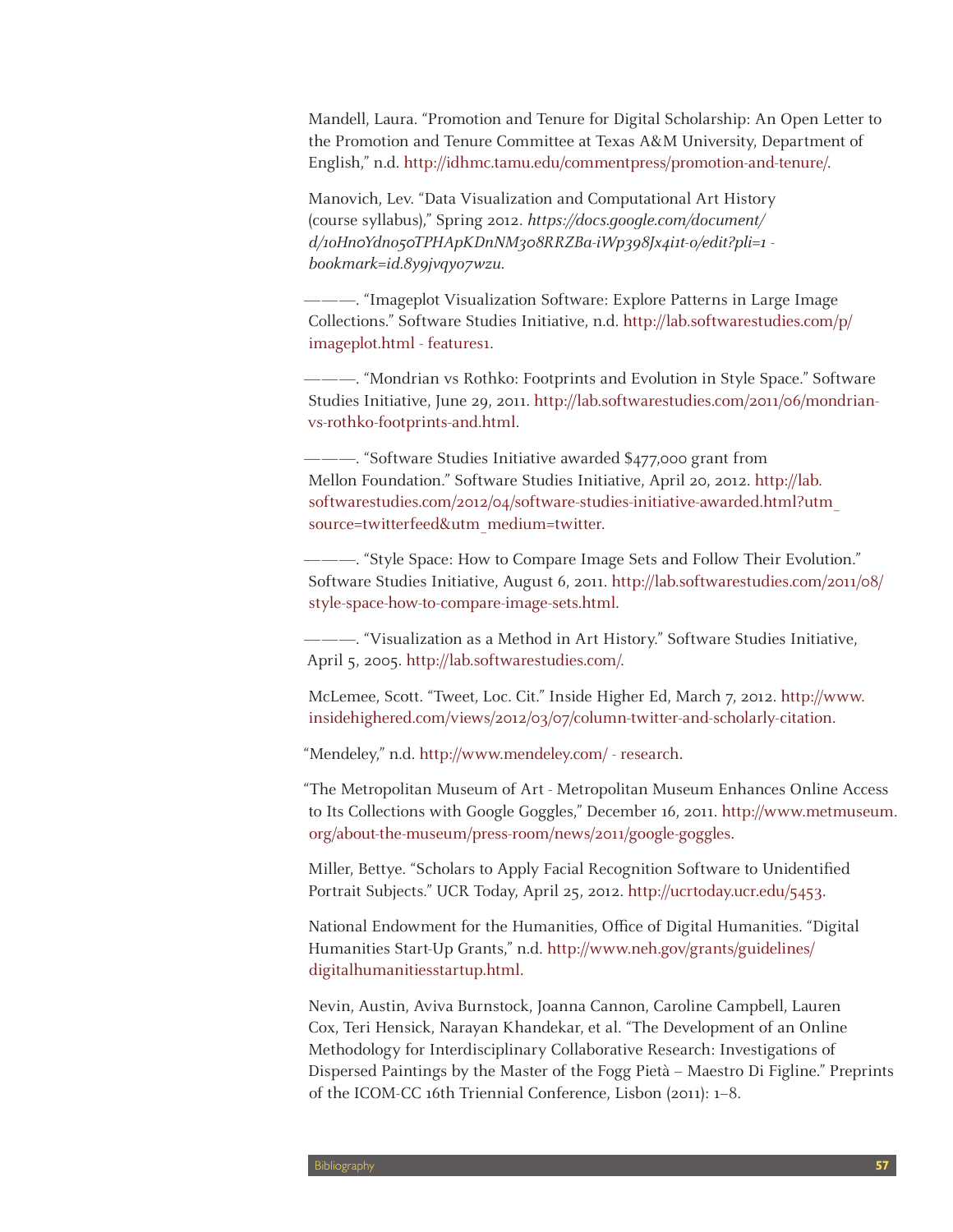"New CHCI Affiliation with centerNet." CHCI: Consortium of Humanities Centers and Institutes, n.d. http://chcinetwork.org/new-chci-affiliation-with-centernet/.

"Nineteenth Century Art Worldwide," n.d. http://www.19thc-artworldwide.org/.

"Nineteenth-Century Art Worldwide & Digital Humanities," n.d. http://arthist.net/ archive/2831.

Nowviskie, Bethany. "#alt-ac: Alternate Academic Careers for Humanities Scholars." Bethany Nowviskie, n.d. http://nowviskie.org/2010/alt-ac/.

———. "Where Credit Is Due: Preconditions for the Evaluation of Collaborative Digital Scholarship." Profession 2011, no. 1 (November 2011): 169–181. http://www. mlajournals.org/doi/abs/10.1632/prof.2011.2011.1.169.

"Online Scholarly Catalogue Initiative." Getty Foundation, n.d. http://www.getty.edu/ foundation/funding/access/current/online\_cataloging.html.

"Open Access Policy for Images of Works of Art Presumed in the Public Domain." National Gallery of Art, n.d. https://images.nga.gov/en/page/openaccess.html.

"OSCI Toolkit," n.d. http://www.oscitoolkit.org/.

Pressner, Todd. "Evaluating Digital Scholarship," n.d. http://idhmc.tamu.edu/ commentpress/digital-scholarship/.

Priem, Jason. "As Scholars Undertake a Great Migration to Online Publishing, Altmetrics Stands to Provide an Academic Measurement of Twitter and Other Online Activity." Impact of Social Sciences. The London School of Economics and Political Science, November 21, 2011. http://blogs.lse.ac.uk/ impactofsocialsciences/2011/11/21/altmetrics-twitter/.

"ResearchSpace," n.d. http://www.researchspace.org/.

"RIHA Journal (The Journal of the International Association of Research Institutes in the History of Art)," n.d. http://www.riha-journal.org/.

Rockwell, Geoffrey. "On the Evaluation of Digital Media as Scholarship." Profession 2011, no. 1 (November 2011): 152–168. http://www.mlajournals.org/doi/abs/10.1632/ prof.2011.2011.1.152.

Rose, Trish. "Information Seeking Behavior of Art Historians." Art Documentation 21, no. 2 (2002): 35–42. web.simmons.edu/~mahard/Rose%202002.pdf.

"SAH.org - Society of Architectural Historians," n.d. http://www.sah.org/index. php?submenu=Publications&src=gendocs&ref=JSAH&category=Publications.

Schreibman, Susan, Laura Mandell, and Stephen Olsen. "Evaluating Digital Scholarship: Introduction." Profession 2011, no. 1 (November 2011): 123–135. http:// www.mlajournals.org/doi/abs/10.1632/prof.2011.2011.1.123.

"Smarthistory, a Multimedia Web-Book About Art," n.d. http://smarthistory. khanacademy.org/about-smarthistory.html.

Bibliography **58**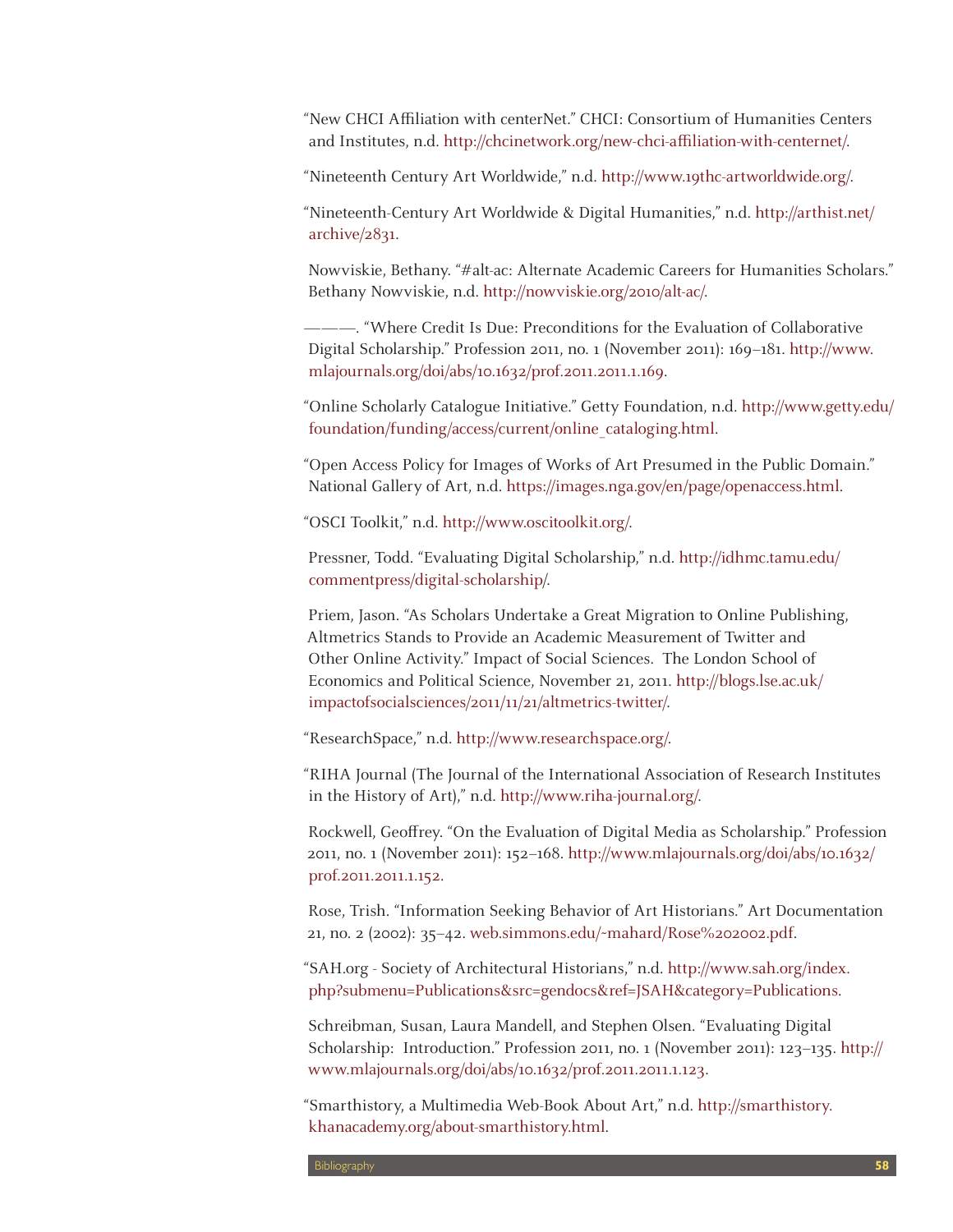Terras, Melissa. "Is Blogging and Tweeting About Research Papers Worth It? The Verdict." Melissa Terras' Blog, April 3, 2012. http://melissaterras.blogspot. com/2012/04/is-blogging-and-tweeting-about-research.html.

"THATCamp: The Humanities and Technology Camp," n.d. http://thatcamp.org/.

"Utopian DH Project 2: Art History is Words not Images." JISC Digitisation Programme, January 24, 2012. http://digitisation.jiscinvolve.org/wp/2012/01/24/ utopian-dh-project-2-art-history-is-words-not-images/.

Verwayen, Harry, Martijn Arnoldus, and Peter B. Kaufman. "The Problem of the Yellow Milkmaid: A Business Model Perspective on Open Metadata." Europeana White Paper No. 2, November 2011. http://www.scribd.com/doc/73652620/ Europeana-White-Paper-2.

Warwick, C., M. Terras, I. Galina, P. Huntington, and N. Pappa. "The Master Builders: LAIRAH Research on Good Practice in the Construction of Digital Humanities Projects." 242–244. University of Illinois, Urbana Champaign, 2007. http://discovery.ucl.ac.uk/4807/.

Warwick, C., M. Terras, P. Huntington, and N. Pappa. "If You Build It Will They Come? The LAIRAH Study: Quantifying the Use of Online Resources in the Arts and Humanities through Statistical Analysis of User Log Data." Literary and Linguistic Computing 23, no. 1 (December 14, 2007): 85–102. http://discovery.ucl. ac.uk/176758/.

Whalen, Maureen. "What's Wrong With This Picture? An Examination of Art Historians' Attitudes About Electronic Publishing Opportunities and the Consequences of Their Continuing Love Affair with Print." Art Documentation: Bulletin of the Art Libraries Society of North America 28, no. 2 (Fall 2009): 13–22.

Zorich, Diane M. A Survey of Digital Humanities Centers in the United States. CLIR Reports, November 2008. http://www.clir.org/pubs/abstract/reports/pub143.

"Zotero," n.d. http://www.zotero.org/.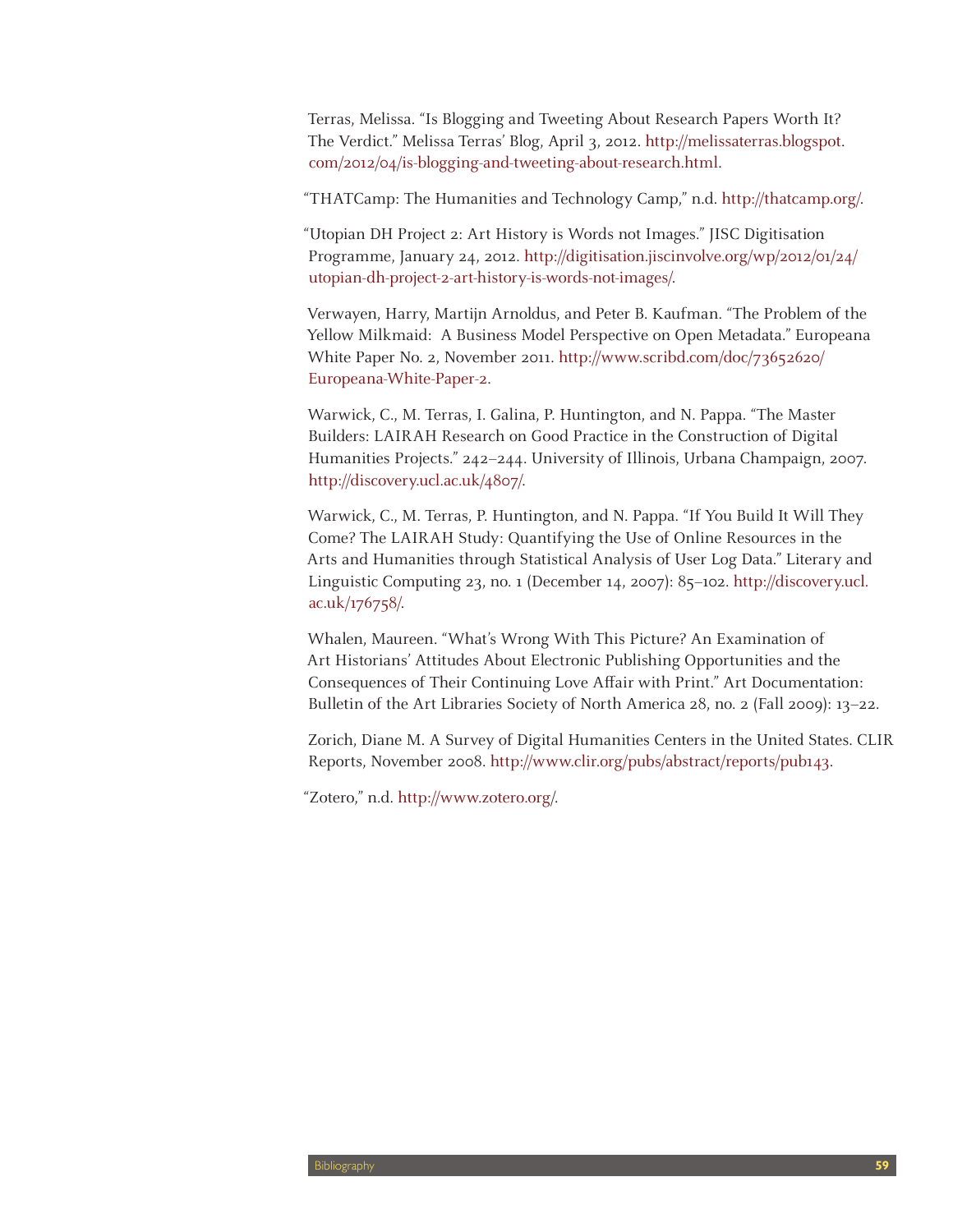# **Appendices**

# A. List of Participants

#### **Stephen Allee**

Research Specialist, Chinese Painting and Calligraphy Freer-Sackler Gallery, Smithsonian Institution

#### **Murtha Baca**

Head, Digital Art History Access Getty Research Institute

#### **Hilary Ballon**

Deputy Vice Chancellor/Professor of Urban Studies & Architecture NYU, Abu Dhabi/ Robert F. Wagner Graduate School of Public Service, NYU

## **Tom Bilson** Director of New Media

Courtauld Institute of Art

#### **Brett Bobley**

Director National Endowment for the Humanities, Office of Digital Humanities

#### **Caroline Bruzelius**

Anne M. Cogan Professor of Art and Art History Art, Art History and Visual Studies Program Duke University

**Aviva Burnstock** Head, Department of Conservation and Technology Courtauld Institute of Art

**Stephen Bury** Andrew W. Mellon Chief Librarian Frick Collection

**Daniel J. Cohen** Associate Professor/Director Department of History and Art History/Roy Rosenzweig Center for History & New Media George Mason University

**Michael Conforti** Director Sterling and Francine Clark Art Institute

Appendices **60**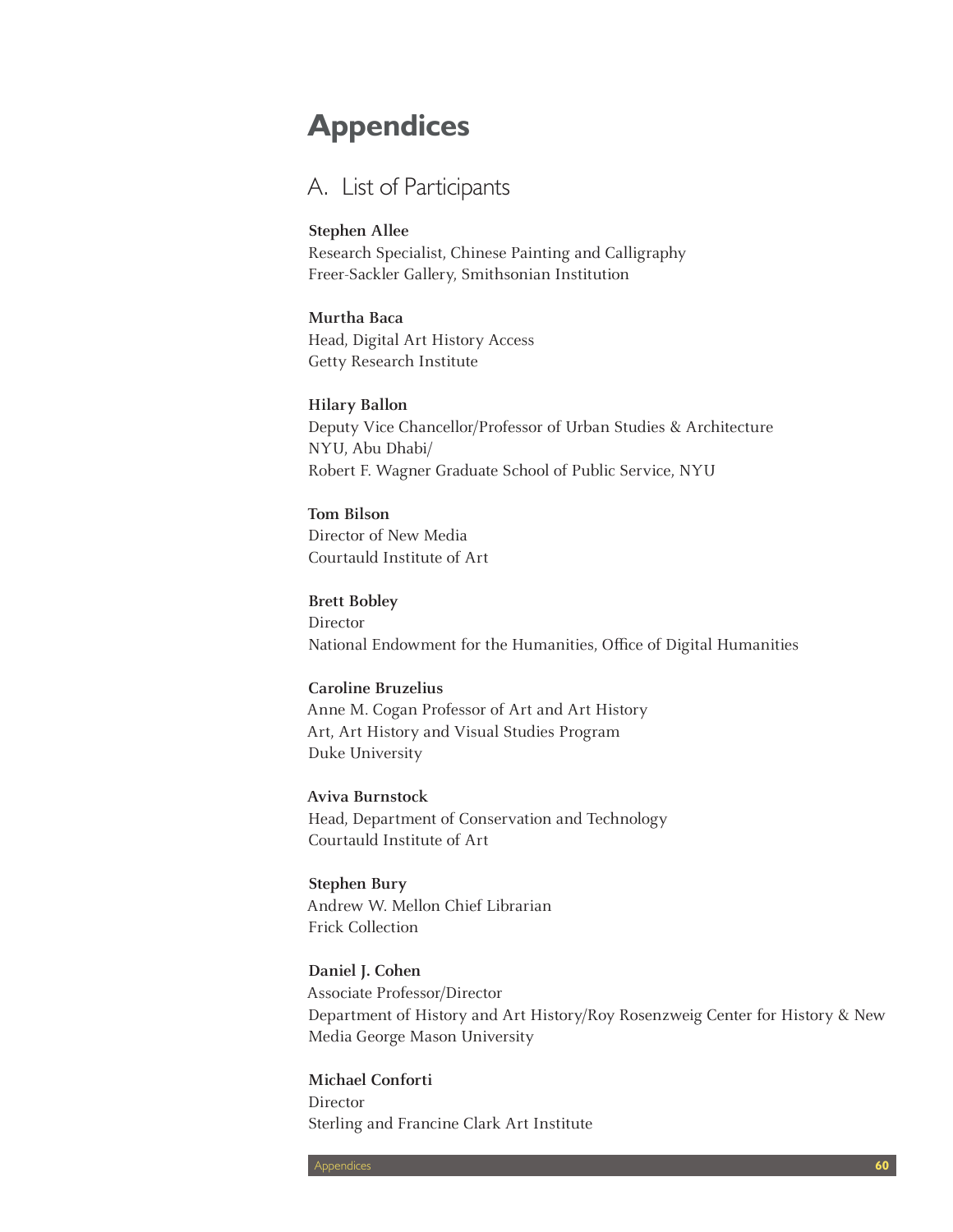**Louise Cort** Curator of Ceramics Freer-Sackler Gallery, Smithsonian Institution

#### **Elizabeth Cropper**

Director Center for Advanced Study in the Visual Arts (CASVA), National Gallery of Art, Washington

#### **David Farneth**

Assistant Director, Research Library Getty Research Institute

#### **Francesca Fiorani**

Associate Professor, Italian Renaissance Art University of Virginia

#### **Neil Fraistat**

Professor of English/Director Maryland Institute of Technology in the Humanities (MITH)

#### **Thomas Gaeghtens** Director

Getty Research Institute

### **Marc Gotlieb** Director of the Graduate Program and Class of 1955 Memorial Professor of Art Williams College

**Neil Grindley** Programme Manager, Digital Infrastructure JISC/CHart

#### **Beth Harris** Director of Digital Learning/Co-Founder Museum of Modern Art/Smarthistory (Current position: Dean of Art and History, Khan Academy)

#### **Anne Helmreich** Senior Program Officer/Associate Professor

Getty Foundation/Case Western University

#### **Mara Hofmann**

Mellon Fellow Raphael Research Resource, National Gallery, London (Current position: Research Assistant, Warburg Institute)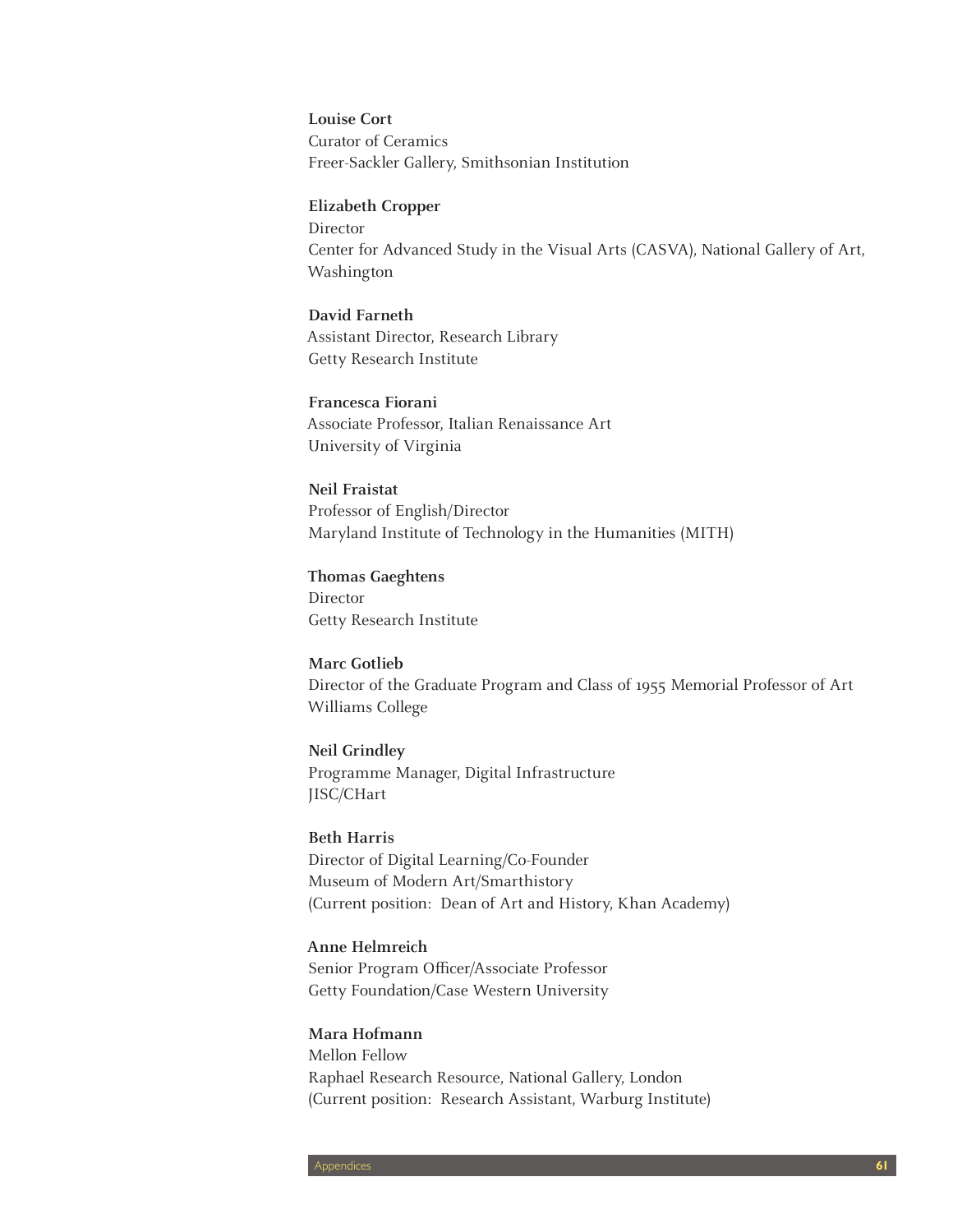#### **Michael Ann Holly**

Starr Director of Research and Academic Program Sterling and Francine Clark Art Institute

#### **Colum Hourihane**

Director Index of Christian Art, Princeton University

#### **Christian Huemer**

Head, Project for the Study of Collecting and Provenance Getty Research Institute

**Neil Johnson** Intranet Manager, Business Systems Analyst National Gallery of Art, Washington

**Marcie Karp**  Senior Manager, Academic Programs Metropolitan Museum of Art

**Liza Kirwin** Curator of Manuscripts Archives of American Art, Smithsonian Institution

**Peter Lukehart** Associate Dean Center for Advanced Study in the Visual Arts (CASVA), National Gallery of Art, Washington

**Peter Mack** Director and Professor of History of the Classical Tradition Warburg Institute

#### **Worthy Martin**

Co-Director/Associate Professor of Computer Science/ Institute for Advanced Technology in the Humanities (IATH)/Department of Computer Science, University of Virginia

#### **Nancy Micklewright**

Head of Scholarly Programs and Publications Freer-Sackler Gallery, Smithsonian Institution

#### **Stephen Murray**

Lisa and Bernard Selz Professor of Medieval Art History, Department Chairman Department of Art History and Archaeology Columbia University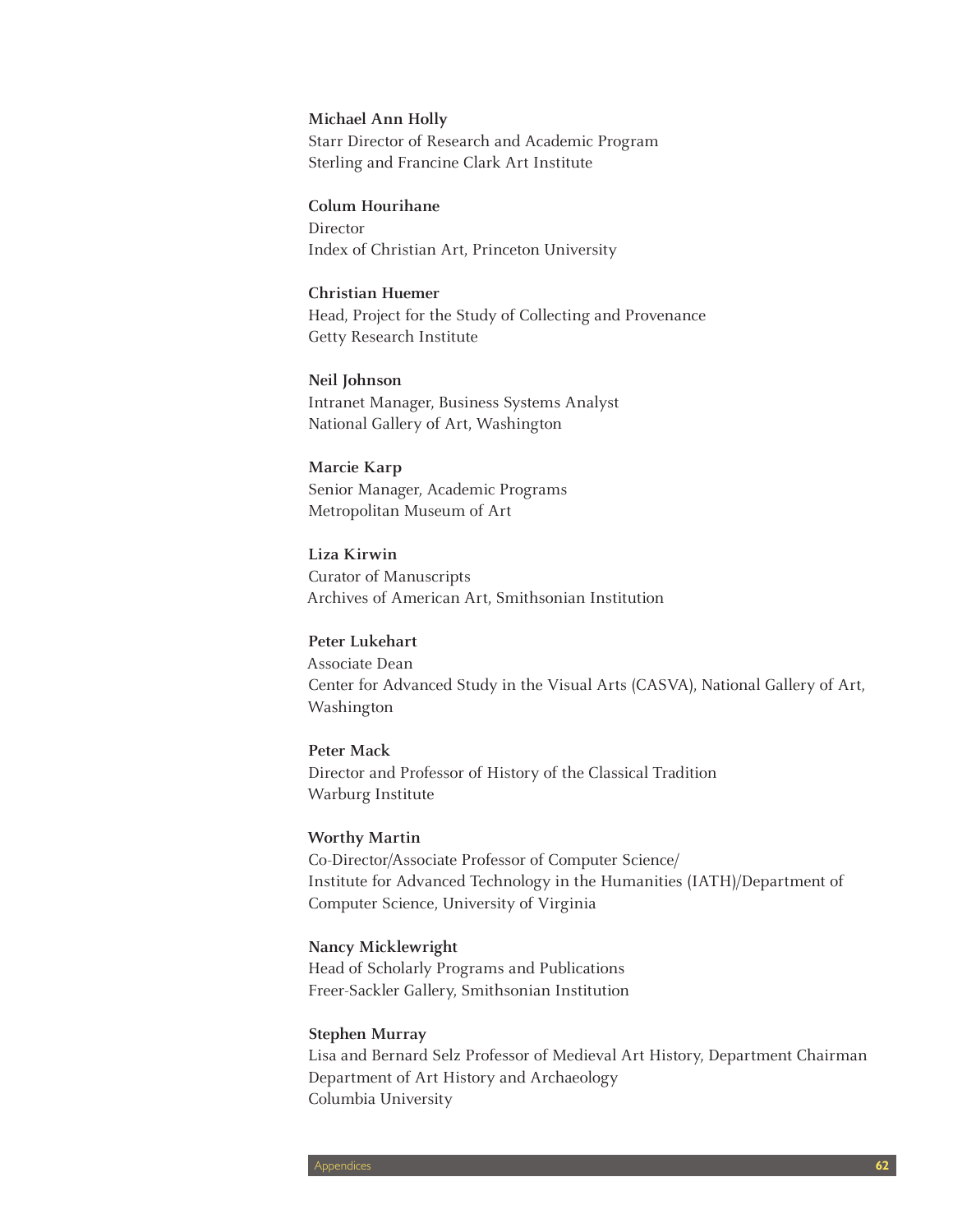**Austin Nevin** Mellon Conservation Fellow Courtauld Institute of Art (Current position: Researcher, Consiglio Nazionale delle Ricerche, Istituto di Fotonica e Nanotecnologie (CNR-IFN))

**Rory O'Neill** Graduate Fellow, Department of Art History and Archaeology Columbia University

**Joseph Padfield** Conservation Scientist National Gallery, London

**Rebecca Peabody** Head of Research Projects Getty Research Institute

**Andrew Perchuk** Deputy Director Getty Research Institute

**Daniel Pitti** Associate Director Institute for Advanced Technology in the Humanities (IATH)

**Francois Quiviger** Curator of Digital Resources, Assistant Librarian Warburg Institute

**Inge Reist** Director of the Center of the History of Collecting and Chief of Research Collections & Programs Frick Art Reference Library, The Frick Collection

**Susan Roeper** Librarian Sterling and Francine Clark Art Institute

**Kathleen Salomon** Assistant Director, Research Library Getty Research Institute

**Mary Savig** Archives Specialist, Curatorial Assistant Archives of American Art, Smithsonian Institution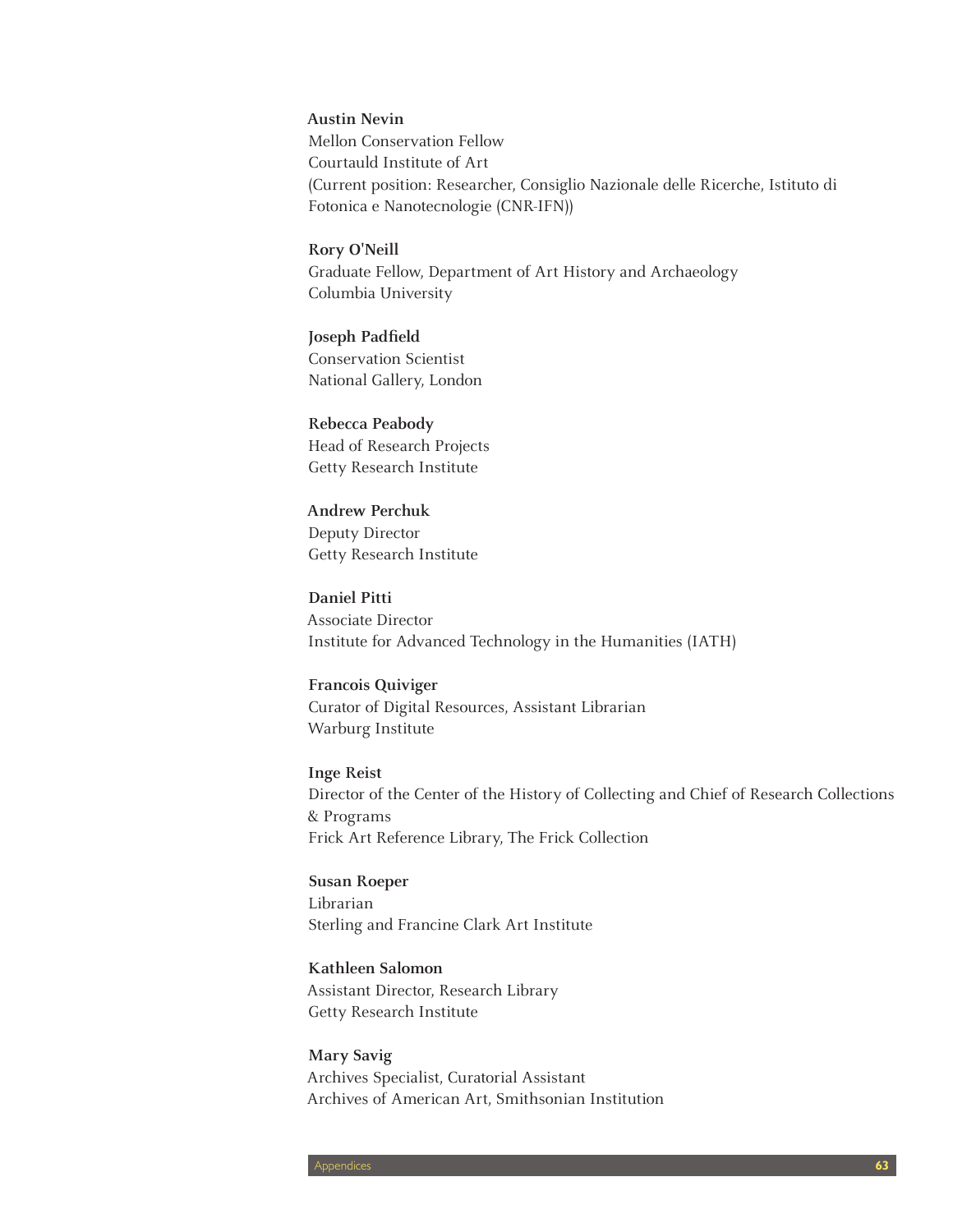**Joe Shubitowski** Head, Information Systems Getty Research Institute

**Caleb Smith** Director, Visual Media Center for Art History Columbia University

**John Smith**  Director Archives of American Art, Smithsonian Institution (Current position: Director, Museum of Art, Rhode Island School of Design)

**David Solkin** Dean and Deputy Director Courtauld Institute of Art

**Simon Tanner** Director King's Digital Consultancy Services, King's College London

**James Ulak** Senior Curator of Japanese Art Freer-Sackler Gallery, Smithsonian Institution

**Donald J. Waters** Program Officer, Scholarly Communication and Information Technology Program Andrew W. Mellon Foundation

**Joan Weinstein** Interim Director/Deputy Director Getty Foundation

**Karen Weiss** Information Resources Manager Archives of American Art, Smithsonian Institution

**Mariët Westermann** Vice President Andrew W. Mellon Foundation

**Steven Zucker** Chair, History of Art & Design/Co-founder Pratt Institute/Smarthistory (Current position: Dean of Art and History, Khan Academy)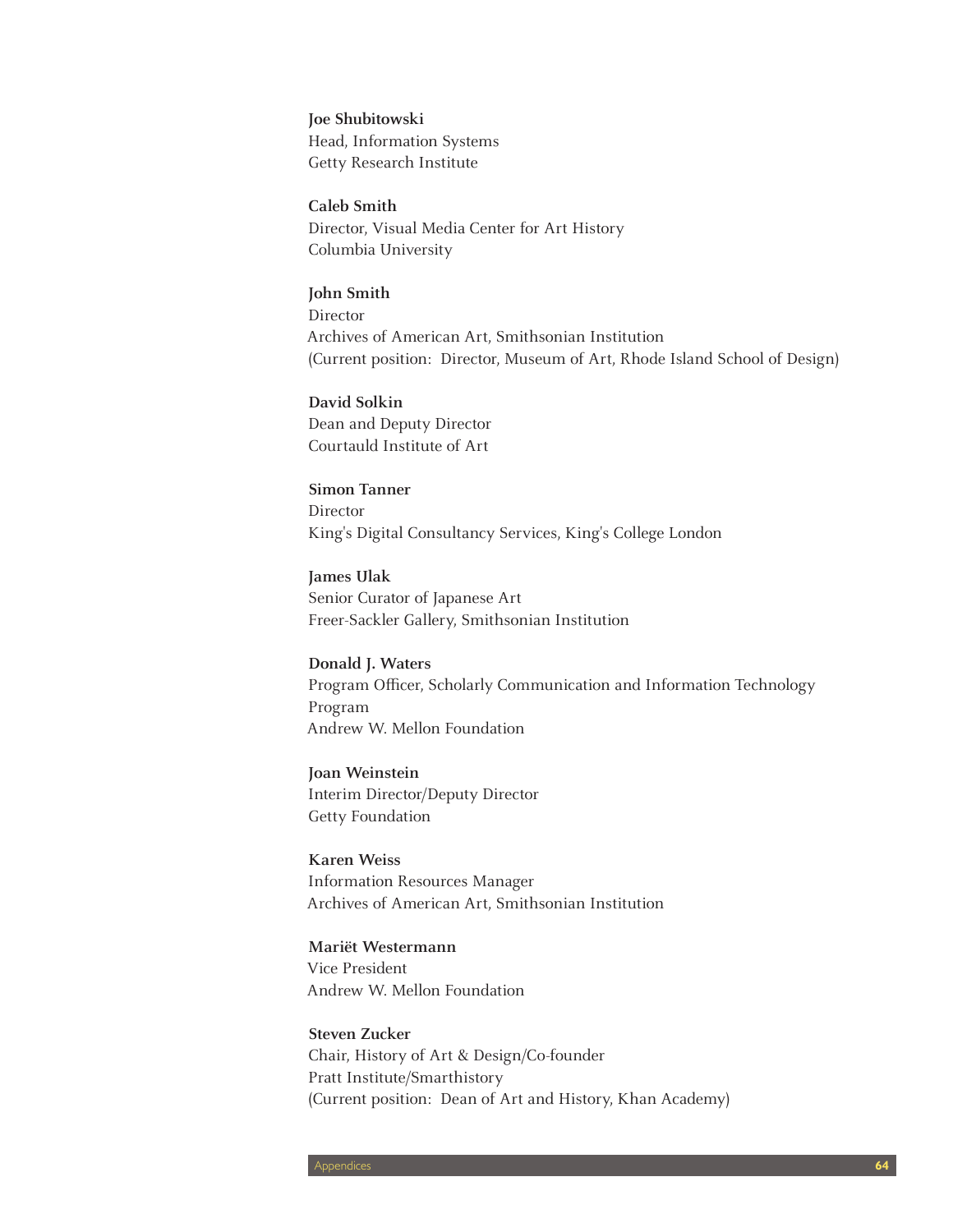# B. Discussion Topics and Questions

While the varying experiences of the interviewees required that individual questions be tailored to their circumstances and domain areas, the following questions were asked of all interviewees to garner perspectives on digital scholarship and pedagogy in art history research centers.

- • How are art history research centers using new technologies? (e.g., access to online information resources, fellowships that target art historians engaged in digital scholarship)
- Do art history research centers envision a role for themselves in producing art historians engaged in digital scholarship or teaching? If so, how are they addressing this role? (E.g., via fellowships, teaching, tool development, mentoring, etc.)
- Does the discipline of art history need research centers to be digitally engaged in a pro-active manner to move the field forward in both research methodologies and areas of inquiry? Is this role better filled by other kinds of digital humanities centers that will complement the work of the art history research center?
- What new tools are needed to facilitate art research, scholarship and teaching?
- What are the key barriers to deploying digital capabilities in art history research centers?
- How might art history research centers work with other digital humanities centers (such as those that exist in classics, languages, history, etc.)?
- What can the foundation sector do to advance the role of digital scholarship in art history?

# Additional Areas of Inquiry for Site Visits

• **Access to Digital Resources**

To what extent do centers currently offer access to (or engage in producing) digital resources comparable to their traditional research libraries, photo archives etc.? Do they support use of such resources? How?

• **Fostering Innovation**

To what extent do centers foster innovation in general? Do they welcome and encourage innovators and innovation today? Is this changing under the impress of digital technologies?

**Openness to Digital Art History** 

To what extent do centers attract, welcome, or foster digitally engaged art historians? Do centers envision or encourage the emergence of new types of art historians and new ways of producing and disseminating art historical scholarship? Do they envision a role for themselves in producing digitally engaged art historians?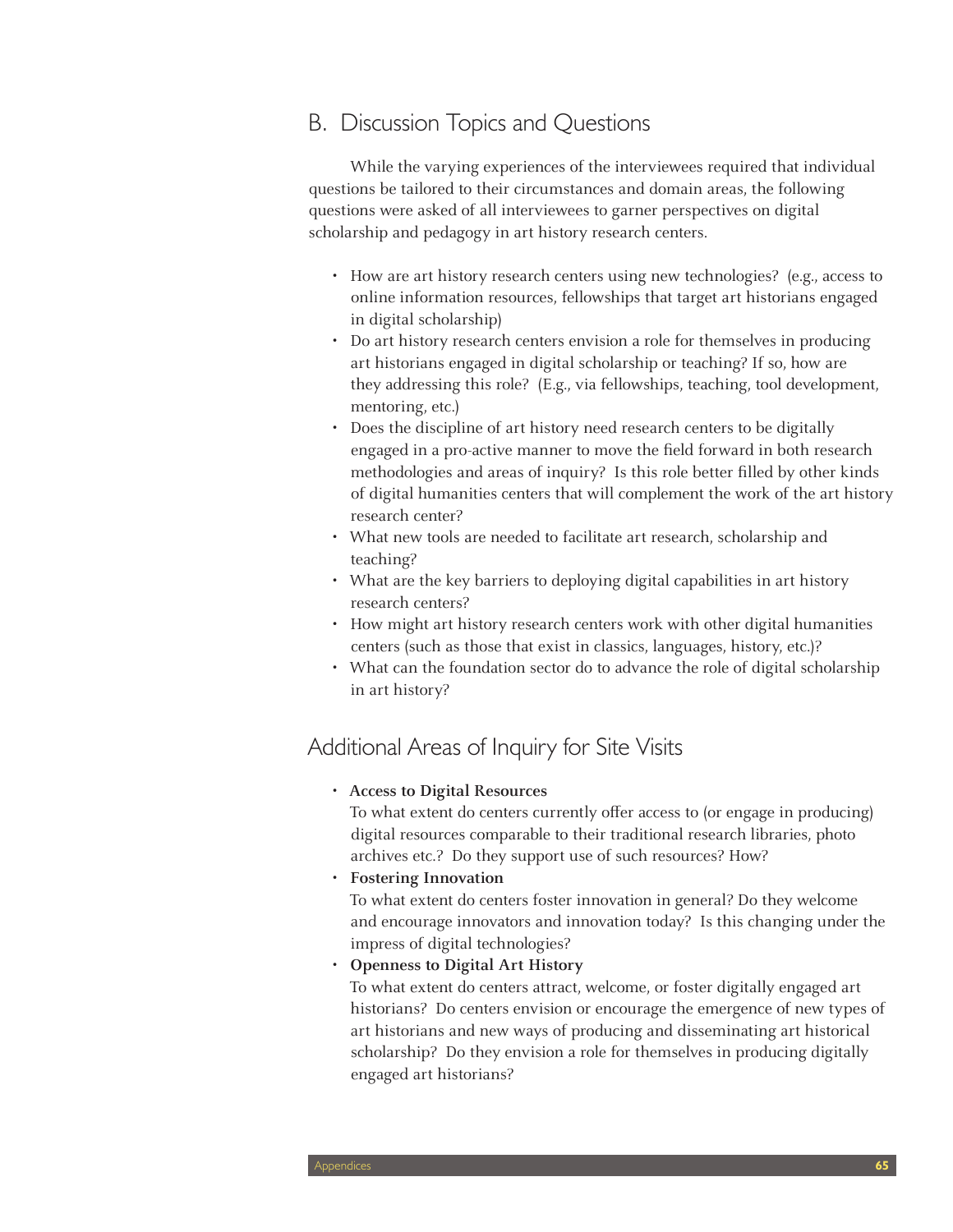#### • **Digital Services**

To what extent do centers envision a role for themselves in developing digital tools, services, or infrastructure for art history?

- • **Digitization of Art Historical Resources**  Do centers with significant collections of information resources (e.g., libraries, photo archives, archives) seek to produce digital versions of these collections?
- • **Digital Publishing and Policy** Are centers engaging with new modes of art history publishing and related policy issues (such as intellectual property issues)?
- • **Institutional Affiliations**

Do centers that are affiliated with universities or museums have advantages over those who are "standalone" entities?

• **Receptivity to Non-traditional Partners**

Do centers display a readiness to engage new audiences (museums, teachers, and students) and new collaborators (archivists, librarians, and information technology professionals) in digitally-based activities?

• **Digital Pedagogy**

Are centers involved in digital pedagogy? Do they offer digital art history or humanities training (in the form of workshops, courses, academic degree programs, postgraduate or faculty training, fellowships/internships?)?

• **Partnering with Digital Humanities Centers**

Are centers collaborating with other digital humanities centers on art history research projects? What particular expertise are they seeking from these centers (e.g., technology infrastructure, topical expertise, technology-savvy graduate students)?

• **Digitally-based Partnerships and Projects**

Are centers collaborating with individuals in other disciplines via technological means? To what extent are they collaborating with these individuals on digital projects?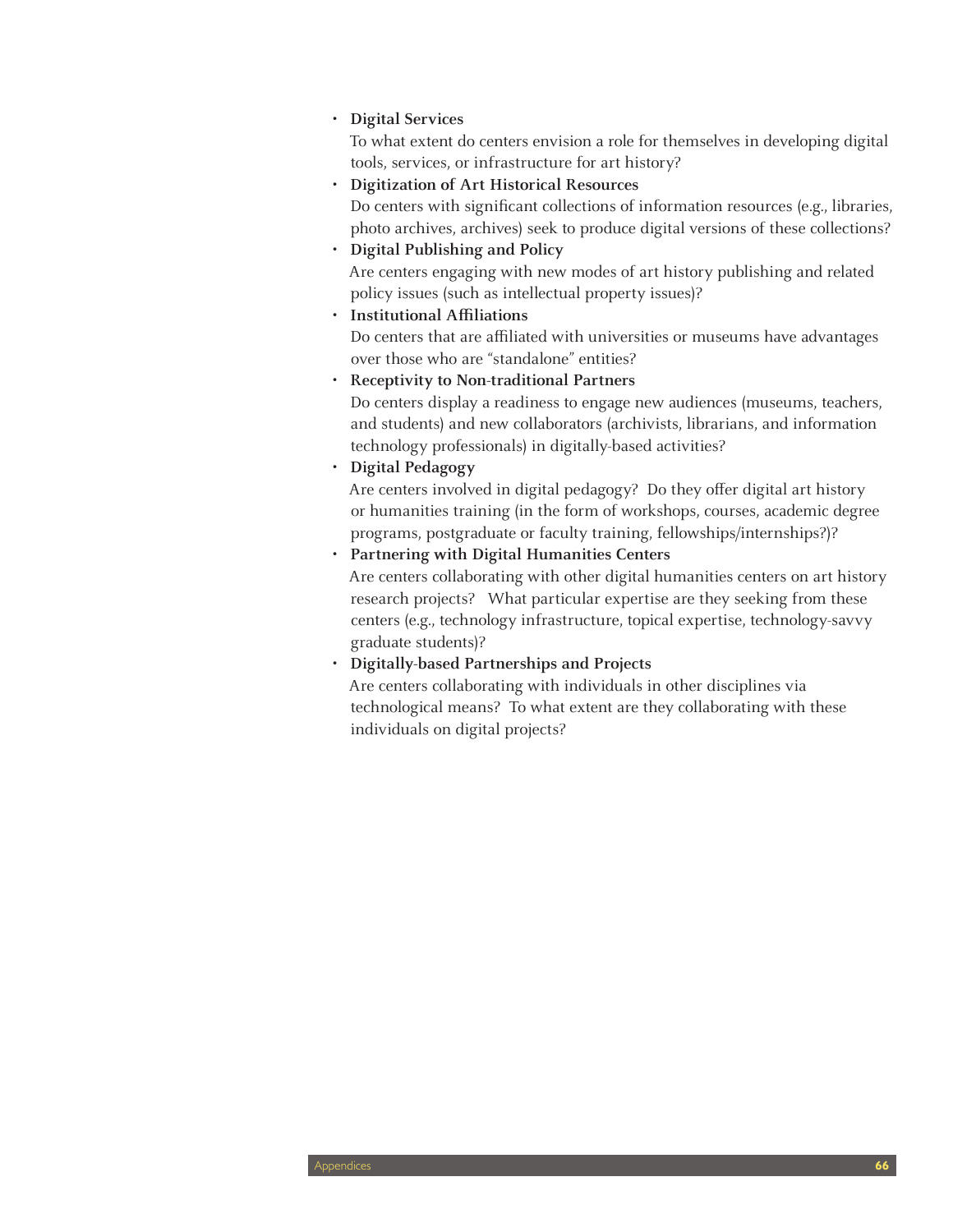# C. Digital Art History Projects

The following projects were reviewed as background for this study.

ARTstor, n.d. http://www.artstor.org/index.shtml.

Cranach Digital Archive, n.d. http://www.lucascranach.org/index.html.

Ceramics in Mainland Southeast Asia, n.d. Freer and Sackler Galleries. http:// seasianceramics.asia.si.edu/.

Digging into Image Data to Answer Authorship-Related Questions. See Shaw, Tenzing, and Peter Bajcsy. SPIE Newsroom (February 4, 2011). http://isda.ncsa. illinois.edu/DID/.

Digital Mellini (Getty Research Institute), n.d. http://www.getty.edu/research/ scholars/research\_projects/digital\_mellini/index.html.

The Digital Sculpture Project, n.d. http://www.digitalsculpture.org/index.html.

FACES: Faces, Art, and Computerized Evaluation Systems. NEH Grant Details, n.d. https://securegrants.neh.gov/publicquery/main.aspx?f=1&gn=HD-51625-12. See also: Miller, Bettye. "Scholars to Apply Facial Recognition Software to Unidentified Portrait Subjects." UCR Today, April 25, 2012. http://ucrtoday.ucr.edu/5453.

Groom, Gloria. "Monet Paintings and Drawings at the Art Institute of Chicago", n.d. http://publications.artic.edu/reader/monet-paintings-and-drawings-art-institutechicago.

(Part of the Online Scholarly Cataloguing Initiative – see below.)

Groom, Gloria. "Renoir Paintings and Drawings at the Art Institute of Chicago", n.d. http://publications.artic.edu/reader/renoir-paintings-and-drawings-art-institutechicago.

(Part of the Online Scholarly Cataloguing Initiative – see below.)

The History of the Accademia Di San Luca, C. 1590–1635: Documents from the Archivio Di Stato Di Roma, n.d. http://www.nga.gov/casva/accademia/intro.shtm.

Leonardo Da Vinci and His Treatise on Painting, 2012. http://www. treatiseonpainting.org/home.html.

Mapping Gothic France, n.d. http://www.mappinggothicfrance.org/.

The Master of the Fogg Pietà ~ Maestro di Figline Project. See: Nevin, Austin, Aviva Burnstock, Joanna Cannon, Caroline Campbell, Lauren Cox, Teri Hensick, Narayan Khandekar, et al. "The Development of an Online Methodology for Interdisciplinary